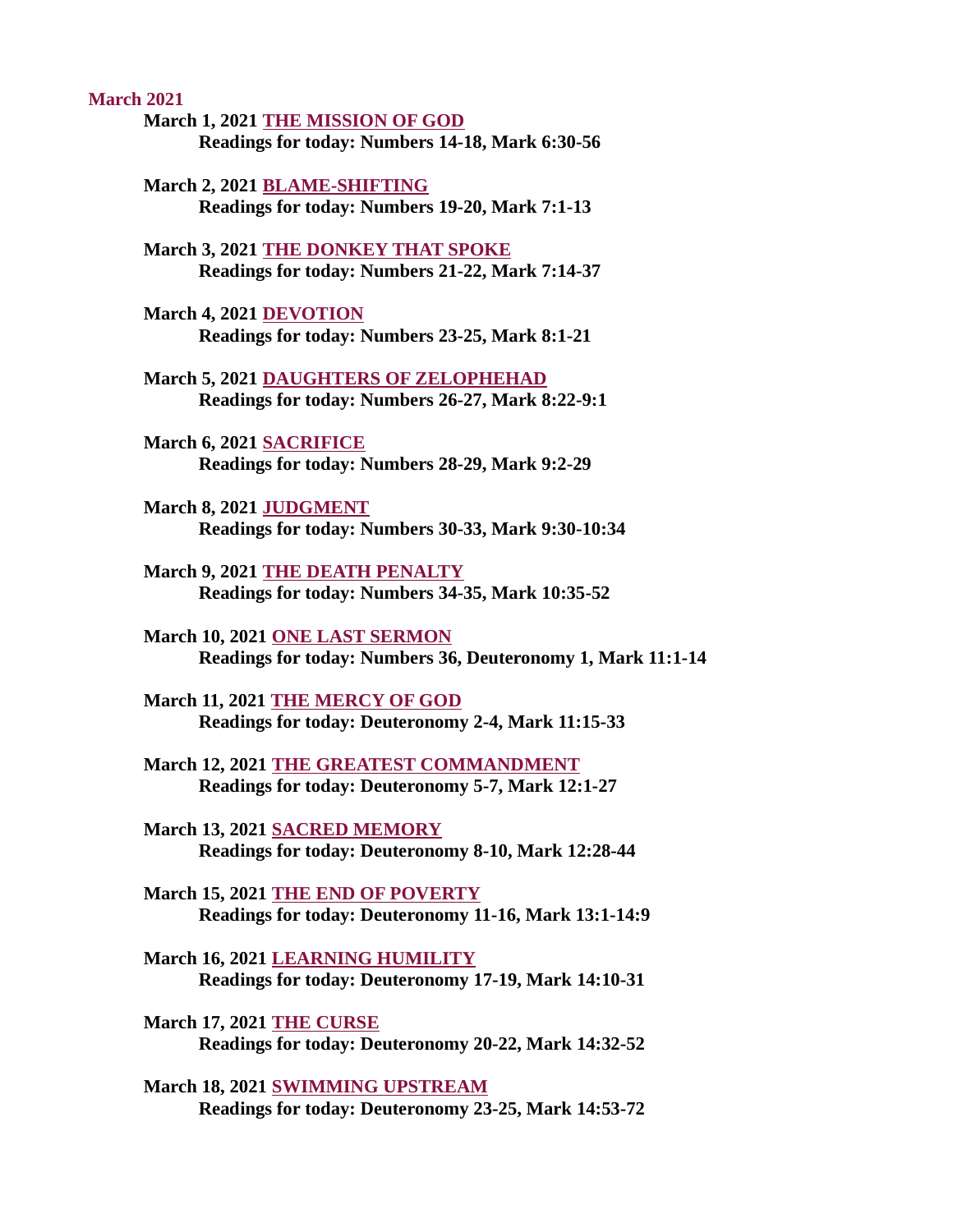March 19, 2021 THE PRINCIPLE OF FIRSTFRUITS [Readings for today: Deuteronomy 26-27, Mark 15:1-20](#page-31-0)

March 20, 2021 THE WAY [Readings for today: Deuteronomy 28, Mark 15:21-47](#page-33-0)

March 22, 2021 THE SONG OF MOSES [Readings for today: Deuteronomy 29-34, Mark 16, Luke 1:1-38](#page-34-0)

March 23, 2021 SPIRITUAL DISCIPLINES [Readings for today: Joshua 1-2, Luke 1:39-56](#page-36-0)

March 25, 2021 TAKING SIDES [Readings for today: Joshua 5-6, Luke 2:1-21](#page-38-0)

March 26, 2021 GROWING UP JESUS [Readings for today: Joshua 7-8, Luke 2:22-52](#page-39-0)

March 27, 2021 HOLY WAR [Readings for today: Joshua 9-10, Luke 3](#page-40-0)

March 29, 2021 THE FAME OF JESUS [Readings for today: Joshua 11-14, Luke 4:1-41](#page-42-0)

March 30, 2021 FINISHING STRONG [Readings for today: Joshua 15-17, Luke 4:42-5:26](#page-44-0)

March 31, 2021 LEVI'S FEAST [Readings for today: Joshua 18-19, Luke 5:27-39](#page-45-0)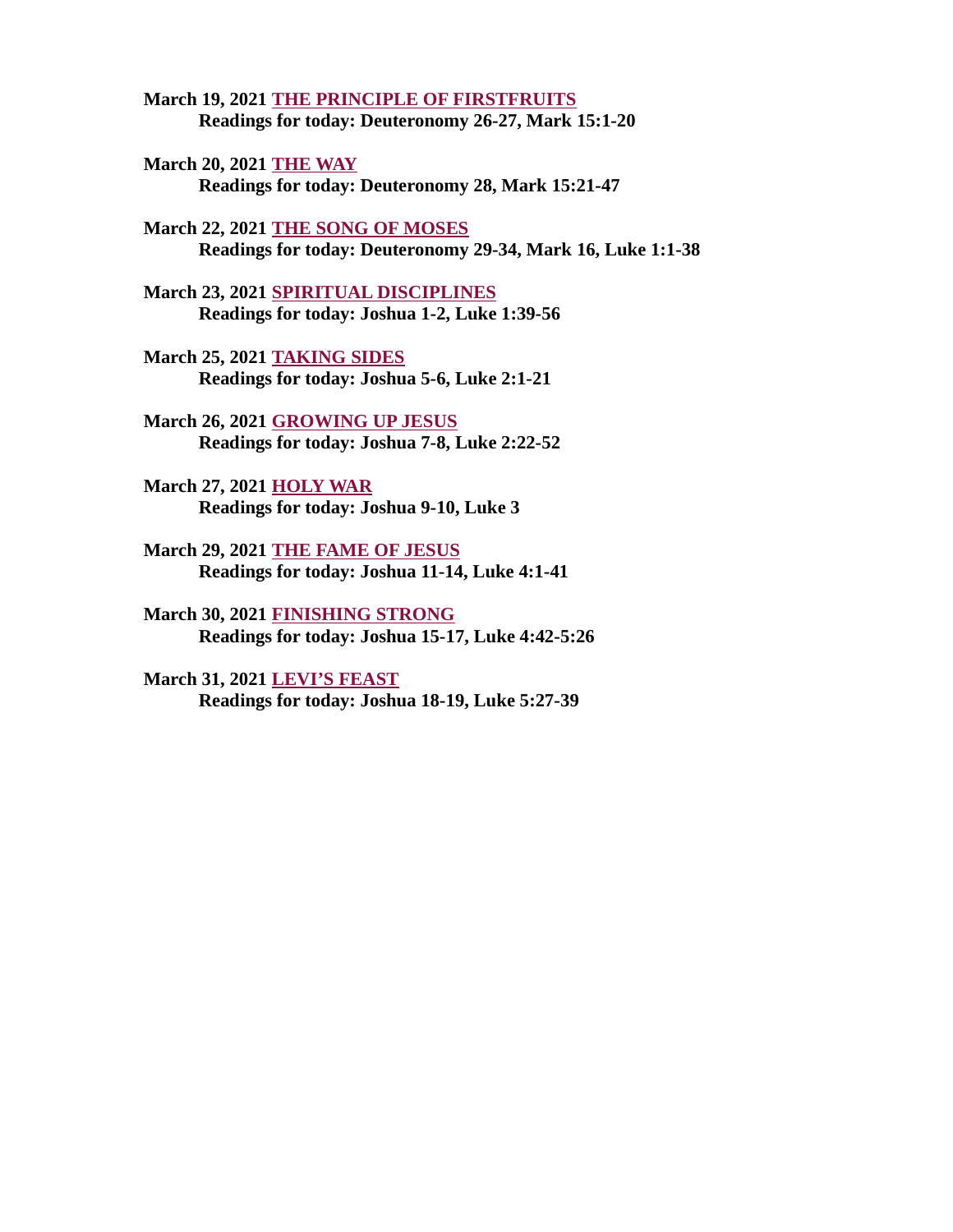## March 1, 2021 THE MISSION OF GOD

## <span id="page-2-0"></span>Readings for today[: Numbers 14-18, Mark 6:30-56](https://www.biblegateway.com/passage/?search=Numbers+14-18%2C+Mark+6%3A30-56&version=ESV)

"But truly, as I live, and as all the earth shall be filled with the glory of the Lord," (Numbers 14:21)

Do you ever wonder why God chose to create in the first place? Do you ever wonder why God didn't just wipe everyone and everything out after Adam and Eve and start over? Do you ever wonder why God doesn't step in and eradicate all evil and suffering once and for all? Here in the Book of Numbers we find our answer. God's primary purpose in creation is to share His glory. It's why He made human beings in His image. It's why He gives human beings the mandate to "be fruitful, multiply, and fill the earth." God's stated goal is to send us out bearing His image and glory to the ends of the earth.

Tragically, we reject this high calling. We exchange God's glory for our own. We seek our own good above His good. We abandon His mission and instead exploit creation for our own selfish and greedy ends. And if God were not faithful. If His steadfast love did not endure forever. If His grace was not extended to generation after generation. We would be dead. We would be destroyed. Our penchant for rebellion is simply too hard to resist. Our pride is too much to overcome. Sin corrupts everything we think and do on some level.

The people of God quake in fear at the report of the spies. They mutiny against Moses and the Lord. They make plans to head back to Egypt. Back to slavery. Back to what was familiar. It reminds me of one of my favorite Proverbs, "Like a dog that returns to his vomit is a fool who repeats his folly." (26:11) But for the intervention of the Lord, they would have stoned Moses to death! Incredible! So God tells Moses to step aside so He can destroy them and start all over yet again. Once again, Moses is being tested. Once again, Moses is being challenged to stand in the gap for God's people. Once again, Moses intercedes. He calls on God to remember His own name. To be true to His character. To forgive as He has promised which is what God does.

Friends, God has a mission! His mission is make His name known over all the earth. Not because God needs His fifteen minutes of fame. Not because God wants to be an influencer. Not because God is selfconscious or insecure. But because God is God and we are not. He deserves His glory. He is worthy of His glory. He reigns and rules over all He has made and as such, He will make His glory known. He will accomplish His will. No obstacle will stand in His way. No power will prevent Him from accomplishing this great task! Not sin. Not evil. Not death. "But truly, as I live, and as all the earth shall be filled with the glory of the Lord," (Num. 14:21) It's an incredible statement! A mission that drives God even to this day! God's plan is for God's people who are made in God's image to multiply and fill the earth! This is the "Great Commission" given to Adam, Noah, Abraham, Isaac, Jacob, and the people of Israel. Jesus renews this Great Commission at the end of Matthew's Gospel when He sends His disciples out into all the world to make other disciples and this is how the glory of God fills the earth.

Friends, this is God's great mission and the greatest obstacle standing in His way is...us! You and me! God's people! Korah rebels. Dathan and Abiram rebel. The people of God blame Moses and Aaron for their deaths. So once again, God steps in. He must discipline His people. He must teach them to obey. So He sends plagues. He opens the earth. He reminds them of the law. He allows them to be defeated in battle. He makes them wander in the wilderness until an entire generation passes away. Yes, it's scary.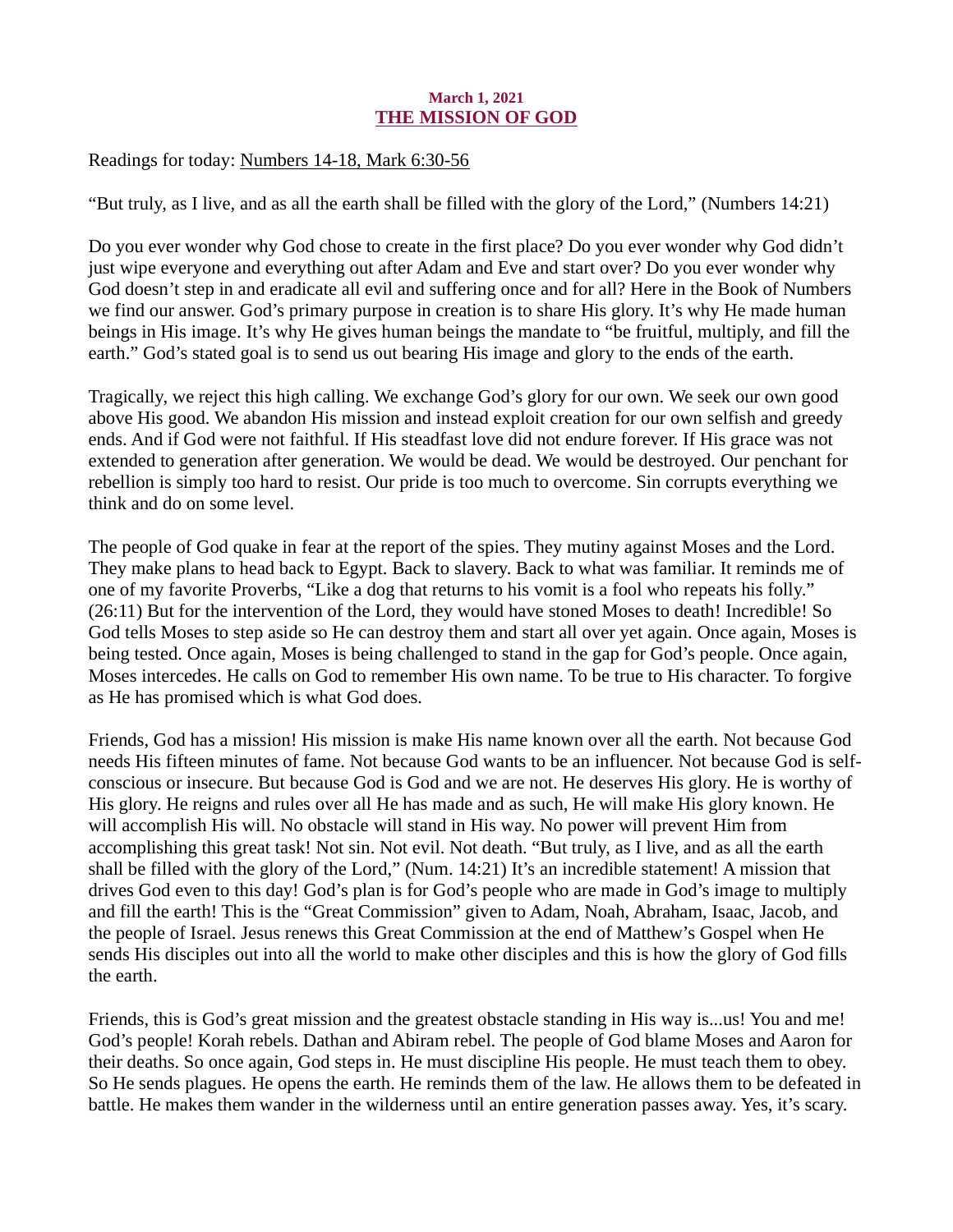Yes, it's sobering. Yes, we do not understand why people have to die but God is eternally consistent. He warned us in the Garden that the wages of sin is death and His judgment is righteous.

Friends, God is faithful. Not just to us but ultimately to Himself. God is steadfast. Loyal to His will and His way. God is holy. He will not be mocked. God will not allow His people to derail His mission. So think about your life. Do you intentionally order your life around the will of God? Do you intentionally live in such a way that you bring glory to His name? Is your life oriented towards God and His Kingdom or are you oriented around your own selfish desires? What drives you? Is it the fulfillment of God's mission or is it your own selfish ambitions? What sins are you clinging to, refusing to let go? Is it pride? Is it anger? Is it disappointment? Is it fear? Where are you personally getting in the way of God's mission to fill the world with His glory?

Readings for tomorrow: Numbers 19-20, Mark 7:1-13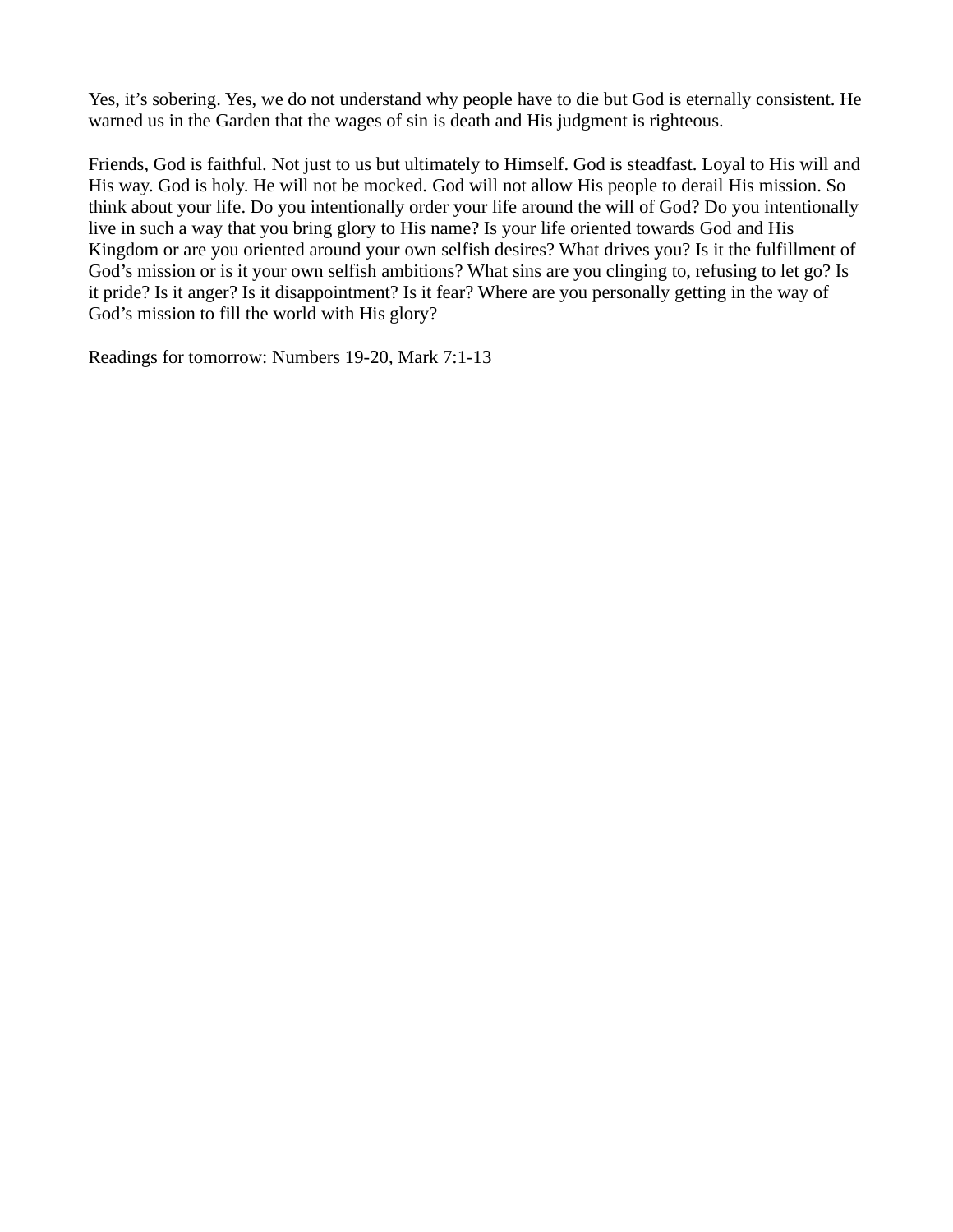## March 2, 2021 BLAME-SHIFTING

<span id="page-4-0"></span>Readings for today[: Numbers 19-20, Mark 7:1-13](https://www.biblegateway.com/passage/?search=Numbers+19-20%2C+Mark+7%3A1-13&version=ESV)

As a pastor, I do a lot of counseling. One of the most common issues I face is something called "blameshifting." Basically, a person commits a wrong and when confronted on it, "shifts" the blame to someone else. This can be their spouse. Their children. Their parents. Even their pastor! :-) I cannot tell you the number of times I have counseled a couple on their marriage only to have them blame me for their eventual separation and divorce. Nevermind the fact they were unwilling to put in the work. Unwilling to do the homework I assigned. Unwilling to change any of their unhealthy behaviors. Unwilling to engage each other at a different level. At the end of the day, because the counseling didn't "work", it must be my failure as a pastor.

We see this same dynamic in play in Moses' relationship with Israel. How many times do they accuse Moses of failing to lead them well? How many times do they blame him for not providing water, food, or getting them to the Promised Land? Nevermind their own sin. Their own lack of faith. Their own fear. Their worship of false gods. "And the people quarreled with Moses and said, "Would that we had perished when our brothers perished before the Lord! Why have you brought the assembly of the Lord into this wilderness, that we should die here, both we and our cattle? And why have you made us come up out of Egypt to bring us to this evil place? It is no place for grain or figs or vines or pomegranates, and there is no water to drink." (Num. 20:3-5) Over and over again, we hear this refrain. Let's go back to Egypt. Let's go back to slavery. You brought us out here to die. You brought us out here to suffer. It would truly be unbelievable if I didn't see it everyday.

Jesus addresses "blame-shifting" in the Sermon on the Mount. "Why do you see the speck that is in your brother's eye, but do not notice the log that is in your own eye? Or how can you say to your brother, 'Let me take the speck out of your eye,' when there is the log in your own eye? You hypocrite, first take the log out of your own eye, and then you will see clearly to take the speck out of your brother's eye." (Matt. 7:3-5) Essentially, we have to be humble enough to acknowledge our own fears and failures and struggles and sin before we dare to confront someone else on their issues. We have to be willing to look ourselves in the mirror and honestly confront our own faults before we point out to others where they fall short. In my experience, there is plenty of blame to go around in just about every broken relationship. It's always a two-way street.

We live in a highly critical world. A quick glance through Twitter or Facebook reveals how quick we are to blame others. We blame the system. We blame the government. We blame the church. We blame liberals. We blame conservatives. We blame Republicans. We blame Democrats. We blame our leaders. We blame teachers. We blame coaches. We blame absentee fathers. It's like "blame-shifting" has become the national pastime. What you don't see is anyone taking responsibility for why they find themselves in the position they're in. You rarely find anyone acknowledging the ways they failed and how that contributed to their pain and suffering and heartache. No, it's always someone else's fault which makes us the "victim." And there is great power in our culture today in casting ourselves as "victims" for it means we don't have to take responsibility for our actions. We set ourselves beyond accountability. No one then gets to confront us and we are safe. Or so we think. The sad reality is when we avoid confrontation, accountability and responsibility; we never grow. And because we never grow, we tend to experience only more loneliness, pain, and heartache. It's a vicious cycle.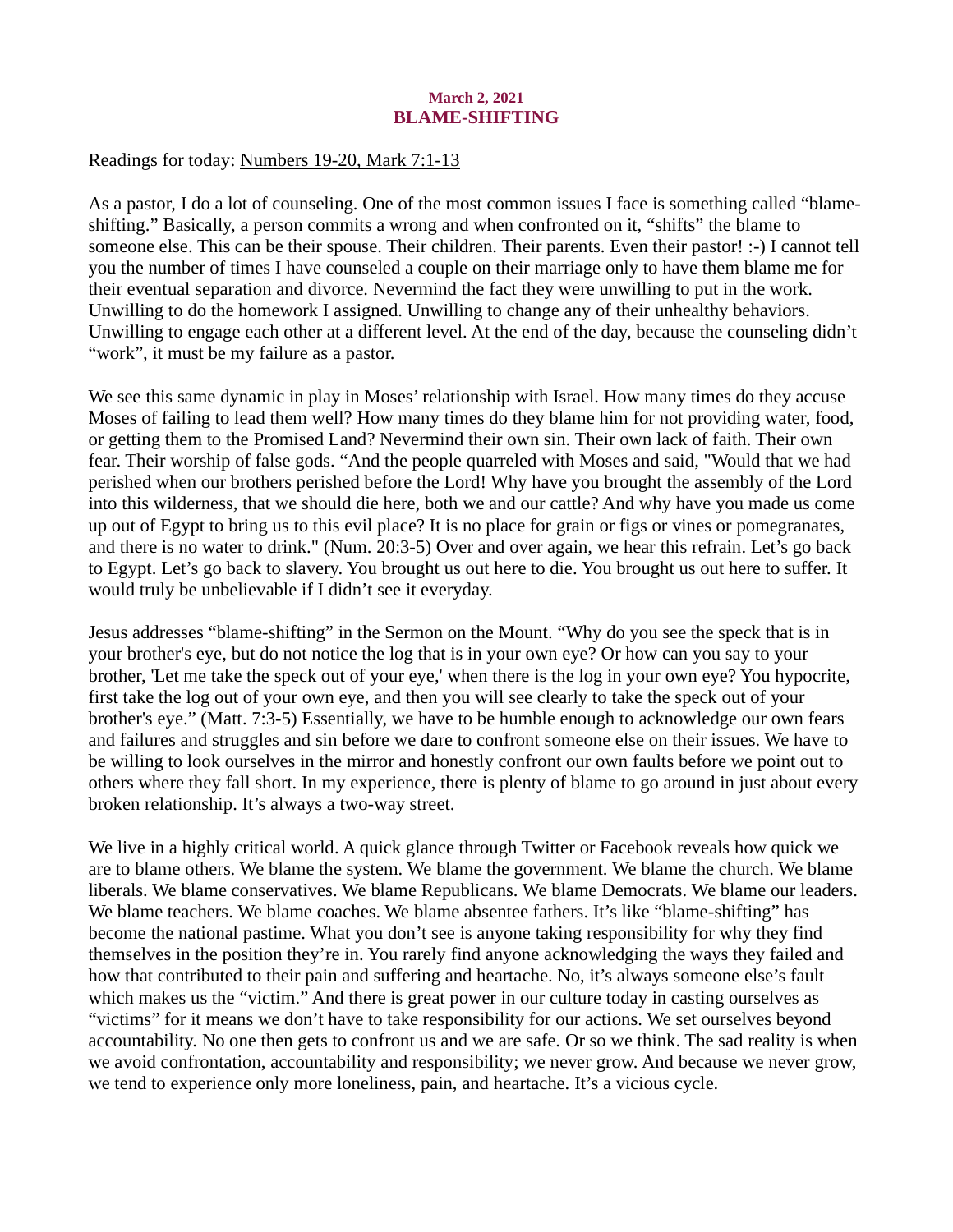So where do you find yourself today? Are you the kind of person who takes responsibility for your failures? Is confessional prayer a regular part of your life? Do you find it easy to apologize and ask for forgiveness? When confronted, do you listen and receive what the other person is saying? Or do you get defensive? Do you take their criticism personally? Do you "blame-shift?" In Christ, we are set free from the need to be perfect. In Christ, we are set free from the need to perform. In Christ, we have nothing to fear and no need to blame. In Christ, we can accept the reality that we are sinners in desperate need of grace.

Readings for tomorrow: Numbers 21-22, Mark 7:14-37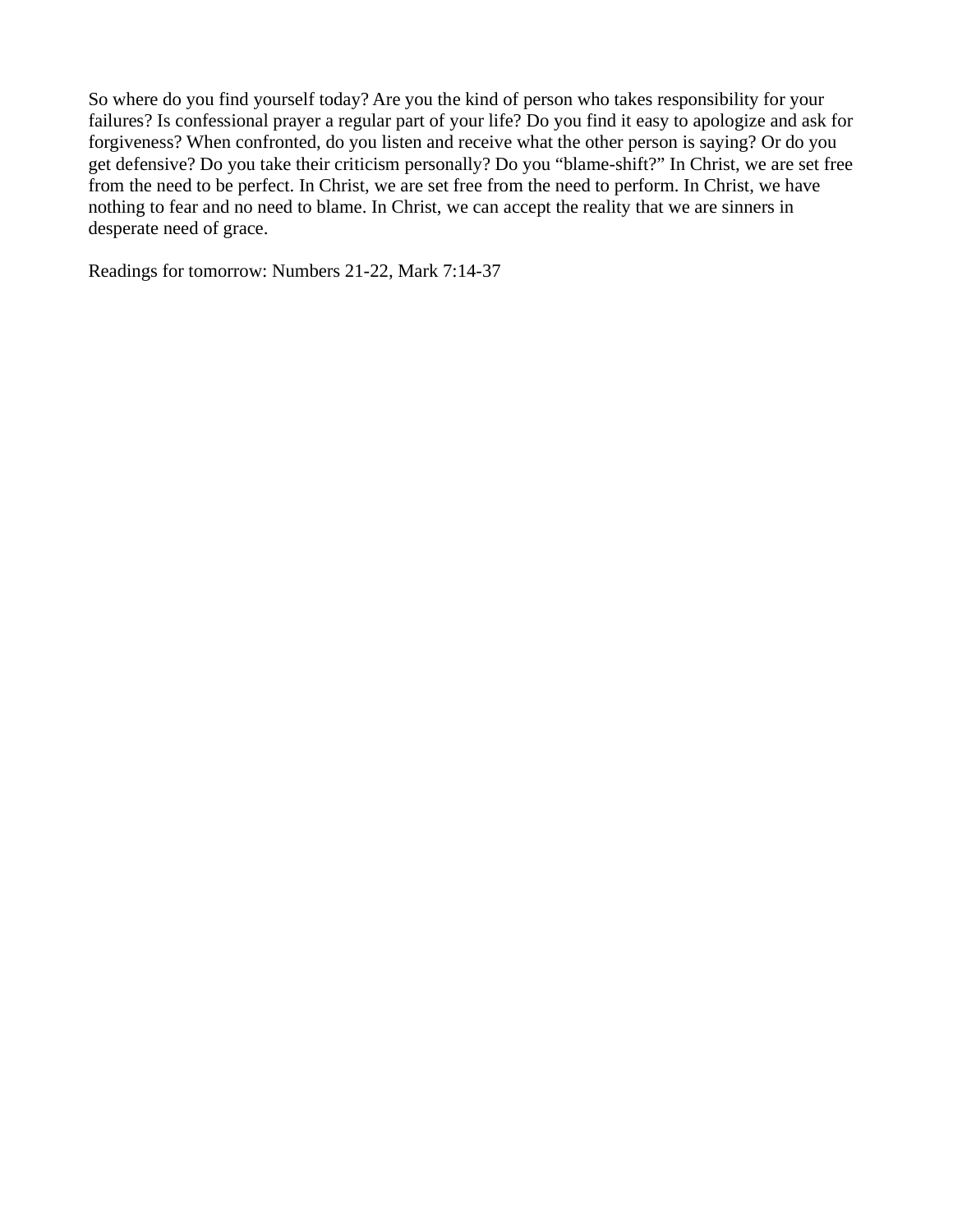## March 3, 2021 THE DONKEY THAT SPOKE

<span id="page-6-0"></span>Readings for today: [Numbers 21-22, Mark 7:14-37](https://www.biblegateway.com/passage/?search=Numbers+21-22%2C+Mark+7%3A14-37&version=ESV)

When I first became a Christian, I started eating at this little pit BBQ place off Arapahoe in Boulder. It was owned and operated by an amazing man named Bruce. Bruce was the son of the famous "Daddy Bruce" who served the homeless of Denver for so many years, making sure they got a full Thanksgiving dinner. Bruce Jr. was cut from the same cloth as his father. He not only served the homeless of Boulder well, he also was a strong believer in Jesus Christ. I don't know that I've ever met someone quite like him. He literally could quote you chapter and verse from the whole Bible. He would quiz me every time I came in before he would make me any food. He would tell the best stories about how God had worked in his life. One day, he was sharing with me his frustrations with how biblically illiterate Christians tend to be. He was a black Baptist preacher and could preach with the best of them. I still remember the crescendo of his sermon that day..."Doug, when I'm in need don't you give me Footprints in the Sand! I don't need no Prayer of Serenity! Tell me about the donkey that spoke! Now that's in the Bible!" I still chuckle to this day every time I think about it!

Today we read a crazy story about a fortune-teller named Balaam and his donkey. Israel is moving towards the Promised Land. God is going to fulfill His promise to Abraham. But it won't be easy. The land is already occupied. There are forces arrayed against them along the way. Nations and tribes and cities whom they will have to fight in order to claim this promise as their own. Arad. Amorites. Bashan. All fall before Israel. All are put to the sword. Devoted to destruction. And now it's Moab's turn. (If you remember, the Moabites are descendents from Lot who was Abraham's nephew. His oldest daughter got him drunk and slept with him in order to get pregnant. So these are distant cousins of Israel.) One can almost imagine living in those days. Getting word of a new superpower rising from slavery. Defeating the Egyptians. Overrunning all who oppose them. Fear and trembling seize the Moabites. So Balak, their king, sends for Balaam. His hope is that Balaam will use his magic to put a curse on Israel, thus weakening them so they can be defeated. But Balaam is visited by God. God commands Balaam not to go with the princes of Moab. However, Balaam eventually relents to the pressure Balak brings to bear. So he mounts his donkey and begins his journey. It's not long before the donkey freezes in its tracks. It can see the angel of the Lord blocking their path. Balaam, in his blindness both physically and spiritually, is unaware. God opens the mouth of the donkey (insert your favorite Shrek scene) and speaks to Balaam. The net result of all this is that Balaam will indeed go to Balak but will only speak blessings over Israel.

So what are we to make of all this? Magic? Fortune-telling? Donkeys that speak? The point here is that God uses all things to accomplish His purposes. Even our superstitions. Remember when Jacob peeled poplar and almond trees in order to breed a specific kind of goat and sheep in Genesis? Does anyone actually believe the power was in the trees? Or was it God using even Jacob's foolishness to accomplish His purposes? Or what about the bronze serpent on the pole? Is it really the talisman that saved Israel from the poisonous snakes that were killing them? Or was it God using even their delusions to deliver them? Think about the fallacies we live with today. The "invisible hand" of Adam Smith from his famous book, Wealth of Nations. The myth of universal human rights in a world where every tribe or nation seems to place a different value on human life. The notion that democracy is transcultural and can be universally applied in the way we apply it here in America. (A mistake that cost us dearly in Afghanistan and Iraq...) The reality is we too believe in magic. We too believe in myths. They may be couched in more sophisticated language and political or economic theory but they are fairy tales nonetheless.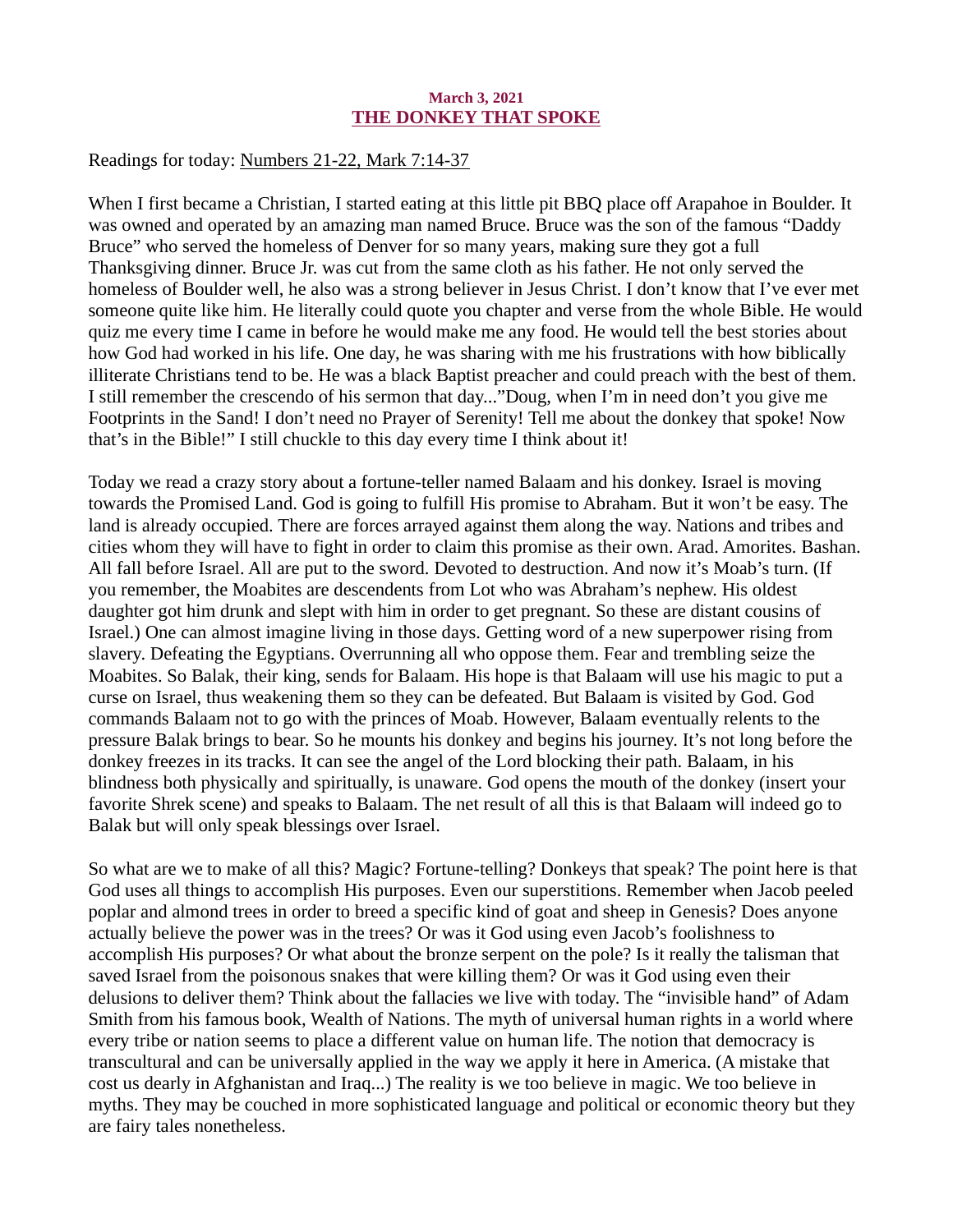So what's a Christian to do? We have to push past our superstitions and look to God. We have to push past the "bronze serpents" we create and stop looking to "fortune-tellers" to show us the way. We have to dig deep into God's Word. We must fix our eyes on Jesus! See Him lifted high on the cross! Paying for our sin! Showing us the way home! Showing us how to live a life with and for God! He is our only hope! He is greater than any bronze serpent! He is wiser than any Balaam! He is the Way, the Truth, and the Life!

Readings for tomorrow: Numbers 23-25, Mark 8:1-21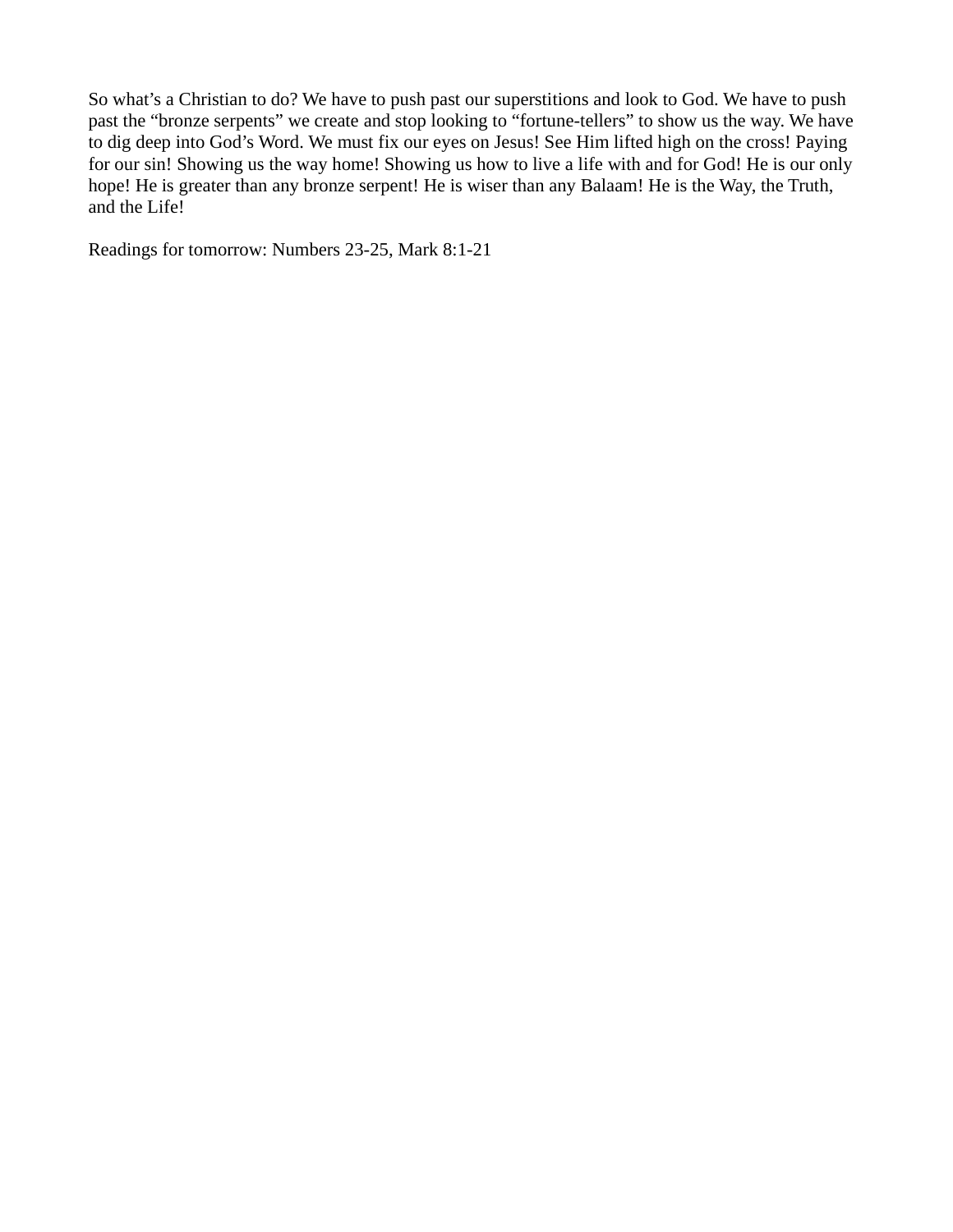## March 4, 2021 DEVOTION

<span id="page-8-0"></span>Readings for today[: Numbers 23-25, Mark 8:1-21](https://www.biblegateway.com/passage/?search=Numbers+23-25%2C+Mark+8%3A1-21&version=ESV)

Reading the Old Testament is hard. There is so much cultural distance to overcome. It's tough to really understand what all the words mean and why God responds the way He does at times. Take today's reading for example. Baal is the Canaanite fertility god. Worshipped by the tribes occupying the Promised Land, he will continue to entice the people of Israel to abandon the true worship of Yahweh. The Moabites and Midianites (nomadic tribesman who wandered frequently much like the Bedouin's today) worshipped Baal through sex and gluttony. They would hold massive parties where they would eat and drink to excess. In the midst of the drunkenness, they would engage in all kinds of sexual activity. All in an effort to show Baal how faithful they were to him so he would make their crops grow, their flocks multiply, and open the wombs of all the women so they would bear children. So when Numbers 25 talks about the people of Israel "whoring" with the daughters of Moab, it is speaking literally. They were engaging in the worship practices of Baal and this is an abomination before the Lord. One of them even took it as far as bringing a Midianite woman before the Tabernacle and having sex with her in front of Moses and the whole congregation. It was a brazen act of defiance against God.

If we don't learn anything else from this passage, we must understand how serious God is about worship. Not just what we do on Sunday mornings for an hour but the worship we give Him every single day. God demands our single-minded devotion. God will not tolerate us worshipping other gods. God will not allow our love to be divided. It's black or white. You either love God with all your heart, soul, mind, and strength or you don't. There really is no gray area. This doesn't mean we will be perfect and God, in His graciousness, provides for our weaknesses. But the trajectory of our hearts must be set. God must be our North Star! God must be the sole object of our devotion! God alone is worthy to be praised!

It is critical to think about this passage in context of what we read about Balaam yesterday and today. Balaam was paid by the king of Moab to curse Israel. Several times, he makes the attempt only to have God intervene. God will not allow Israel's enemies to curse her. He will protect and guard His people. But what about when Israel curses herself? What about when she brings judgment down on herself for her actions? What Balaam could not do, Israel did to herself by worshipping Baal at Peor and this incident becomes almost proverbial in the national life of Israel. It will show up again and again throughout the Old Testament. Deuteronomy, Joshua, Psalms, and Hosea all refer back to this moment in time when Israel broke the first commandment and abandoned her God.

We aren't so different, are we? Over and over again, God protects us. Provides for us. Guards us and keeps us. He rescues us from the curse of sin. He breaks the power of the devil. He overthrows death itself. But then we chase after other gods. We pursue success. We pursue wealth. We pursue comfort. We pursue safety. We make idols out of our children. Out of our health. Out of our professional careers. We even bring these idols with us to worship and ask God's blessing upon them! (I think of the picture that went viral a few years ago of the religious cult in Pennsylvania asking God's blessing on their AR-15's! Craziness!) It's like we're still worshipping the Baal of Peor.

Friends, God will not be mocked. God will not tolerate our sin. We cannot pretend there won't be consequences for our rebellion. It may not be Phineas with his spear but it could be much, much worse. "Not everyone who says to me, 'Lord, Lord,' will enter the kingdom of heaven, but the one who does the will of my Father who is in heaven. On that day many will say to me, 'Lord, Lord, did we not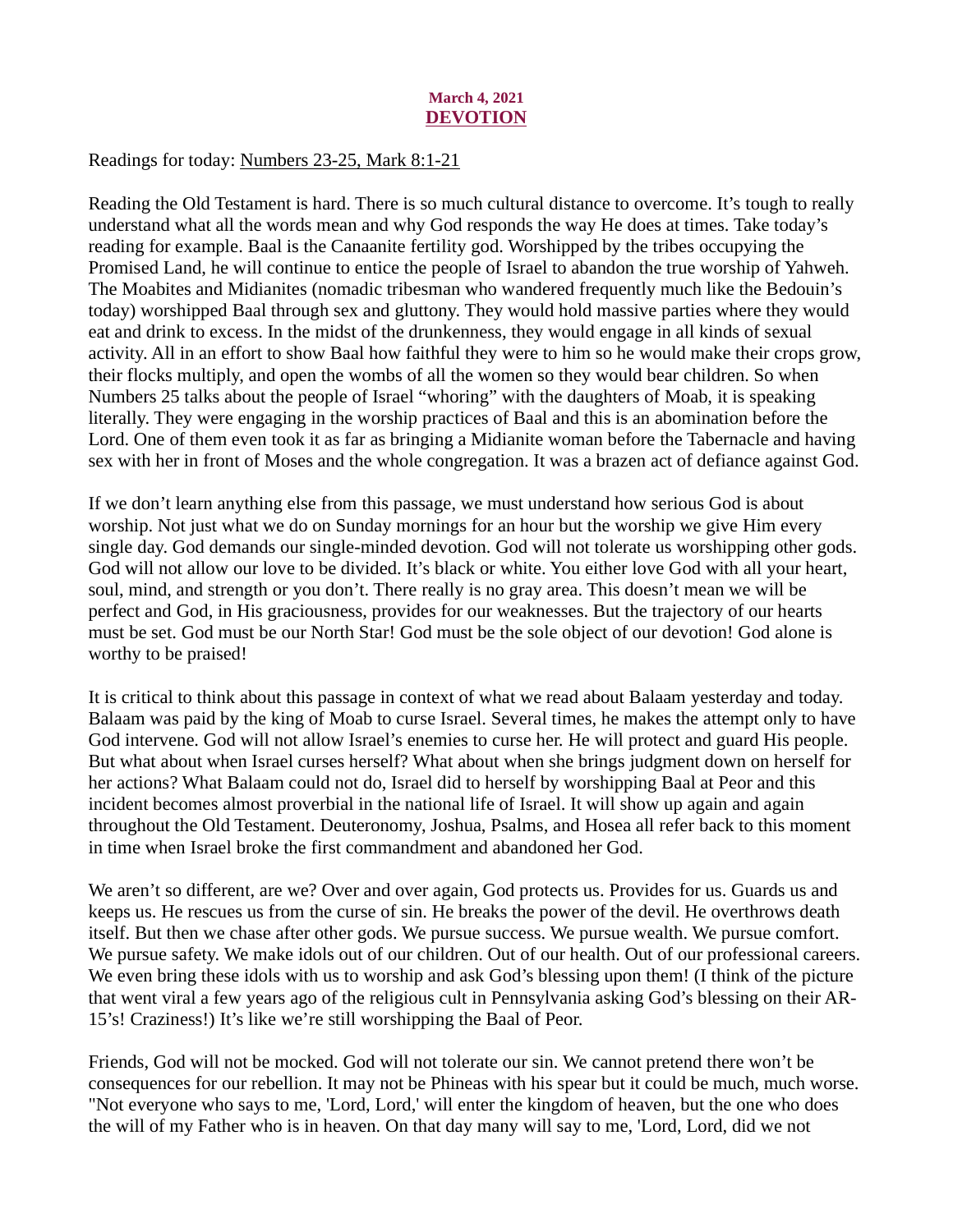prophesy in your name, and cast out demons in your name, and do many mighty works in your name?' And then will I declare to them, 'I never knew you; depart from me, you workers of lawlessness." (Matt. 7:21-23)

What sin are you indulging in your life right now? What thoughts do you entertain? What feelings are you holding onto? What activities are you engaging in that will bring down God's judgment? A man by the name of H. Richard Niebuhr once argued that too many Christians want to believe in a "God without wrath bringing men without sin into a Kingdom without judgment through the ministrations of a Christ without a Cross." If you have fallen for this lie, you need to repent. If words like "judgment", "sin", "wrath", etc. have fallen out of your vocabulary, you are in danger of missing out on the heart of the gospel. Yes, God is love. But because God is love, He hates our sin. Because God is love, He sent His Son to die. Because God is love, He bore the wrath we deserved. Paid the price we owed. Satisfied the judgment we earned. God's love is not some warm fuzzy. It is fierce. Jealous. Loyal. Steadfast. True. And it will not tolerate any rivals.

Readings for tomorrow: Numbers 26-27, Mark 8:22-9:1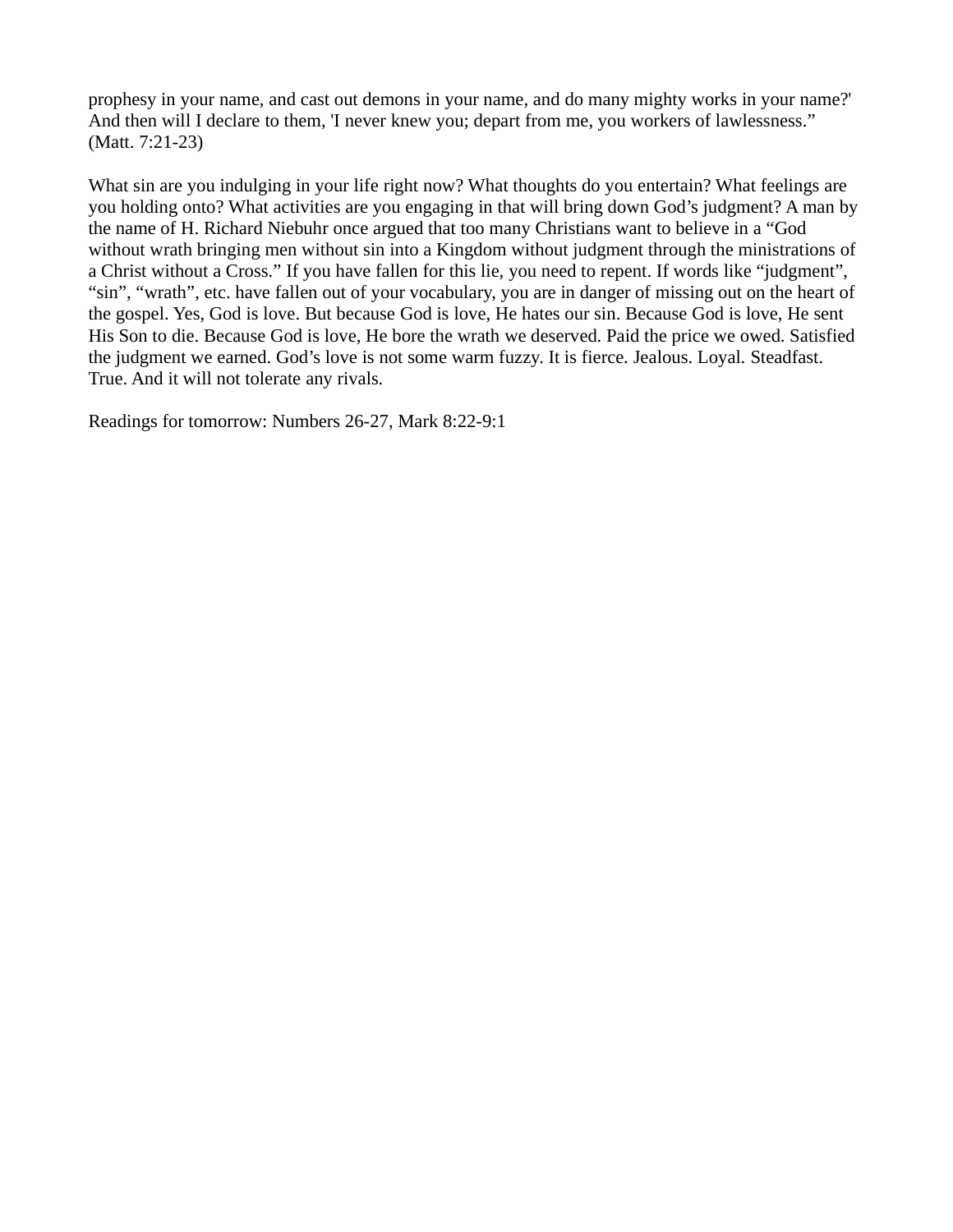#### March 5, 2021 DAUGHTERS OF ZELOPHEHAD

<span id="page-10-0"></span>Readings for today: [Numbers 26-27, Mark 8:22-9:1](https://www.biblegateway.com/passage/?search=Numbers+26-27%2C+Mark+8%3A22-9%3A1&version=ESV)

Today's reading is filled with a lot of names. The genealogies of Israel. Not easy reading. These are some of the harder sections of Scripture to get through simply because they feel so remote. After all, we don't feel a connection to these people or these particular tribes or these particular families. Sure, we acknowledge they are our spiritual mothers and fathers but there's very little information about most of these names so it's hard to feel any kind of tie. However, a careful reading reminds us that behind every name is a story. And behind every story is a powerful testimony of God's faithfulness.

For example, consider the case of Zelophehad's daughters. "Now Zelophehad the son of Hepher had no sons, but daughters. And the names of the daughters of Zelophehad were Mahlah, Noah, Hoglah, Milcah, and Tirzah." (Numbers 26:33) Their story is a remarkable testimony and worth recapping again…

Five women appear before the gathered leadership of Israel at the Tabernacle to present one of the earliest recorded lawsuits in history. Their claim? Their father died without a male heir which means his inheritance is now in jeopardy. He was not part of the rebellion of Korah so they have legitimate standing to bring his case before the Lord. And they ask Moses to grant them their father's property rights so they can preserve the family line.

I cannot imagine the courage this course of action must have taken. Mahlah, Noah, Hoglah, Milcah, and Tirzah knew very well that women did not have any rights in the ancient near east. Not in Israel and certainly not in the nations that surrounded them. Women were considered property in that time. Not even counted as human beings. At the death of their father or brothers or husbands, they were not entitled to any inheritance and were often left destitute. Fast forward a few centuries and we see this scene play itself out in the book of Ruth where Naomi loses not only her husband but also her two sons, leaving her to fend for herself.

So imagine you are one of these five women. Raised to believe you have no rights. Your primary value is to bear sons to your future husband so his family line can be preserved. Now imagine making the decision to approach Moses and the gathered leadership of Israel in front of the Tabernacle itself to present your case. You know what you are about to do has never been done. You know what you are about to ask for has never happened before. You know there's a good chance your petition will fail but you courageously step forward anyway. You argue persuasively for the preservation of your father's inheritance and you make the audacious claim to be counted among your father's brothers.

I would have loved to see the look on Moses' face. Was it shock? Confusion? Did he smile at the women's boldness? There is no indication in the text one way or another. What we do know is Moses recuses himself and takes their petition to the Lord. This, in itself, is a strong affirmation of the women. And then there is the response from God. I have to believe their courage brought joy to His heart and He issues a new law for Israel. From this point forward, "If a man dies and has no son, then you shall transfer his inheritance to his daughter." (Numbers 27:8) A statute still used today as legal precedent by the American Bar Association.

The Bible is a history of God's interactions with many different human cultures. Human culture, by definition, is always corrupt and unjust. Thankfully, God condescends to speak to us through our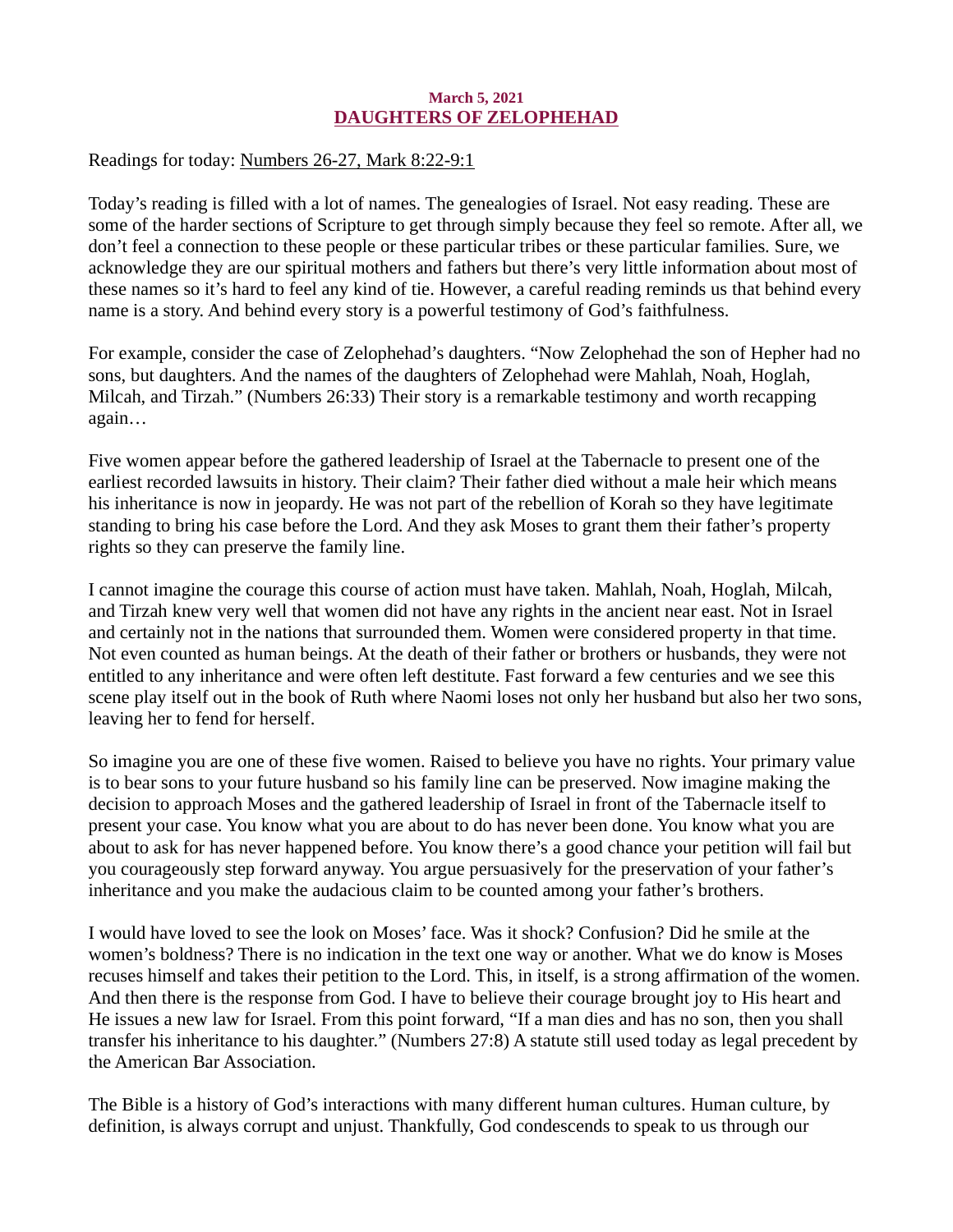unique culture but is also always at work bending the arc of human history towards justice. Towards righteousness. Here is a clear case where God honors the rights of women, granting them a unique status when compared to other ancient near east societies. There is a direct line between the daughters of Zelophehad and Deborah who served as judge and spiritual leader for all of Israel. A direct line between the daughters of Zelophehad and the female disciples who gathered round Jesus and remained faithful to Him even to the end when all the other male disciples had long since fled. A direct line between the daughters of Zelophehad and the women Paul affirms like Priscilla, Phoebe, and Junia who was "excellent among the apostles." God is still doing this work today as women continue to be affirmed as strong and gifted leaders across all sectors of human society

Readings for tomorrow: Numbers 28-29, Mark 9:2-29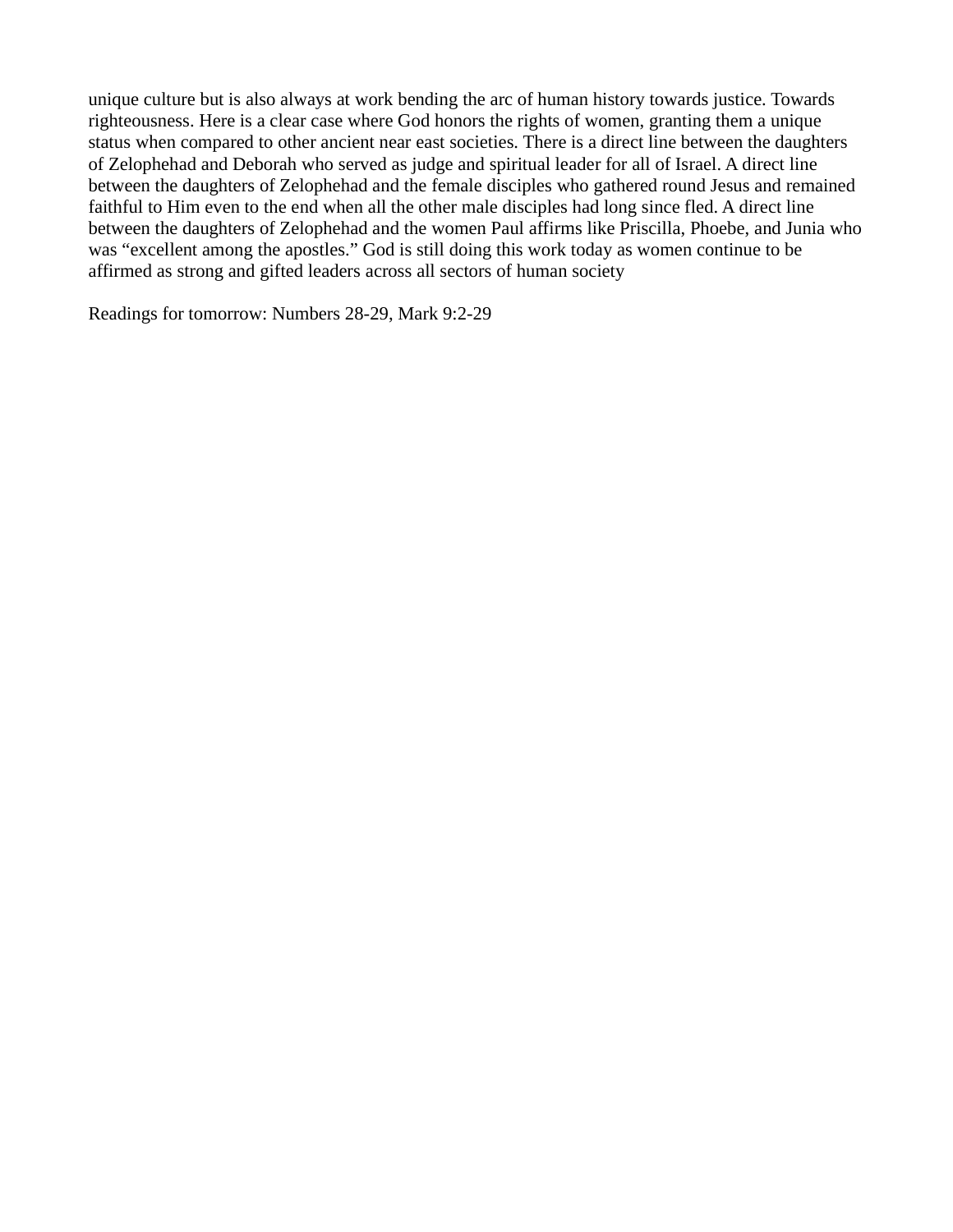# March 6, 2021 SACRIFICE

## <span id="page-12-0"></span>Readings for today[: Numbers 28-29, Mark 9:2-29](https://www.biblegateway.com/passage/?search=Numbers+28-29%2C+Mark+9%3A2-29&version=ESV)

It is important to read the Bible honestly because the text begs all kinds of questions. For example, today's reading details the enormous number of sacrifices the people of Israel were called to make on a regular basis. Anyone else wonder how they accomplished it? The logistics alone must have been incredibly complex! Not only that but why all the sacrifices? What's the deeper meaning behind all this instruction?

The first thing one has to understand is that the Book of Numbers was not written as a math textbook anymore than Genesis was written as a science textbook. Israel often reported their "numbers" collectively rather than individually and sometimes spoke hyperbolically to make a deeper point. For example, Numbers 11 talks about God giving quail to Israel to eat after they complained about the manna. One skeptic, doing the math, suggests God would have had to send 29 trillion quail if we take the calculations literally. Obviously, this is a misreading and the careful reader is able to make room for hyperbole without losing sight of the larger point. The Torah is not a system of equations to solve which is why Biblical numerology is junk science.

Having said that, it doesn't mean every detail of these stories should be taken allegorically or metaphorically. These events did actually take place. There is real truth here that needs to be teased out. So, Israel's sacrifices. Without a doubt, life in ancient Israel was a virtual slaughterhouse. Practiced literally, the priests would be sacrificing millions of animals every single year. Here again the principle of representation applies as it is entirely possible one man's sacrifice would "represent" an entire family, clan, or tribe. Furthermore, considerable latitude was given in ancient near east cultures when it came to the practical application of the law. What I mean is that it's highly unlikely Israel ever truly lived up to the standards Moses set for them. At the same time, the sacrificial fires were kept burning day and night. By the time we get to the Temple in Jerusalem, the Talmud depicts priests wading knee deep in blood. Some passages describe up to 1.2 million animals being slaughtered in a single day, something the Roman historian Josephus confirms. Archaeological evidence from dumps outside the city seem to confirm these findings as well. The reality is the sacrificial system of Israel created an enormous economic system that had to be supported by trade, animal husbandry, a literal army of priests, etc.

But why? Why all the blood? Why all the slaughter? Why all the sacrifice? What's God trying to prove? The sacrificial system's main purpose was to remind the people of Israel of their utter dependence on God. Everything they "owned" was given to them by Him. He held first claim to their harvests. To their flocks. To their lives. Making these regular offerings reminded them they were simply stewards of God's gifts. Nothing more. Second, the constant shedding of blood reminded them of their sin and their need to remain pure before the Lord. The people of Israel were human beings just like you and me. All of them had sinned and fallen short of the glory of God. All of them stood in constant need for forgiveness and grace before the Lord. Third, the sacrificial system set them apart. It made them different than the pagan nations around them. Israel enjoyed a special, unique relationship with God. They were His chosen race. His royal priesthood. A people for His own possession. As such, they maintained a particular, even peculiar, way of life that reminded them constantly of their exalted status.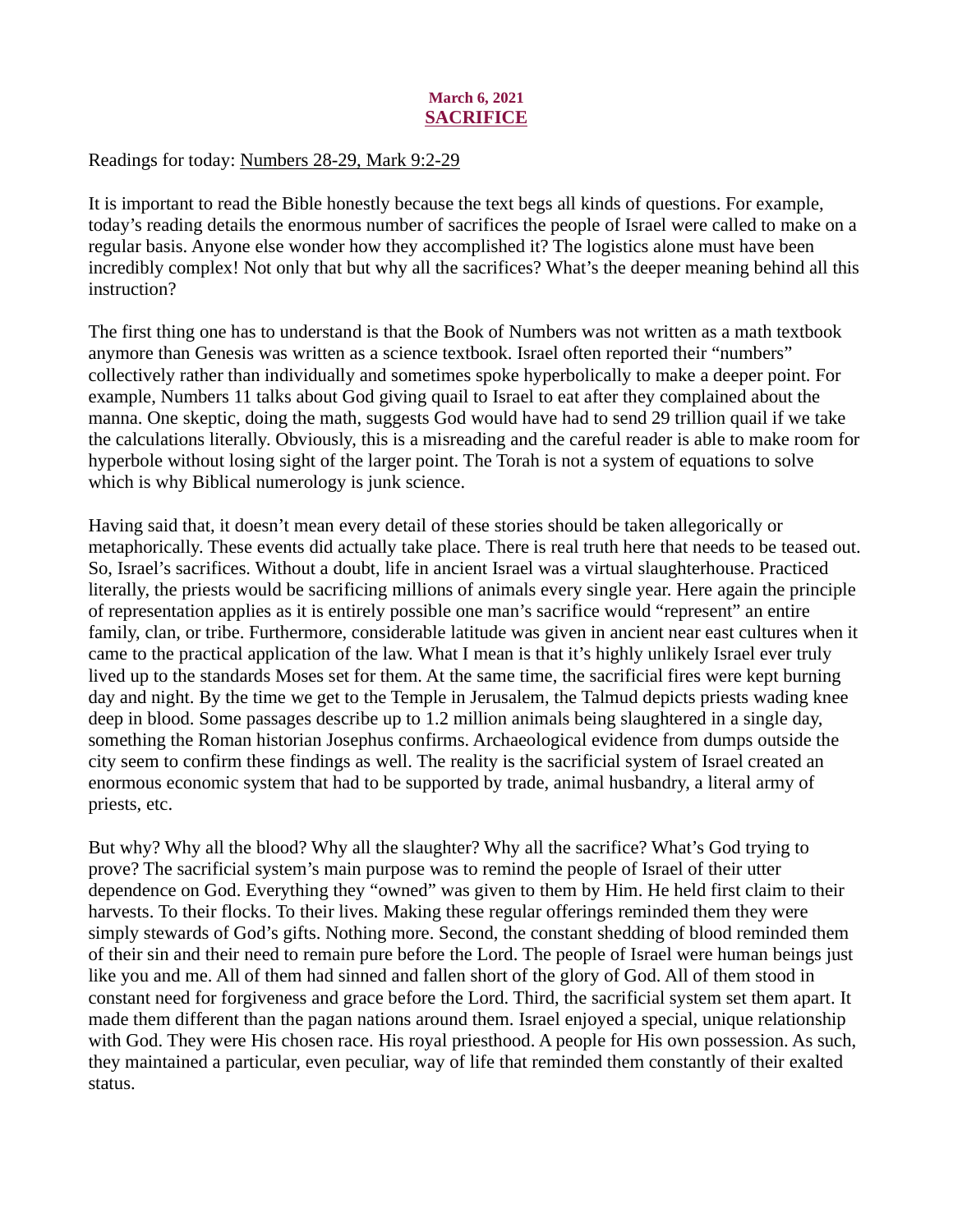What does all this have to do with us? Well, I love how the writer of Hebrews puts it, "Therefore, since we are surrounded by so great a cloud of witnesses, let us also lay aside every weight, and sin which clings so closely, and let us run with endurance the race that is set before us, looking to Jesus, the founder and perfecter of our faith, who for the joy that was set before him endured the cross, despising the shame, and is seated at the right hand of the throne of God." (Hebrews 12:1-2) Jesus is our perfect, eternal sacrifice. Through His suffering and death, He lays claim to our lives. Through the shedding of His blood, we are purified from sin. Through His resurrection, we now enjoy the same unique relationship with Him that Israel enjoyed with Yahweh. This is why the author of Hebrews challenges us to keep our eyes on Christ. To find daily, weekly, monthly, even annual rhythms that will draw us continually back to Him.

Readings for tomorrow: None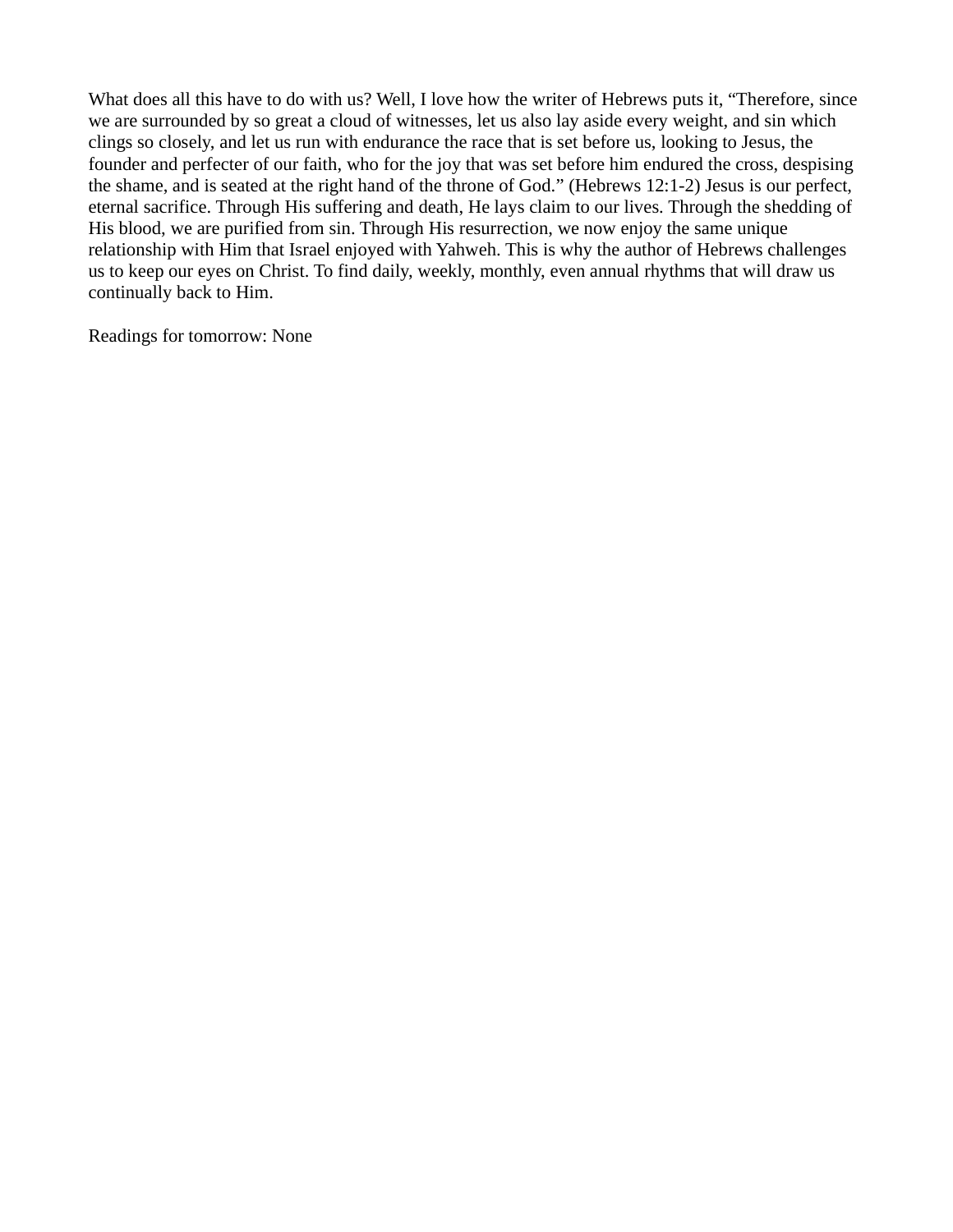## March 8, 2021 JUDGMENT

## <span id="page-14-0"></span>Readings for today[: Numbers 30-33, Mark 9:30-10:34](https://www.biblegateway.com/passage/?search=Numbers+30-33%2C+Mark+9%3A30-10%3A34&version=ESV)

Holy War. Jihad. Violence sanctioned by God Himself. In Numbers 31, God directs Moses and Israel to attack Midian. "Avenge the people of Israel on the Midianites. Afterward you shall be gathered to your people." Who was Midian and what had they done to Israel to cause God's judgment to fall on them in such an extreme fashion?

Midian was a son of Abraham and his servant Keturah. While Abraham was still living, he sent Midian away so that there would be no competition for Isaac's inheritance. Midian presumably thrived over the years becoming a great tribal nation. Abraham's great-grandson Joseph was sold to Midianite traders as they made their way to Egypt. Moses fled to Midian to escape Egyptian justice and actually married a Midianite woman. As Moses learned to lead the nation of Israel, he leaned on his father-in-law, a Midianite priest, for advice but Israel's close association with Midian would come back to haunt them as they began to intermarry with them and co-mingle their worship practices. This results in judgment as God pours out His wrath on Israel through a plague which is only stopped when Phinehas kills Cozbi, daughter of a Midianite chief named Zur, and her husband Zimri who was the son of a Simeonite chief. Furthermore, the Midianites had allied themselves with the Moabites, setting themselves in opposition to Israel, and called on one of their prophets - Balaam - to come and curse the people of God.

You may remember the 2nd Commandment. "You shall not make for yourself a carved image, or any likeness of anything that is in heaven above, or that is in the earth beneath, or that is in the water under the earth. You shall not bow down to them or serve them, for I the Lord your God am a jealous God, visiting the iniquity of the fathers on the children to the third and the fourth generation of those who hate me..." (Exodus 20:4-5) God is jealous for His divine name. Jealous for His divine glory. Jealous for His relationship with His people. He makes it clear over and over again throughout the Scriptures that He will tolerate no rivals. So when Israel begins to worship the Midianite gods, God takes action. First, he punishes Israel as I mentioned above. Then He calls for holy war. He commands His people to attack Midian and "execute the Lord's vengeance." Vengeance not in the sense of God losing control and lashing out but vengeance in the sense of the righteous execution of God's justice. The nations Israel defeated and destroyed - including Midian - were evil by any definition. Filled with horrific practices like child sacrifice, sexual perversity, idol worship, economic exploitation, etc. The reality is these pagan tribes deserved judgment. As did Israel. And it is only an act of God's grace that anyone is spared. Israel is successful. They kill all the males that come against them. They take the women and children hostage. They plunder their possessions. Then they go one step further. As an act of ritual purity, they kill all the male children and any women who is not a virgin. It is brutal. It is horrifying. It is judgment. The women were just as guilty as the Israelite men in the sin of idolatry at Peor and their guilt conveys to their male children as well who - if left alive - might seek their own revenge against Israel in the future. (Blood feuds between tribes and clans were common in ancient times and could last generations.)

This is scary stuff. Especially for the 21st century American reader. It doesn't square with our cultural notions of a loving God who always shows mercy and grace to the sinner. When we read passages like this, we think of modern-day terrorists. Suicide bombers. Religious extremists like ISIS and we cannot understand how God could ever command His people to act in such ways. At the same time, there's an instinct in all of us that longs for God to judge evil. Longs for God to confront evil. Longs for God to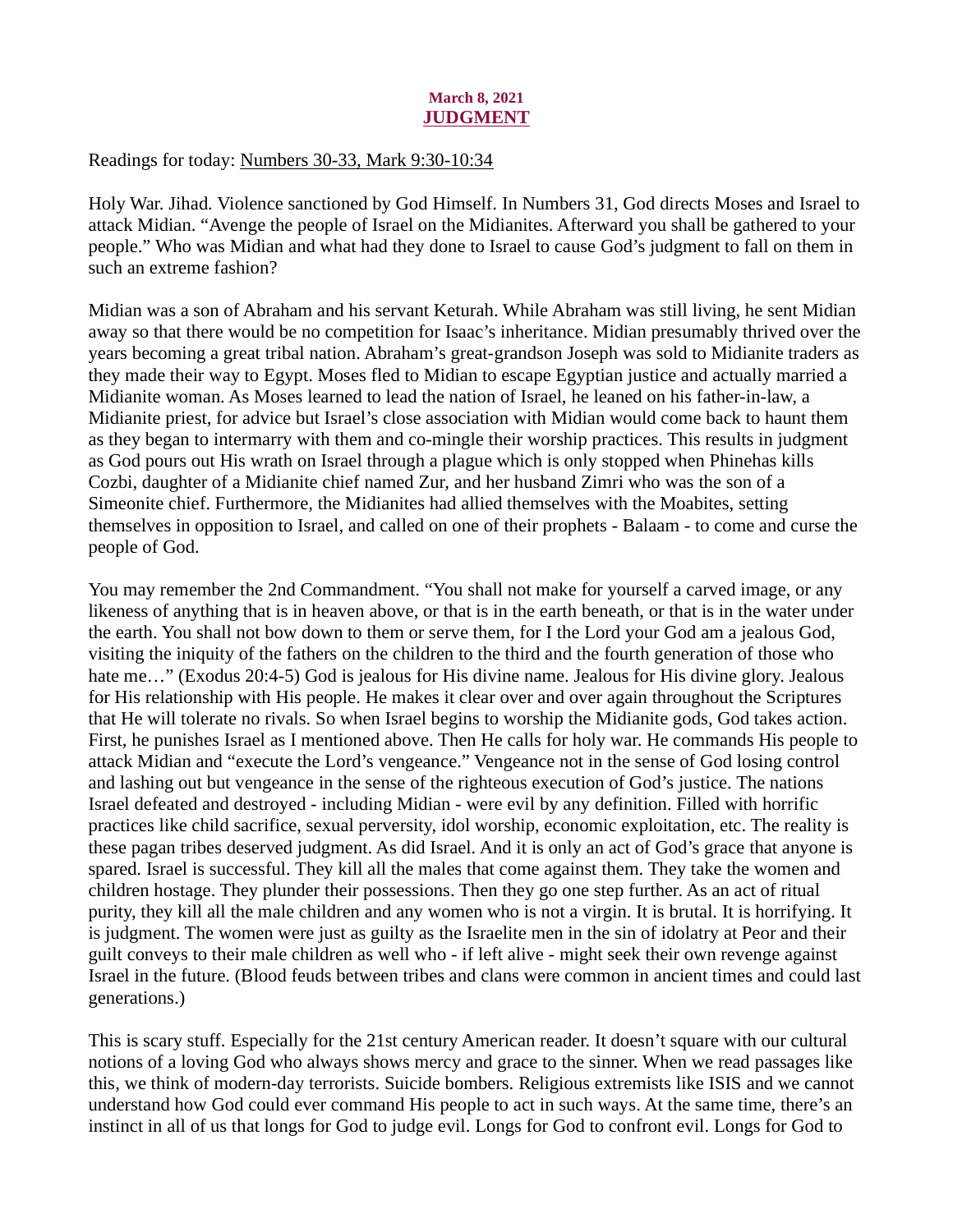eradicate evil. How many times have we wondered how God could tolerate a Hitler? A Stalin? The KKK? A Jeffrey Epstein? And what do we imagine God's judgment on them might look like? Numbers 31 gives a window for just as God uses His people as instruments of salvation so He will use them as instruments of judgment.

This is where we come face to face with God's holiness. God's righteousness. God's justice. The stark reality is this...evil makes God angry. Idolatry is an offense. He does not let it go. He does not overlook our sin. He does not turn a blind eye to our rebellion. This is why the cross is itself so brutal and horrifying. There God pours out the full measure of His righteous wrath and judgment on His Son. Satisfying the demands of divine justice through Jesus' suffering and death. On the cross, the truly innocent One dies in our place.

So what is our response? Repentance. Repentance is the only appropriate response of the creature when confronted by the Creator and this is the lesson we must all take away. God will not be mocked. Not back then. Not now. Not in the future. God is a God of love and mercy and grace but He is also a God of holiness and righteousness and justice. He is quick to forgive the sin of those who repent but He is also faithful to judge those who persist in their rebellion. Humble yourself before the Lord before it is too late. Embrace the Son and what He has done for you. Give your life to Christ that you might be saved from the coming judgment.

Readings for tomorrow: Numbers 34-35, Mark 10:35-52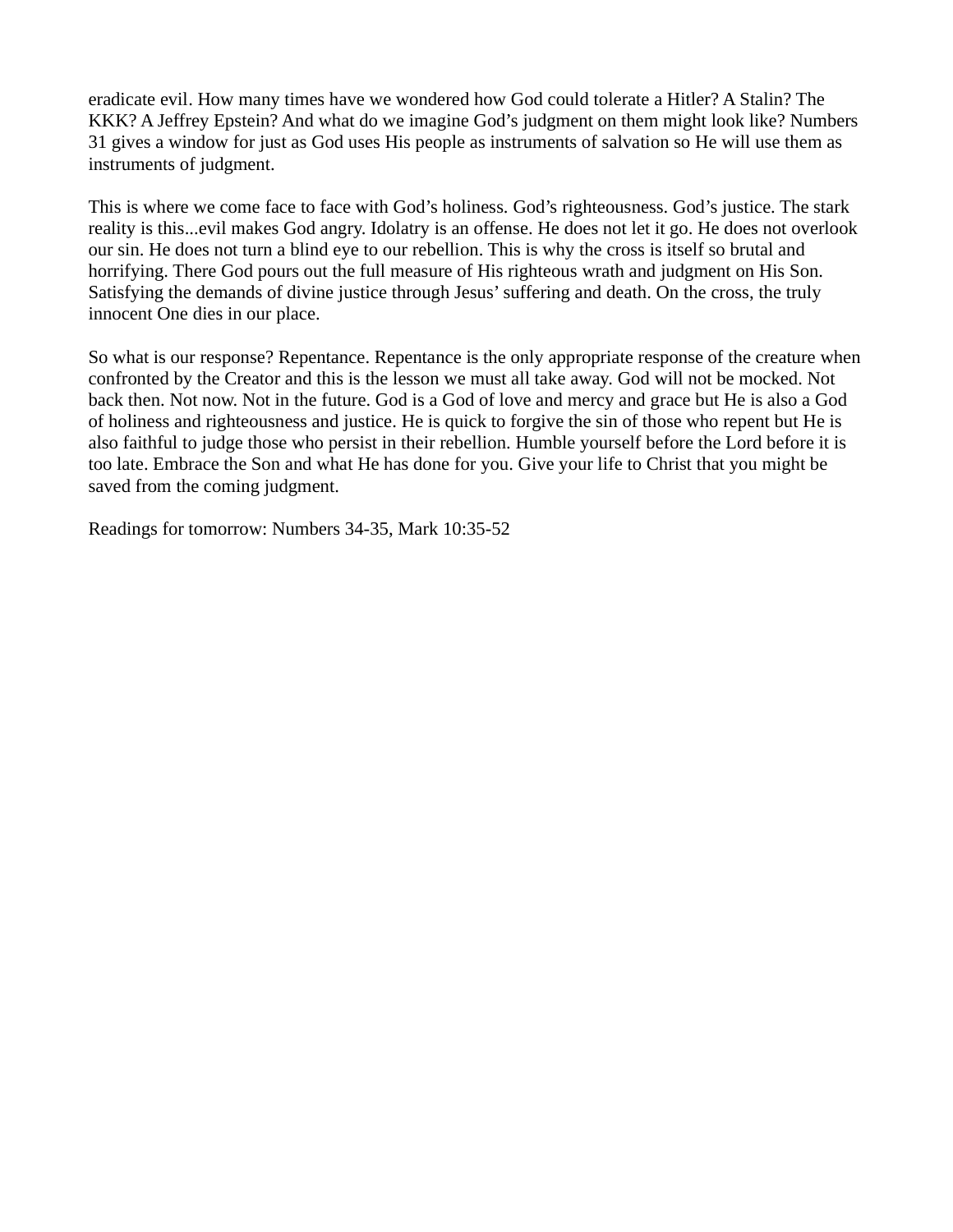#### March 9, 2021 THE DEATH PENALTY

<span id="page-16-0"></span>Readings for today[: Numbers 34-35, Mark 10:35-52](https://www.biblegateway.com/passage/?search=Numbers+34-35%2C+Mark+10%3A35-52&version=ESV)

I worked for two years at New Jersey State Prison as a volunteer chaplain. NJSP is where the state of New Jersey sends the worst of the worst. Murderers. Violent criminals. Sex offenders. Gang leaders. Mafia dons. It is also where they used to house death row. I never was allowed into death row itself but I remember standing outside the door, looking in. It was a sterile environment and the men housed there were cut off from the general population. New Jersey abolished the death penalty in 2007, five years after I left. But from 1960 to 1963, they executed 361 people.

The death penalty is a thorny subject for Christians. In theory, it does have biblical support drawn mainly from passages like we read today in Numbers 35. A careful reading of the passage reveals many fascinating details. Cities of refuge. Premeditated murder vs. accidental death. Avengers of blood. Congregational trials. Evidence. Witnesses. Motives. Methods. It's a very specific passage that actually places limits on vengeance in a way that would have been striking to other ancient near east cultures. It employs the principle of lex talionis or "an eye for an eye and a tooth for a tooth." Proportional justice. It keeps vendettas from forming between families and clans that last generations.

Those who support the contemporary use of the death penalty on biblical grounds need to wrestle with the boundaries this passage sets. Provision must be made for the safety of the murderer while he/she awaits trial. Motive must be carefully discerned and the accuser is the one to carry out the sentence. If there was no premeditation, then the congregation is allowed to judge and show mercy by assigning the person to a city of refuge for a certain duration. (Lifetime of the current high priest.) There must be more than one witness to the crime. And you cannot tolerate murder in the land lest it become ritually polluted.

Obviously, it's quite the challenge to apply ancient near east law codes in a 21st century context. Layer in the obvious problems we have in our legal system with racial and economic injustice (statistically ethnic minorities and the poor are far more likely to be convicted in our culture), as well as the frequency with which our justice system convicts the wrong person (DNA evidence has been a gamechanger here) and one can see why many would argue we should abolish the death penalty altogether. Furthermore, what are we do to with Jesus' words in the Sermon on the Mount? "You have heard that it was said to those of old, 'You shall not murder; and whoever murders will be liable to judgment.' But I say to you that everyone who is angry with his brother will be liable to judgment; whoever insults his brother will be liable to the council; and whoever says, 'You fool!' will be liable to the hell of fire." (Matt. 5:21-22) Clearly, Jesus is accusing all of us of being guilty of murder in our hearts!

So what do we do? We must carefully and prayerfully consider our position on the death penalty. We must ask if it is just...not as an abstract concept but as a concrete practice. We must make sure our practices are just and if there is a hint of incompetence or injustice in the way we prosecute then we must forbear. Furthermore, we have to come to grips with the gravity of our actions. Executing another human being is deeply significant. The shedding of blood is not something to take lightly. Unjust killing pollutes the land in which we dwell. Furthermore, to take the life of another human being before they accept Christ as Lord and Savior consigns them to an eternity in hell. All these factors must weigh heavily on us as we wrestle with this issue in our society.

Readings for tomorrow: Numbers 36, Deuteronomy 1, Mark 11:1-14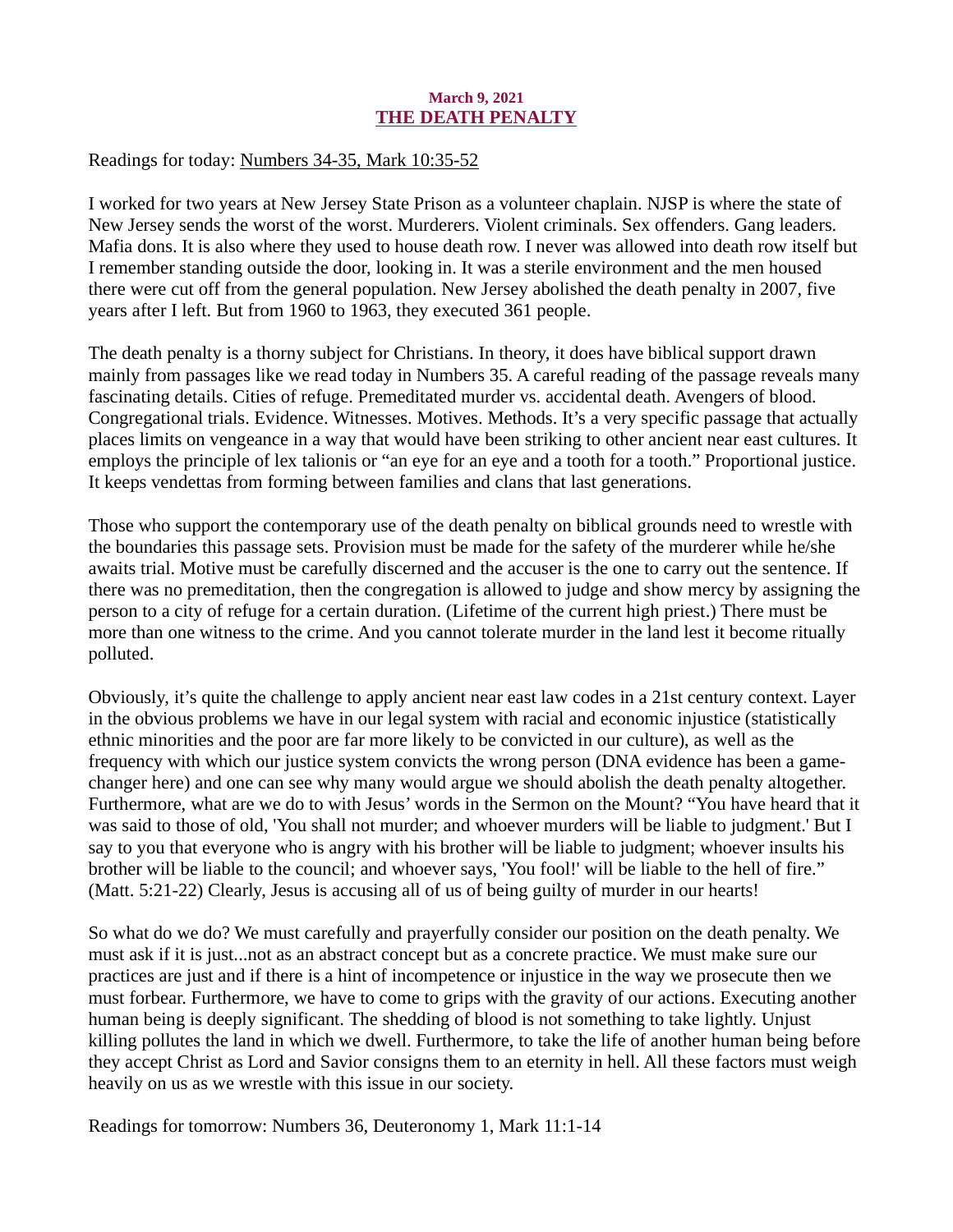## <span id="page-17-0"></span>March 10, 2021 ONE LAST SERMON Readings for toda[y: Numbers 36, Deuteronomy 1, Mark 11:1-14](https://www.biblegateway.com/passage/?search=Numbers+36%2C+Deuteronomy+1%2C+Mark+11%3A1-14&version=ESV)

You finished Numbers! Great job! Another book down! Some would say you've just made it through one of the toughest stretches of the Bible. Pat yourself on the back as we dig into Deuteronomy. ;-)

The Book of Deuteronomy is a sermon. In fact, it is Moses' final sermon to God's people. His last will and testament as it were. His final chance to encourage. Challenge. Confront. Comfort. He's now led Israel for decades. And he was no spring chicken when he got started! He's led them out of Egypt. Led them through the wilderness. Led them through the ups and downs of the wilderness journey. He has personally witnessed the miracles of God. Delivered the Ten Commandments. Issued the Law. Now he's at the end of his life. He's not going over the Jordan. He will not set foot in the Promised Land. Under the mighty hand of God, he has created a system of worship, governance, economics, and military organization that will long outlast him. It is a remarkable accomplishment.

I've often wondered what kind of legacy I will leave once I retire or pass on to glory. Am I working to create something that will long outlast me? Am I actively working myself out of a job? Can the system I've created survive - or better yet thrive! - once I am gone? I truly hope so because none of us are essential to God's Kingdom. While all of us are uniquely loved by God, He doesn't need us to accomplish His mission in the world. This is a good thing! It's humbling. It relieves all the pressure. We simply do all the good we can for as long as we can in every way that we can until the day God calls us home. Then we hand the baton off to the next generation and cheer them on as they run. This is essentially what Moses does for Joshua and for Israel. So what about you? What would you say in Moses' position? Given one last chance to address God's people, what would be on your heart and mind? What would you want them to know moving forward? What lessons would you hope they learned?

One of my favorite speeches of all time was delivered April 3, 1968 by Martin Luther King Jr. on the eve of his assassination. He sounds a lot like Moses in my mind. "Well, I don't know what will happen now. We've got some difficult days ahead. But it doesn't matter with me now. Because I've been to the mountaintop. And I don't mind. Like any man, I would like to live a long life. Longevity has its place. But I'm not concerned about that now. I just want to do God's will. And He's allowed me to go up to the mountain. And I've looked over. And I've seen the promised land. I may not get there with you. But I want you to know tonight, that we, as a people will get to the promised land. And I'm happy, tonight. I'm not worried about anything. I'm not fearing any man. Mine eyes have seen the glory of the coming of the Lord." I think at the end of the day Moses, like King, was happy. He knew he couldn't go over to the Promised Land but he died knowing his great work was finished. He had witnessed the salvation of God's people. He had seen the glory of the Lord.

When you finish your life, how will you feel? When you look back at all you've experienced. All you've accomplished. All you set out to do. When you think about your family. Your children. Your grandchildren. What will you want them to know about you? Say about you? Remember about you? Will it have anything to do with your faith in Christ?

Readings for tomorrow: Deuteronomy 2-4, Mark 11:15-33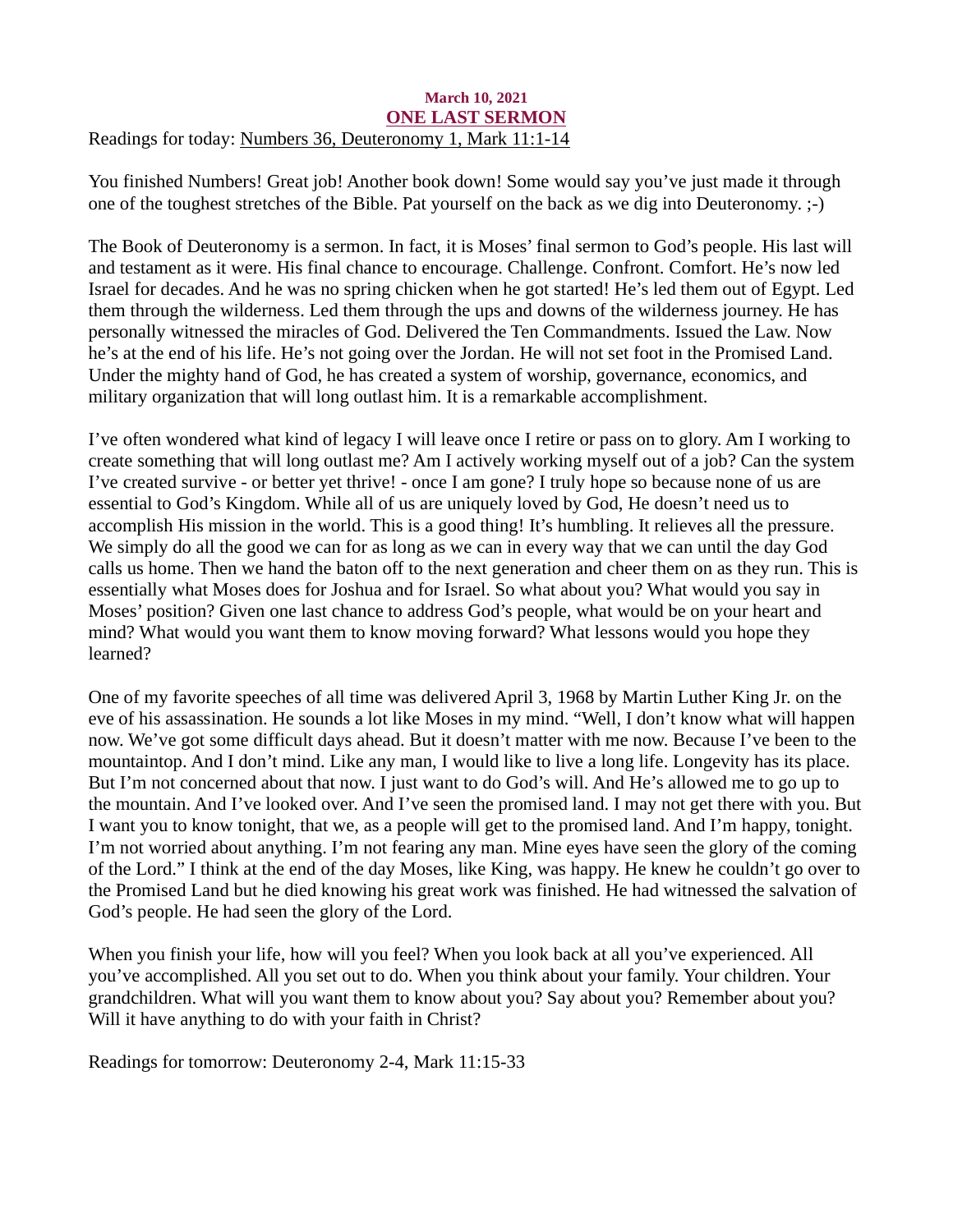## March 11, 2021 THE MERCY OF GOD

## <span id="page-18-0"></span>Readings for today: [Deuteronomy 2-4, Mark 11:15-33](https://www.biblegateway.com/passage/?search=Deuteronomy+2-4%2C+Mark+11%3A15-33&version=ESV)

Over the course of my life, I have been blessed to spend time with some truly great Christians. Men and women of profound spiritual depth who have exerted a shaping influence on the church and the world through their speaking, teaching, and writing. Their names are well-known. They've founded and led great ministries, churches, and organizations. Some of them have passed on from this life. Others are still very much engaged in their work. And for reasons I still do not know or frankly understand, they have chosen to spend some of their valuable time with me. It's deeply humbling to be on the receiving end of such mercy. It was not something I achieved. It was not something I earned. It was not the result of my hard work or effort. I simply lucked out. For whatever reason, they chose me.

I think of these experiences as I try to wrap my mind and heart around the words we read in our text for today. "For what great nation is there that has a god so near to it as the Lord our God is to us, whenever we call upon him? And what great nation is there, that has statutes and rules so righteous as all this law that I set before you today?" (Deuteronomy 4:7-8) It's been decades since that first meeting between Moses and God at the burning bush. In that time, Moses has seen the most incredible things. He watched God take a rag-tag group of slaves and turn them into a nation. He watched God humble the greatest ruler of the greatest empire in the world. He bore witness to God's love and mercy as He carried His people through the Red Sea and delivered them to the Promised Land. He grieved at the faithlessness of God's people that caused them to wander in the wilderness under judgment for forty years. His life has been rich and full and blessed in so many ways. Perhaps the most marvelous thing about it all is Moses never loses his sense of awe over God's mercy. Here he is at the end of his life and he still can't get over the fact that among all the nations of the earth, God chose Israel.

Not only did God choose Israel but God remains faithful to Israel. Despite her constant whining and complaining. Despite her hard hearts and stiff necks. Despite her many sins and acts of unfaithfulness. Despite the fact that God knows she will fail over and over again. He remains true. He lives up to His promises. "But from there you will seek the Lord your God and you will find him, if you search after him with all your heart and with all your soul. When you are in tribulation, and all these things come upon you in the latter days, you will return to the Lord your God and obey his voice. For the Lord your God is a merciful God. He will not leave you or destroy you or forget the covenant with your fathers that he swore to them." (Deuteronomy 4:29-31) God is so good. His mercies endure forever. His covenant love never fails.

Why does God do all this? Is it for Israel? Is it for us? On some level yes. God has chosen us from before the foundations of the earth to be the object of His great love. But more than that, God has chosen us to be His instruments of mercy as well. His great desire is to use us to draw an unbelieving world to faith. God wants the whole world to look on us in wonder and awe just like Moses. To stand and stare in disbelief that the God of the universe would choose a people for Himself. Forge them through fire and trial and struggle and war into a people for His own possession. A chosen nation. A royal priesthood. Set apart to declare His glory to the world. "For ask now of the days that are past, which were before you, since the day that God created man on the earth, and ask from one end of heaven to the other, whether such a great thing as this has ever happened or was ever heard of. Did any people ever hear the voice of a god speaking out of the midst of the fire, as you have heard, and still live? Or has any god ever attempted to go and take a nation for himself from the midst of another nation, by trials, by signs, by wonders, and by war, by a mighty hand and an outstretched arm, and by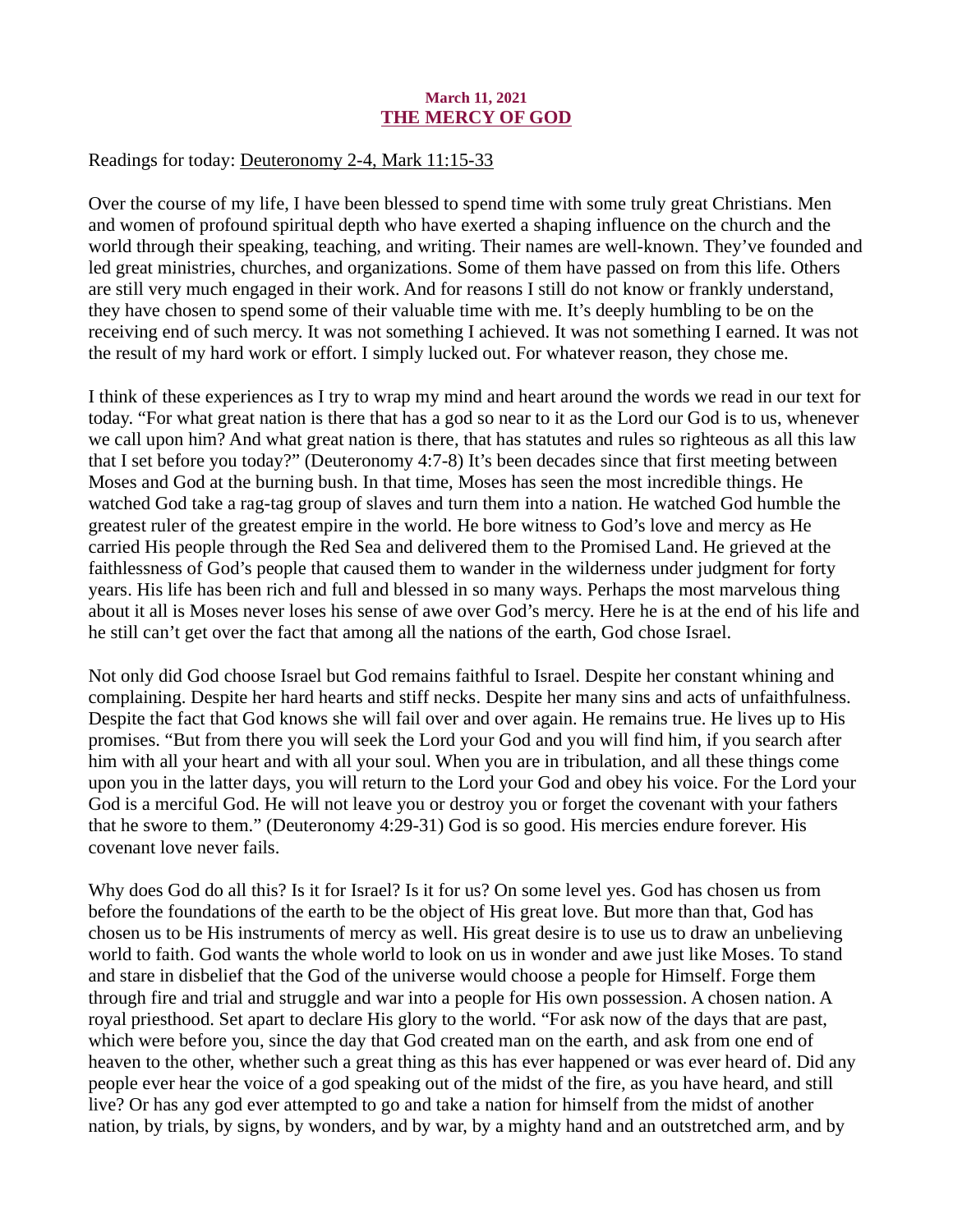great deeds of terror, all of which the Lord your God did for you in Egypt before your eyes?" (Deuteronomy 4:32-34)

Friends, there is no end to the mercy of God. If you seek Him, you will find Him. If you turn to Him, you will find His arms wide open. If you ask Him, He will come into your heart and into your life and you will be saved.

Readings for tomorrow: Deuteronomy 5-7, Mark 12:1-27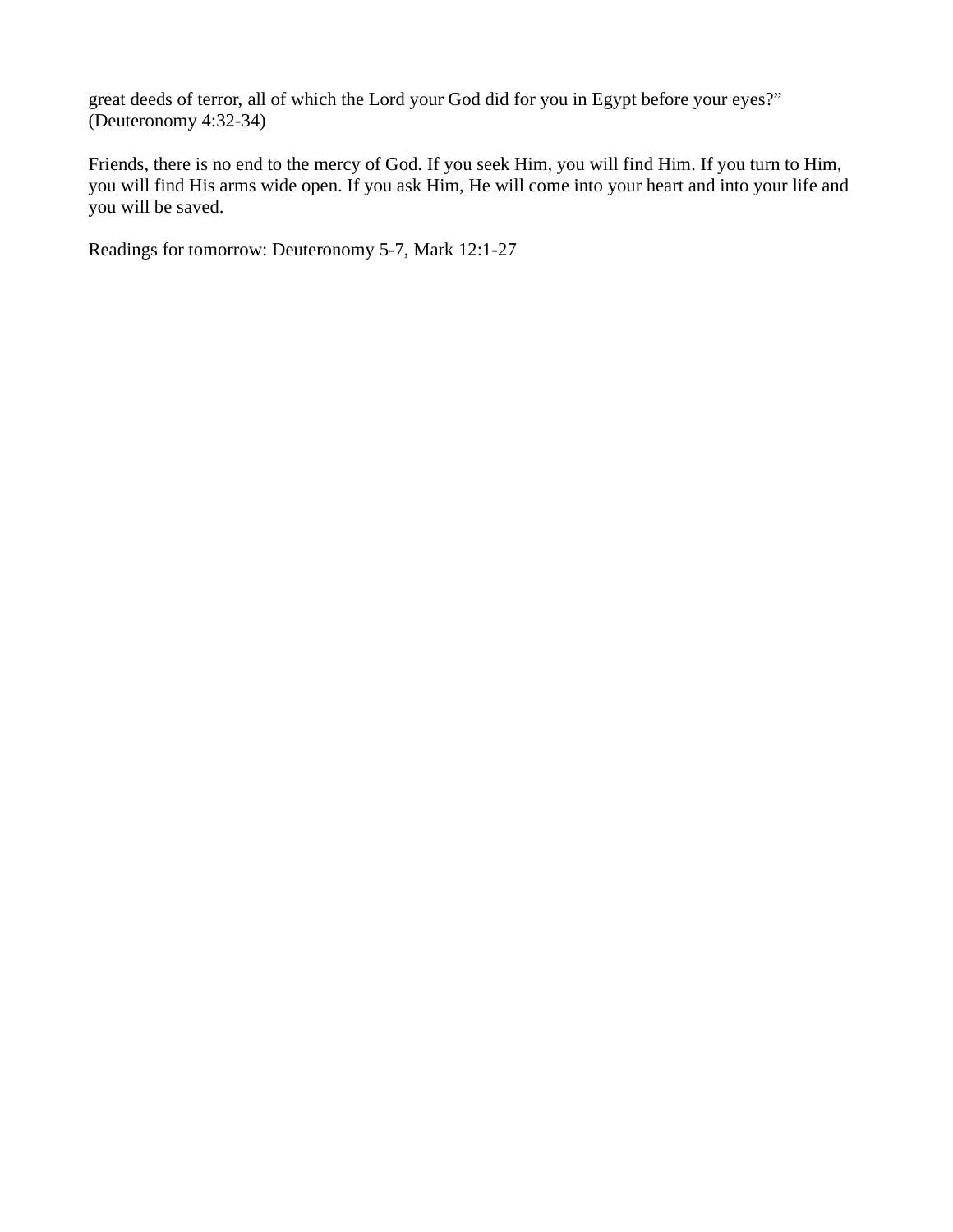#### March 12, 2021 THE GREATEST COMMANDMENT

#### <span id="page-20-0"></span>Readings for toda[y: Deuteronomy 5-7, Mark 12:1-27](https://www.biblegateway.com/passage/?search=Deuteronomy+5-7%2C+Mark+12%3A1-27&version=ESV)

Deuteronomy 6:4 contains the single most important prayer in all of Israel. "Hear, O Israel: The Lord our God, the Lord is one." It is the prayer known as the "Shema" (pronounced Sh'ma). Jews are required to recite this prayer twice a day. It is the first prayer they teach their children. It is the last prayer they pray before they die. It captures the essence of their monotheistic faith. Praying this prayer twice a day reminds the Jewish people of the personal relationship they have with God and His Kingdom. They are His chosen people. They are His royal priesthood. They are His holy nation. Set apart by God Himself to declare His glory to the nations of the earth. To fulfill the great promise once made to Abraham. "For you are a people holy to the Lord your God. The Lord your God has chosen you to be a people for his treasured possession, out of all the peoples who are on the face of the earth. It was not because you were more in number than any other people that the Lord set his love on you and chose you, for you were the fewest of all peoples, but it is because the Lord loves you and is keeping the oath that he swore to your fathers, that the Lord has brought you out with a mighty hand and redeemed you from the house of slavery, from the hand of Pharaoh king of Egypt. Know therefore that the Lord your God is God, the faithful God who keeps covenant and steadfast love with those who love him and keep his commandments, to a thousand generations," (Deut. 7:6-9)

Because God has chosen them. Because God has set His love on them. Because God has delivered them from bondage and slavery in Egypt. Israel is to return His love. "You shall love the Lord your God with all your heart and with all your soul and with all your might." (Deut. 6:5) This is the second part of the Shema. The commitment of the believer to honor God in every facet of their lives. We are to love God with all our heart. All our affections. All our feelings. He must love Him first above all other things. All other people. All of our accomplishments, dreams, and visions. We must love Him with our souls. Form the depths of our beings. From the deepest recesses of who we are. To love God with our "soul" is to literally love Him from our bowels. From our gut. From a place deeper than our minds. Deeper than our hearts. The very core of our beings. We must love God with all our might. All our physical strength and activity should be dedicated to the glory of God. All our work. All our play. All our relationships. All our physical labor. All of it is to bring glory to God. This is what the Apostle Paul is referring to in Colossians 3:17, "And whatever you do, in word or deed, do everything in the name of the Lord Jesus, giving thanks to God the Father through him."

There is a lot packed into today's reading. So many reminders of God's great faithfulness to His people. Despite their sin. Despite their grumbling. Despite their complaining. God remains steadfast. This is the essence of the covenant of grace God has made with His people. Fast forward a few thousand years to Jesus. A lawyer challenges him one day to identify the greatest of the commandments. Jesus goes right back to the Shema. "And Jesus said to him, "You shall love the Lord your God with all your heart and with all your soul and with all your mind. This is the great and first commandment. And a second is like it: You shall love your neighbor as yourself. On these two commandments depend all the Law and the Prophets." (Matt. 22:37-40) Not only did Jesus place the Shema at the center of His life but He demands His followers do the same.

How are you seeking to love God with all your heart, all your soul, all your mind, and all your strength? What does that practically look for you in your life? If you do not know, let me challenge you to memorize Matthew 22:37 and ask God to give you the wisdom to know how to place the Shema at the center of your life like Jesus.

Readings for tomorrow: Deuteronomy 8-10, Mark 12:28-44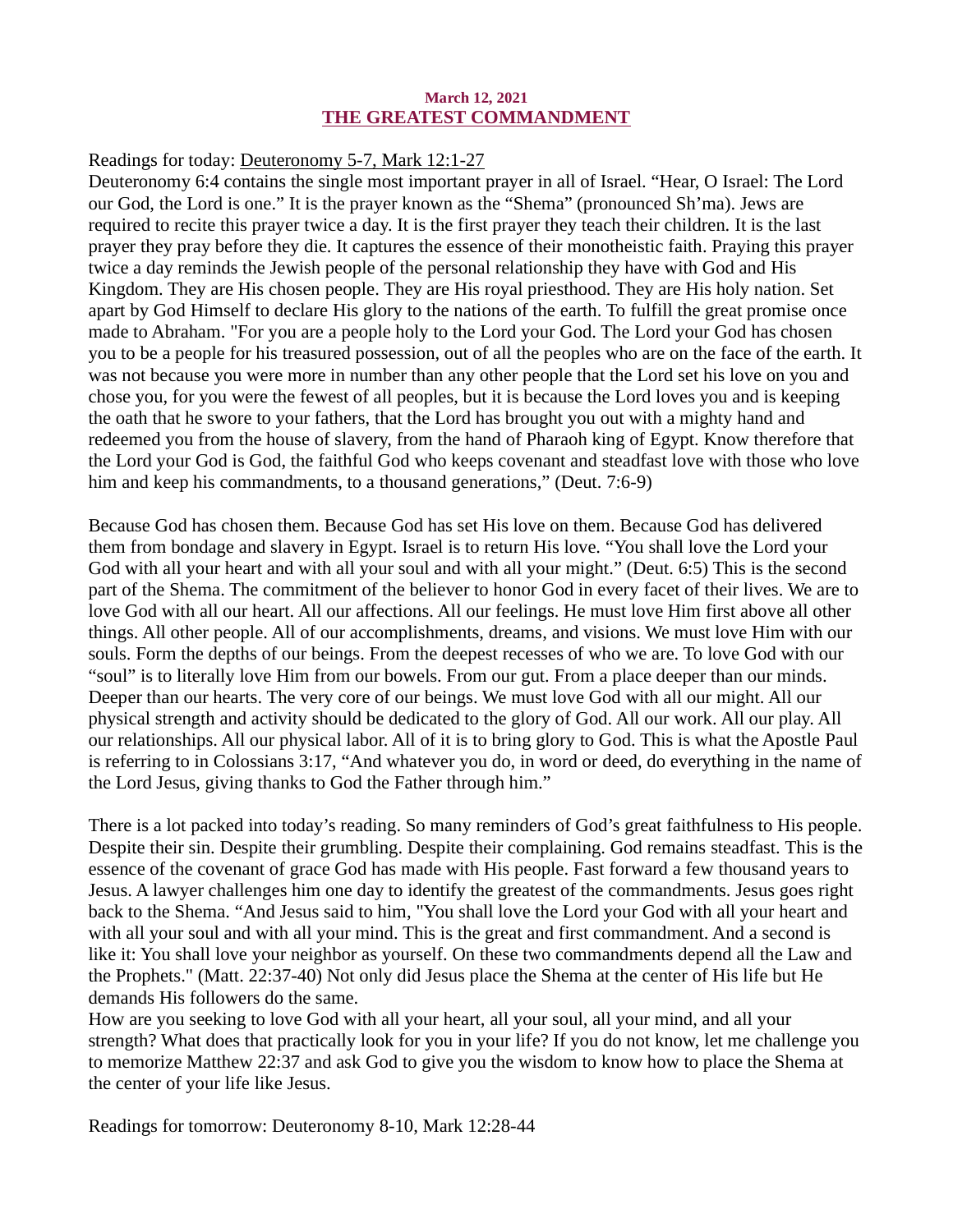## March 13, 2021 SACRED MEMORY

## <span id="page-21-0"></span>Readings for toda[y: Deuteronomy 8-10, Mark 12:28-44](https://www.biblegateway.com/passage/?search=Deuteronomy+8-10%2C+Mark+12%3A28-44&version=ESV)

"Remember." "Lest you forget." "Do not forget." The Book of Deuteronomy is filled with references to memory. Filled with warnings about forgetting the mighty works of God. Filled with encouragement to never losing sight of the faithfulness of God. Moses is keenly aware of a condition we all suffer from...spiritual dementia.

My family has a history of dementia. Alzheimer's. Various other diseases associated with memory loss. It hit my paternal grandfather in his late thirties. It hit my paternal grandmother in her seventies. It hit my aunt in her late fifties. It hit my maternal grandmother in her eighties. And I expect it will hit me at some point in time. Dementia is a terrible condition. It robs one of their most precious memories. As our memories fade, our personalities change. We say things we wouldn't normally say. We do things we wouldn't normally do. We almost become different people. My paternal grandmother was one of the most outgoing and energetic people I have ever known. She was bold. Courageous. Didn't care about social convention. She was eccentric and weird in a funny, unique way that made her beloved to those who knew her. When she lost her memory, she became withdrawn. Fearful. Scared. Insecure. I would visit her often in the care facility where she was staying and it was incredibly hard to watch her decline. Or I think about my maternal grandmother. She was beautiful. Dignified. Brilliant. She could play Bach and Beethoven by ear. When she lost her memory, she eventually declined into a catatonic state that was heartbreaking.

We all suffer from a form of spiritual dementia on some level. It is so easy for us to forget all God has done. Despite all the miracles. Despite God's provision in the wilderness. Despite God's protection and deliverance and the many ways He declared His love for His people...Moses knew Israel would forget. He knew they would get into the Promised Land and begin to prosper. They would build homes and plant vineyards. They would harvest crops and raise their herds. They would conquer cities and lay claim to the territory once promised to Abraham. And in the midst of all this success, they would forget God. "Take care lest you forget the Lord your God by not keeping his commandments and his rules and his statutes, which I command you today, lest, when you have eaten and are full and have built good houses and live in them, and when your herds and flocks multiply and your silver and gold is multiplied and all that you have is multiplied, then your heart be lifted up, and you forget the Lord your God, who brought you out of the land of Egypt, out of the house of slavery, who led you through the great and terrifying wilderness, with its fiery serpents and scorpions and thirsty ground where there was no water, who brought you water out of the flinty rock, who fed you in the wilderness with manna that your fathers did not know, that he might humble you and test you, to do you good in the end. Beware lest you say in your heart, 'My power and the might of my hand have gotten me this wealth." (Deut. 8:11-17)

We have to work hard to remember. We have to incorporate spiritual rhythms into our daily lives so we do not forget. By reading God's Word and humbling ourselves before Him in prayer and participating in corporate worship every week, we remind ourselves of the most important truth of our lives...we are not our own! It is God who gives us the power to get wealth. (8:18) It is God who gives us victory over our enemies. (9:1-3) It is God alone who is righteous. It is God alone who is holy. To God belongs the heavens and the earth and all that is in them. And the only reason we are not destroyed along with the rest of the nations is because God made a decision in eternity to love us and set us apart for Himself.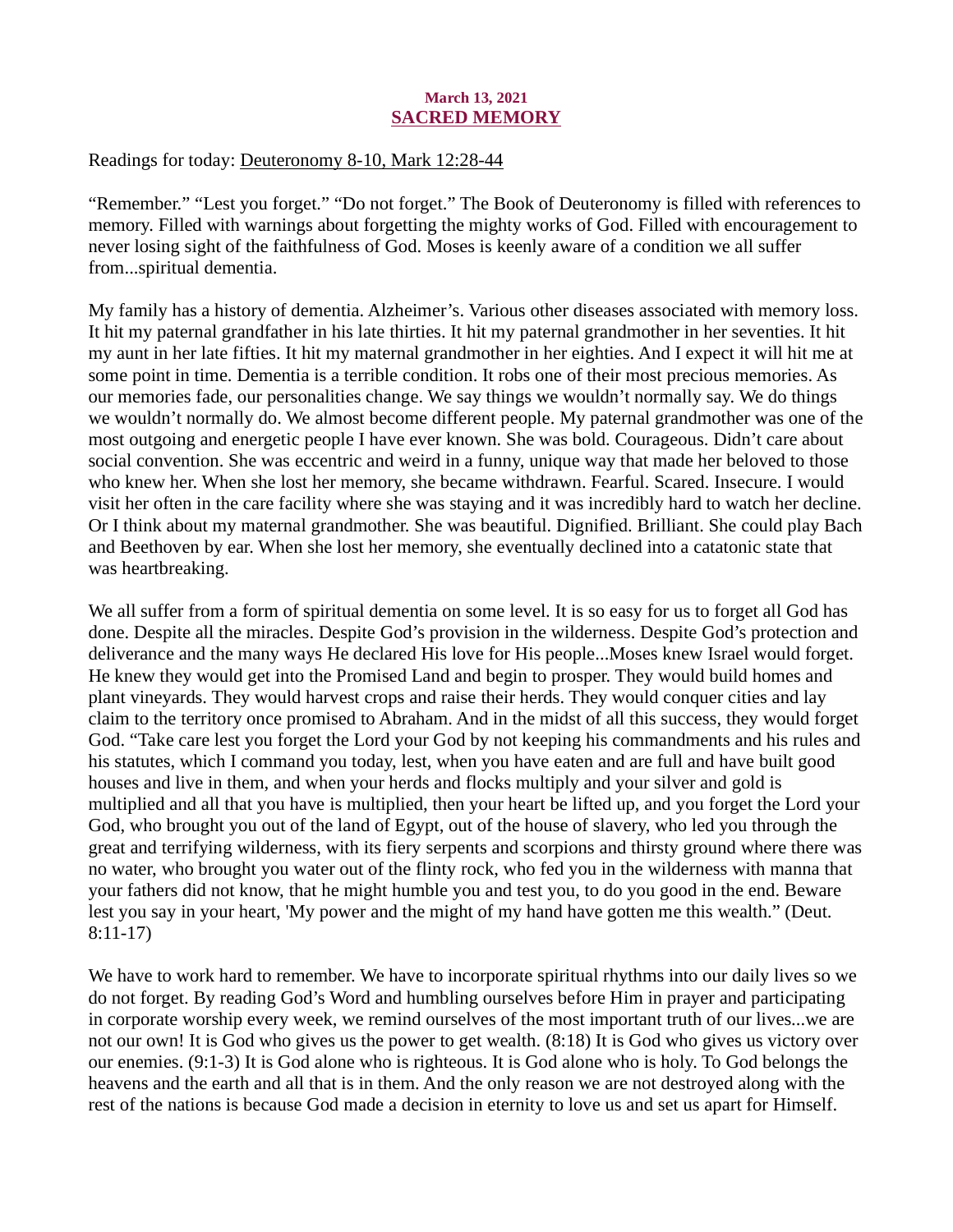"Yet the Lord set his heart in love on your fathers and chose their offspring after them, you above all peoples, as you are this day." (Deut. 10:15)

This is why we walk in the ways of the Lord. This is why we keep His commandments. By following the Law of God, we are constantly reminded of His great goodness towards us. Reminded of His great love for us. Reminded of His great faithfulness. God demands our obedience not because He needs it. Not because He's controlling or manipulative or demanding or insecure. God demands our obedience because He wants to preserve in our hearts our memory of Him. "And now, Israel, what does the Lord your God require of you, but to fear the Lord your God, to walk in all his ways, to love him, to serve the Lord your God with all your heart and with all your soul, and to keep the commandments and statutes of the Lord, which I am commanding you today for your good." (Deut. 10:12-13)

Readings for tomorrow: Deuteronomy 11-16, Mark 13:1-14:9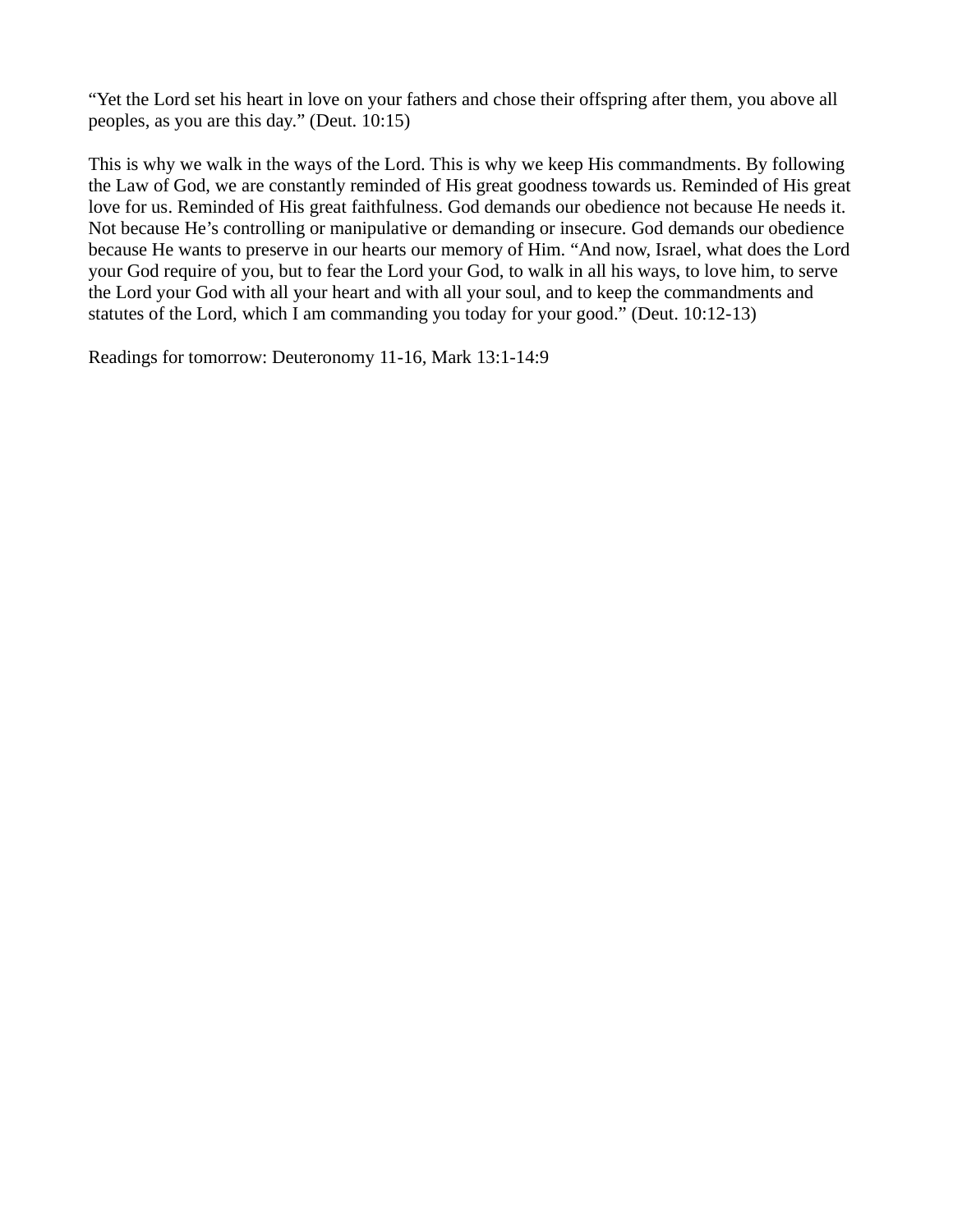## March 15, 2021 THE END OF POVERTY

## <span id="page-23-0"></span>Readings for today: [Deuteronomy 11-16, Mark 13:1-14:9](https://www.biblegateway.com/passage/?search=Deuteronomy+11-16%2C+Mark+13%3A1-14%3A9&version=ESV)

Poverty is a very real issue in our world today. Despite major advances in the global war on poverty and the progress has truly been miraculous as over 1 billion people have been lifted out of extreme poverty since 1990 - the struggle remains. Part of the problem comes from how we define "poverty. There are some objective measures defined by the World Bank and others. Extreme poverty is defined as living on less than \$1.90/day. Moderate poverty is less than \$3.10/day. But then there is the idea of "relative poverty" which measures the economic distance of an individual from a certain percentage of the median household income in a particular community. Our response to the problem of poverty will depend to some extent on which definition we are working from and this, in turn, will shape how we approach our interpretation of the Biblical text.

Deuteronomy 14 contains part of the national tax code for the nation of Israel. Every year, the Israelites were expected to contribute a tithe (10%) to the Lord. This essentially provided income and food for the Levites since they had no property inheritance among the tribes of Israel. A second tithe was contributed to provide food and income for the Israelites themselves during those seasons when they celebrated the required feasts and were not able to work their land. In addition to these first two annual tithes, a third tithe was required every three years to provide for the poor, orphaned, widowed, foreigner, and Levites who lived in the community to make sure everyone was provided for and no one went hungry. "At the end of every three years you shall bring out all the tithe of your produce in the same year and lay it up within your towns. And the Levite, because he has no portion or inheritance with you, and the sojourner, the fatherless, and the widow, who are within your towns, shall come and eat and be filled, that the Lord your God may bless you in all the work of your hands that you do." (Deut. 14:28-29) For those keeping score at home, that places the annual tax rate for an Israelite household at about 23%. In addition, they would contribute freewill offerings over and above their tithes to the Lord for the blessing of the community.

Is an end to poverty possible? Yes, according to Deuteronomy 15:4-5. "But there will be no poor among you; for the Lord will bless you in the land that the Lord your God is giving you for an inheritance to possess— if only you will strictly obey the voice of the Lord your God, being careful to do all this commandment that I command you today." If God's people will obey God's voice, contribute their tithes and offerings as commanded by the Law, and give generously to the foreigner, orphan and widow in their midst then the problem of "absolute poverty" disappears. However, this will be a continual process. A continual test the Lord will put before them according to Deuteronomy 15:11. "For there will never cease to be poor in the land. Therefore I command you, 'You shall open wide your hand to your brother, to the needy and to the poor, in your land." Human society is unequal by definition. People are not all given the same gifts and talents. People are not all given the same opportunities. People are not all given the same resources. Furthermore, there are forces beyond our control that make a huge impact on our economy. Natural disasters. Wars. Death. Disease. Famine. Drought. Availability of natural resources. All exact a toll. Throw in the fact that some human beings simply work harder and smarter than others and the gap between rich and poor only seems to grow.

God recognizes this human trend which is why He demands generosity from His people. We who are blessed must in turn bless others. As believers, we understand our blessing did not come from ourselves but from God. He commands Israel to always remember their time as slaves in Egypt. To remain humble and compassionate towards those who have experienced economic hardship and therefore sold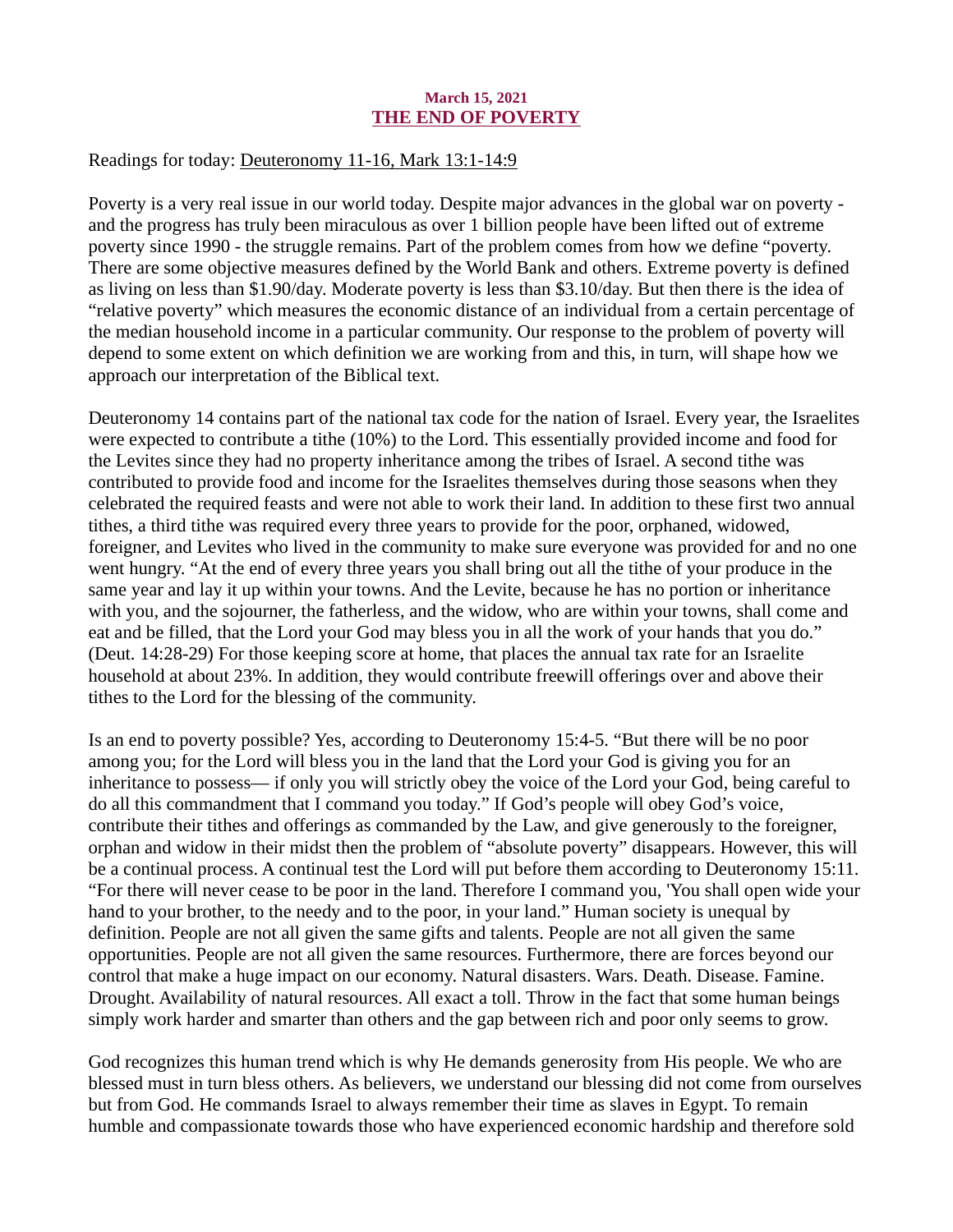themselves into slavery to pay off their debts. When the Sabbatical Year comes (every seven years), they are to release their slaves, forgive their debts, and help them get started in their new life. "And when you let him go free from you, you shall not let him go empty-handed. You shall furnish him liberally out of your flock, out of your threshing floor, and out of your winepress. As the Lord your God has blessed you, you shall give to him." (Deut. 15:13-14) The Sabbatical Year serves almost as an economic "reset" as the wealth of the nation - which God has provided - is redistributed in a way that closes the gap between rich and poor. This effectively addresses the "relative poverty" of the country and provides hope and opportunity for those who wouldn't otherwise have it.

It's an open question how often Israel actually kept the Sabbatical Year or what practical application it could have in today's global economy. But the principle remains. If we live our lives with the understanding that all we have has been given to us by God. All our wealth. All our talent. All our opportunity. Then it becomes a whole lot easier to live generously. If we remember the relative poverty from whence we came. How we came into this world with nothing and will leave with nothing. Then it becomes a whole lot easier to provide for others. To sacrifice our own lifestyles so that we might relieve the burden of poverty for those around us. Whether they live next door or on the other side of the globe. Jesus confirms what God said in Deut. 15:11 when he says, "For you always have the poor with you, but you will not always have me." (Matt. 26:11) This statement is not meant to make us throw up our hands in helplessness or just accept the current state of affairs. Instead, it is meant to drive us to generosity. To live like Jesus did. To lay down our lives so that others might live.

We're in the middle of tax season. It's a great time to evaluate our generosity. What does our giving reveal about the state of our hearts? How can we grow in generosity in the coming year? Be praying for opportunities to bless the poor within your midst. The poor within your reach. The poor within your sphere of influence. Be the blessing God intends for you to be.

Readings for tomorrow: Deuteronomy 17-19, Mark 14:10-31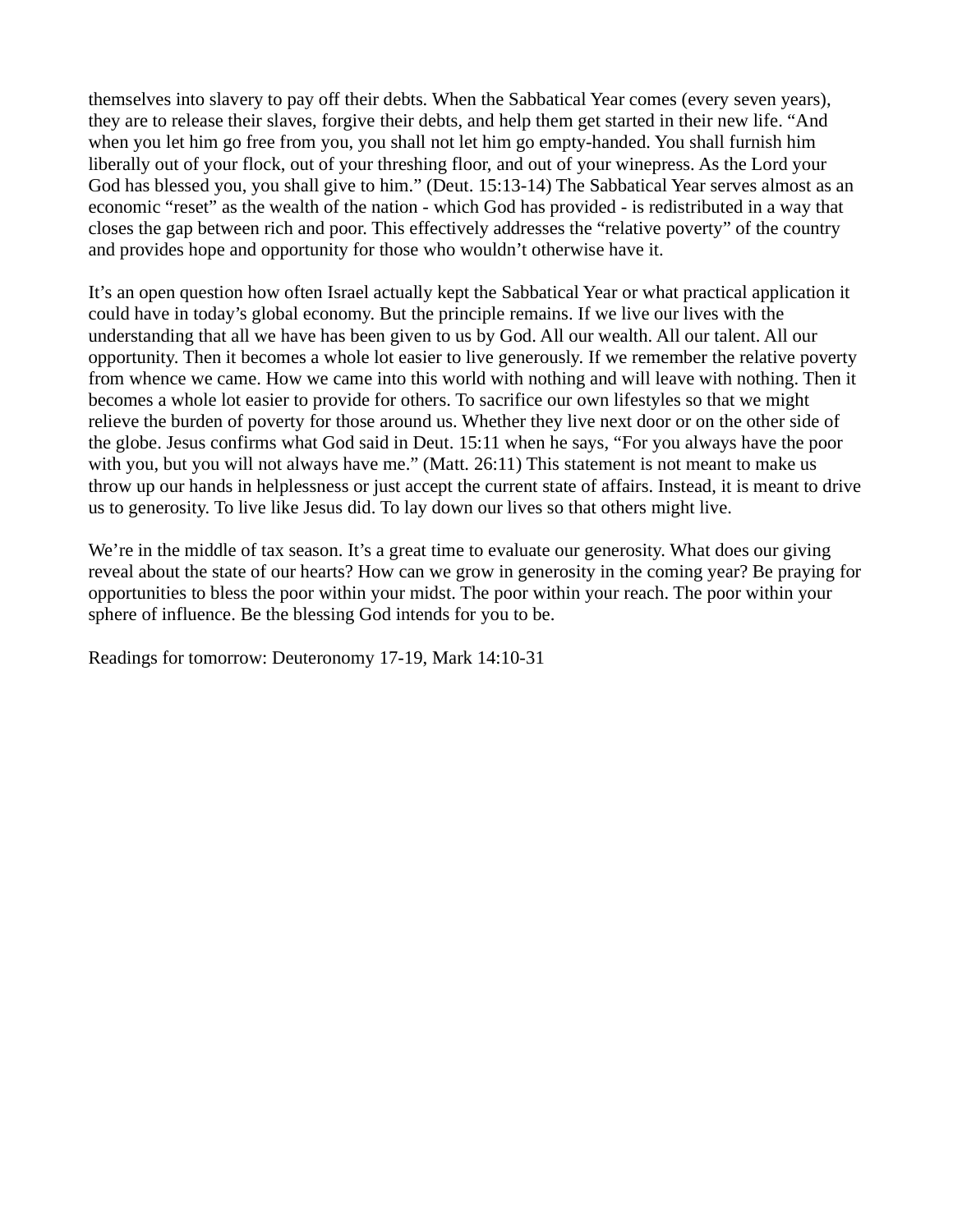## March 16, 2021 LEARNING HUMILITY

## <span id="page-25-0"></span>Readings for today: [Deuteronomy 17-19, Mark 14:10-31](https://www.biblegateway.com/passage/?search=Deuteronomy+17-19%2C+Mark+14%3A10-31&version=ESV)

Humility is a cornerstone Christian value. It is also the most elusive. How does one work on humility? How does one get "good" at humility? How does one become a humble person? Well, first and foremost, we need a good definition of humility. One that not only avoids the obvious which is pride but also one that avoids the less obvious and more subtle which is false humility. Diminishing oneself in order to appear humble. I love how Tim Keller defines humility in his little book, The Art of Selfforgetfulness. Humility, he argues, is not thinking more highly of yourself than you ought or thinking less of yourself than you ought but simply thinking of yourself less. I love that.

In today's reading, we run across these words from God to those who be kings in Israel…"Only he must not acquire many horses for himself or cause the people to return to Egypt in order to acquire many horses, since the Lord has said to you, 'You shall never return that way again.' And he shall not acquire many wives for himself, lest his heart turn away, nor shall he acquire for himself excessive silver and gold. "And when he sits on the throne of his kingdom, he shall write for himself in a book a copy of this law, approved by the Levitical priests. And it shall be with him, and he shall read in it all the days of his life, that he may learn to fear the Lord his God by keeping all the words of this law and these statutes, and doing them, that his heart may not be lifted up above his brothers, and that he may not turn aside from the commandment, either to the right hand or to the left, so that he may continue long in his kingdom, he and his children, in Israel." (Deuteronomy 17:16-20) What is God up to here? What is the big deal about horses and wives and great wealth? Why make every king write out a copy of the Law for themselves? Why make it required daily reading? Doesn't the king have more important things to worry about?

Friends, God cares more about our character than He does our accomplishments. He cares more about the people we are becoming than the things we do. The accumulation of many horses was the key to military power in the ancient near east. The accumulation of many wives was the key to forging strategic alliances with other nations to increase one's political influence. The accumulation of much wealth was, and still is, the single greatest measure of worldly success. Any king who pursued these things would find themselves falling away from God in a hurry. Solomon being the pre-eminent example.

Pride was the bane of kings in Israel. When they sought the Lord in humility, He provided all the wealth and power they needed. When they forgot the Lord in their pride, they came under His judgment and lost everything. Ancient near east kings believed they were divine. Egypt. Mesopotamia. Babylon. Assyria. All the great empires of the ancient world were ruled by kings who believed they not only held a divine mandate but that they were the living representatives of their gods on earth. As such, they believed the accumulation of power and wealth was their divine right. Their words and actions carried divine sanction and authority. To resist them was to resist their god which is why their conquests were so brutal and terrifying. The kings of Israel were to be different. They recognized they were not Yahweh's representatives on earth. They were not a law unto themselves. They were no different than anyone else in Israel. Their words and actions carried divine authority only insofar as they followed God's law.

And this is why God prescribes a very specific course of daily study for anyone who would be king over His people. They are to write out by hand a copy of the law. They are to study that law each and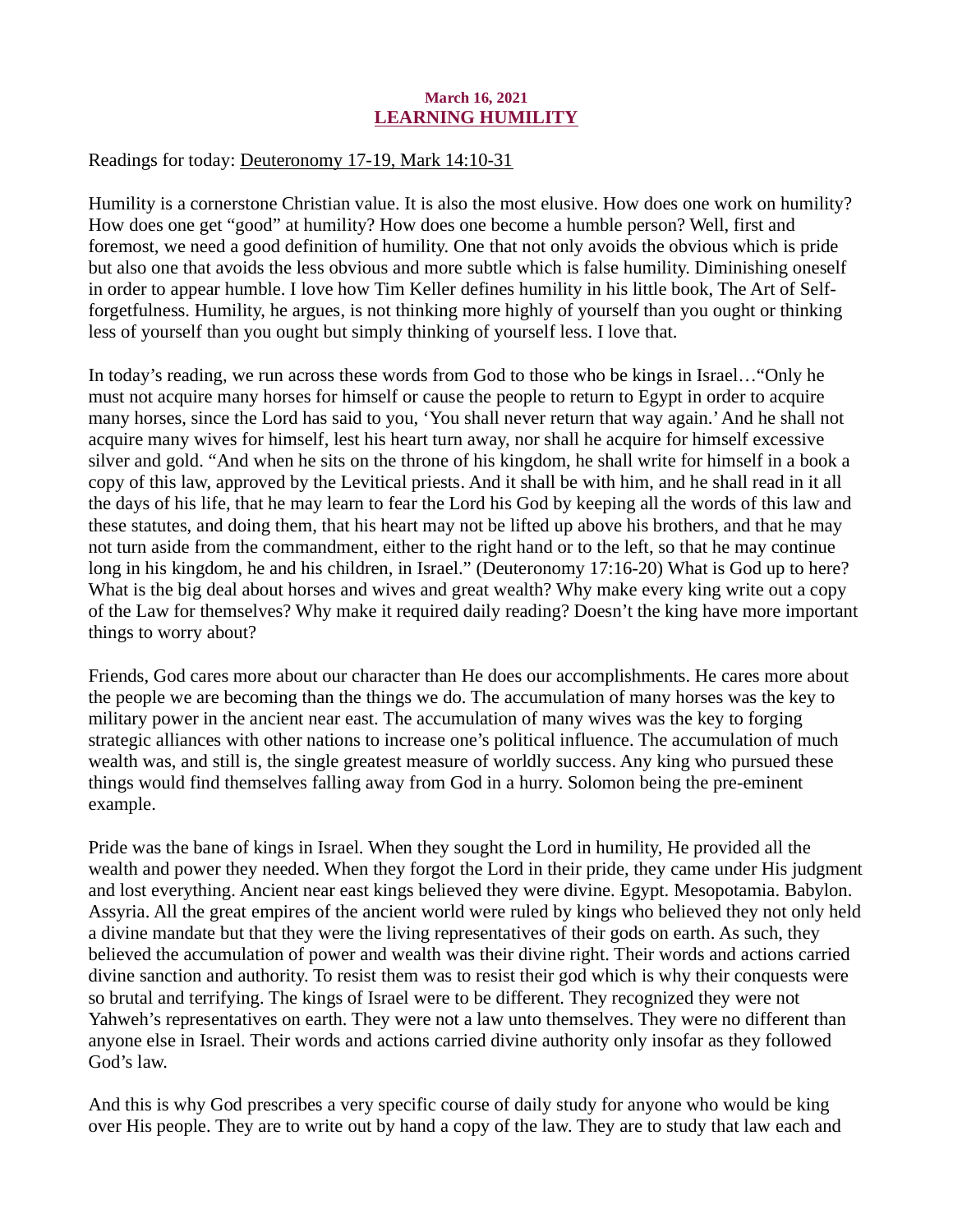every day throughout the course of their reign. The goal being to learn to "fear the Lord" and to not "lift their hearts above their brothers." This is unique among ancient near east cultures. Pride was a virtue in other nations but a vice in Israel. Humility was despised in other nations but held in highest esteem in Israel. As Keller points out so well, pride is thinking more highly of oneself than one ought. It is the placing of oneself on the throne of one's life just like the ancient kings of old.

Humility is acknowledging God's Lordship over our lives. It places Him on the throne. And this is why spending time in God's Word on a daily basis is still so critically important. It reminds us we are not in charge. We are not in control. It reminds us not to place our trust in power or influence or wealth but in God alone. The reality is we live like kings. Many of us have access to the kind of wealth and freedom and privilege the ancient kings could only dream of. We have accumulated power through position and success. We have made alliances that give us opportunity and access. We have gained great wealth through our hard work and it is tempting to believe that we have done all these things through our own effort. Our own ability. Almost like we have divine sanction for the way we live. But we must be careful. We must not place our trust in our own strength. We too must learn humility just like the kings of Israel. Does that mean we should copy the Bible by hand? That actually wouldn't be the craziest idea! More importantly, we must read it all the days of our lives so we too will learn to fear the Lord and not lift our hearts above our brothers and sisters.

Readings for tomorrow: Deuteronomy 20-22, Mark 14:32-52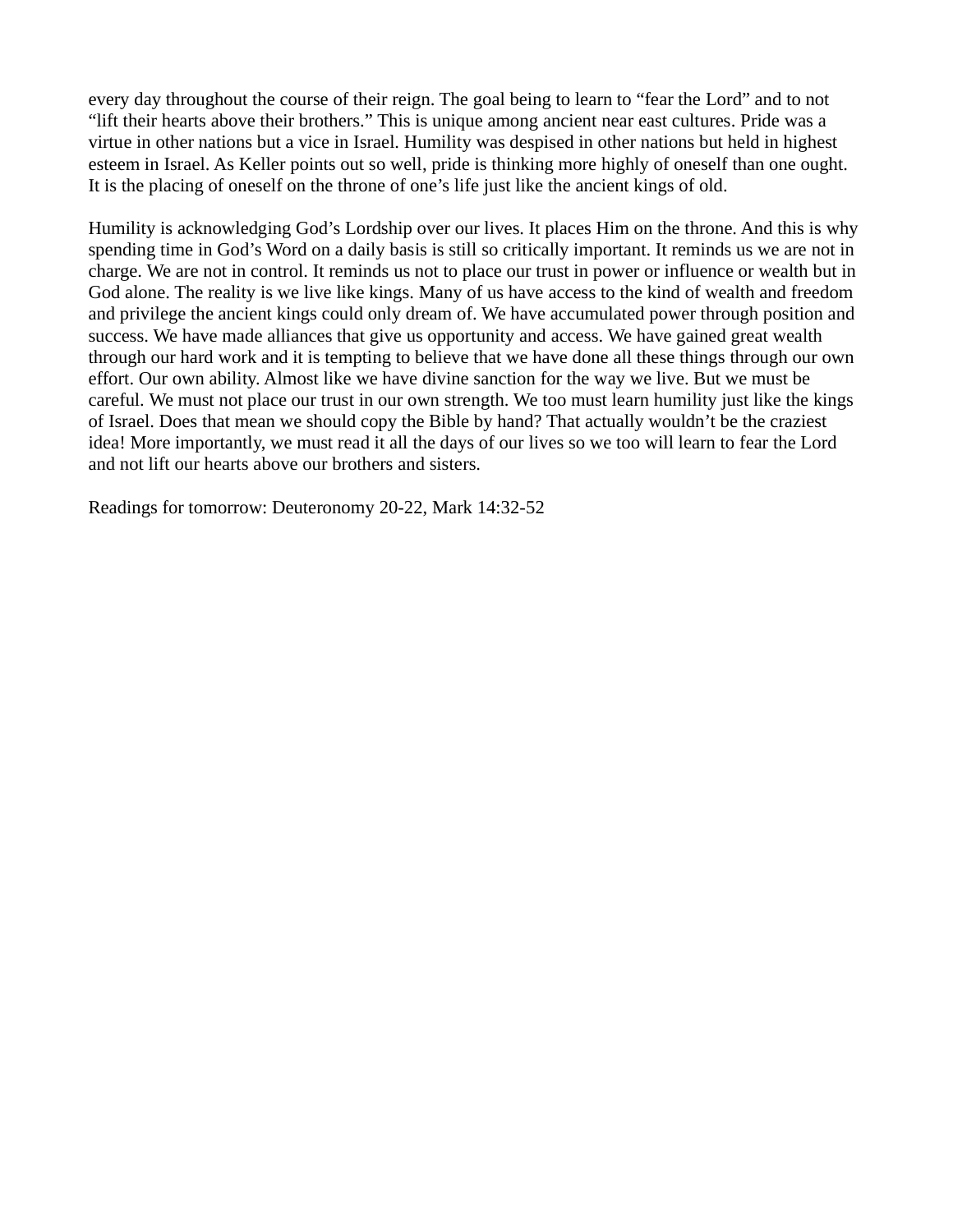## March 17, 2021 THE CURSE

## <span id="page-27-0"></span>Readings for today[: Deuteronomy 20-22, Mark 14:32-52](https://www.biblegateway.com/passage/?search=Deuteronomy+20-22%2C+Mark+14%3A32-52&version=ESV)

Buried in all the discussion today about who gets stoned for what and when is this key passage that the Apostle Paul will pick up later in Galatians and apply to Christ. "And if a man has committed a crime punishable by death and he is put to death, and you hang him on a tree, his body shall not remain all night on the tree, but you shall bury him the same day, for a hanged man is cursed by God. You shall not defile your land that the Lord your God is giving you for an inheritance." (Deut. 21:22-23) Blessings and curses are a huge theme in Deuteronomy. If you do well, you will be blessed. If you rebel against the commands of God, you are cursed. And not just you but your family, your land, your friends and neighbors because every action we take has communal consequences. This is why God is constantly telling His people to expel those who break His law lest they defile the land.

Enter the Apostle Paul. He picks up on this theme of "blessings and curses" in the Book of Galatians. He is writing to a group of largely Gentile believers who are doing their best to keep the Law of Moses. The entire book is a forceful critique that draws a sharp contrast between life under the Law and life under the Spirit. "For all who rely on works of the law are under a curse; for it is written, "Cursed be everyone who does not abide by all things written in the Book of the Law, and do them." Now it is evident that no one is justified before God by the law, for "The righteous shall live by faith." But the law is not of faith, rather "The one who does them shall live by them." Christ redeemed us from the curse of the law by becoming a curse for us—for it is written, "Cursed is everyone who is hanged on a tree"— so that in Christ Jesus the blessing of Abraham might come to the Gentiles, so that we might receive the promised Spirit through faith." (Galatians 3:10-14) Basically, Paul argues that when we seek to justify ourselves by keeping the Law, we take on the curse because no one can actually achieve what the Law demands. Furthermore, he tags Abraham and reminds God's people that it is not the Law that justifies in the first place but faith! Abraham believed God and was justified. What then happens to the Law? What about the all the curses that have piled up over the centuries through the failure of God's people to keep it? Christ literally becomes the curse for us! He literally takes our place and perfectly satisfies the Law's just demands. And the sign of this great salvific event is the cross. The place where Jesus literally hangs on a tree, becoming cursed on our behalf. As we know, He doesn't hang there all night but is buried that same day in accordance with the instructions given in Deuteronomy so even in His death, He fulfills the Law.

This, in itself, is incredible news but Paul's not done. Not only did Christ remove the curse by His saving death, He also unleashed all the blessings. All the promises God made to His people from Abraham forward are now ours in Christ Jesus. All the blessings of obedience are given to us because of Christ's great faithfulness. This includes the very Spirit of God which is now our inheritance as adopted sons and daughters of God.

It is so easy to read Deuteronomy and get crushed by the weight of expectations. We read about the blessings and curses and think immediately of our own lives and how often we fall short. We start to wonder and question our faith in God. We immediately recognize the gap that exists between who we are and who we should be. We look at the list and see all the things we should do that we don't do and all the things we do that we shouldn't do. An honest person knows they've sinned and fallen short of God's glory. An honest person knows they have done things that bring them under the curse. An honest person looks at the sin of their life and experiences deep grief over what they have done. Strangely enough, this is the whole point of the Law. To put an end to our pride. To put an end to our self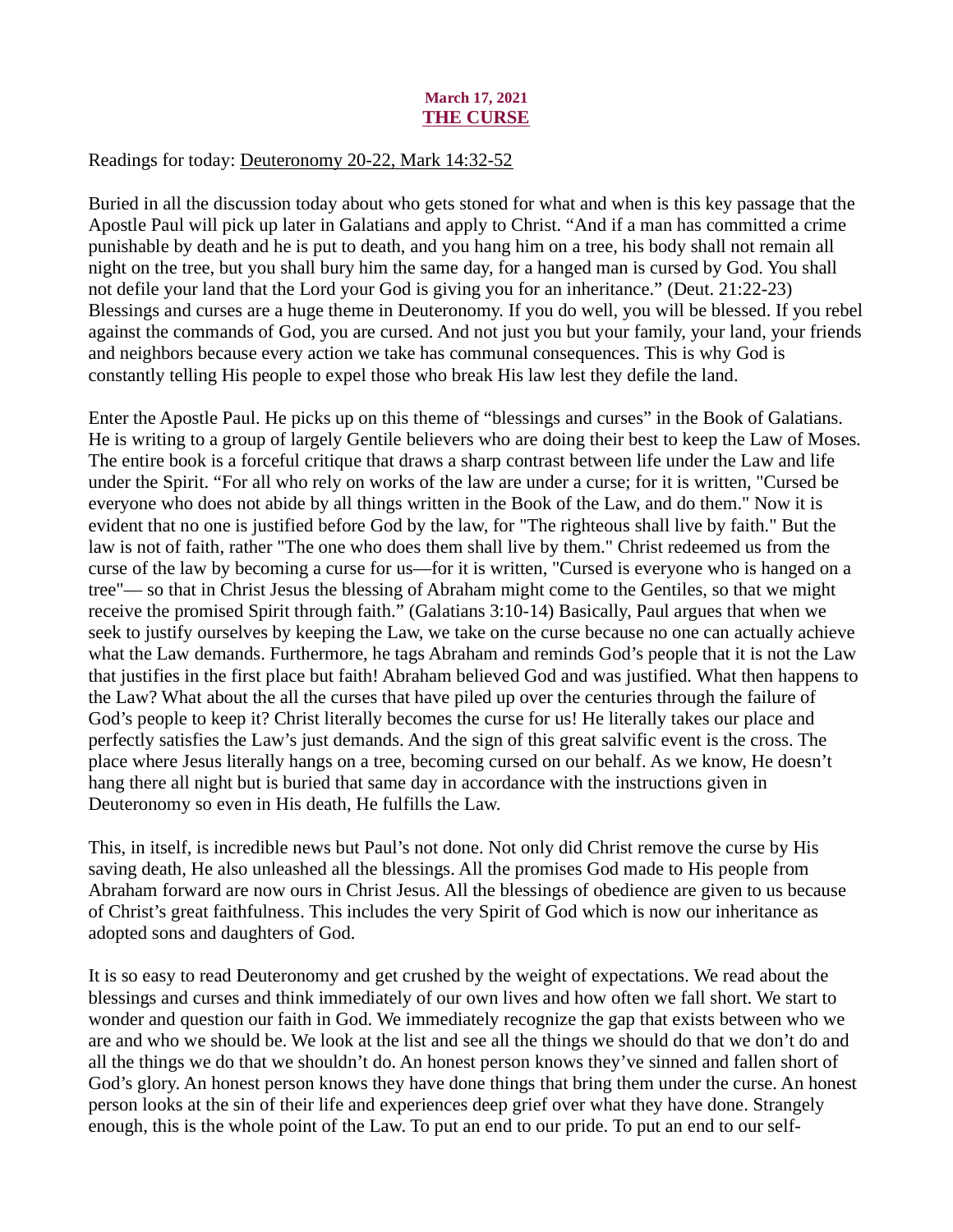sufficiency. To drive us to Christ who meets us with open arms. Embracing us with hands still bearing the scars from where He hung on the tree.

Friends, hear the good news of the gospel! The curse has been broken. The sentence lifted. The price paid. All has been accomplished. All the work has been finished. In Christ, we are saved. In Christ, we are set free.

Readings for tomorrow: Deuteronomy 23-25, Mark 14:53-72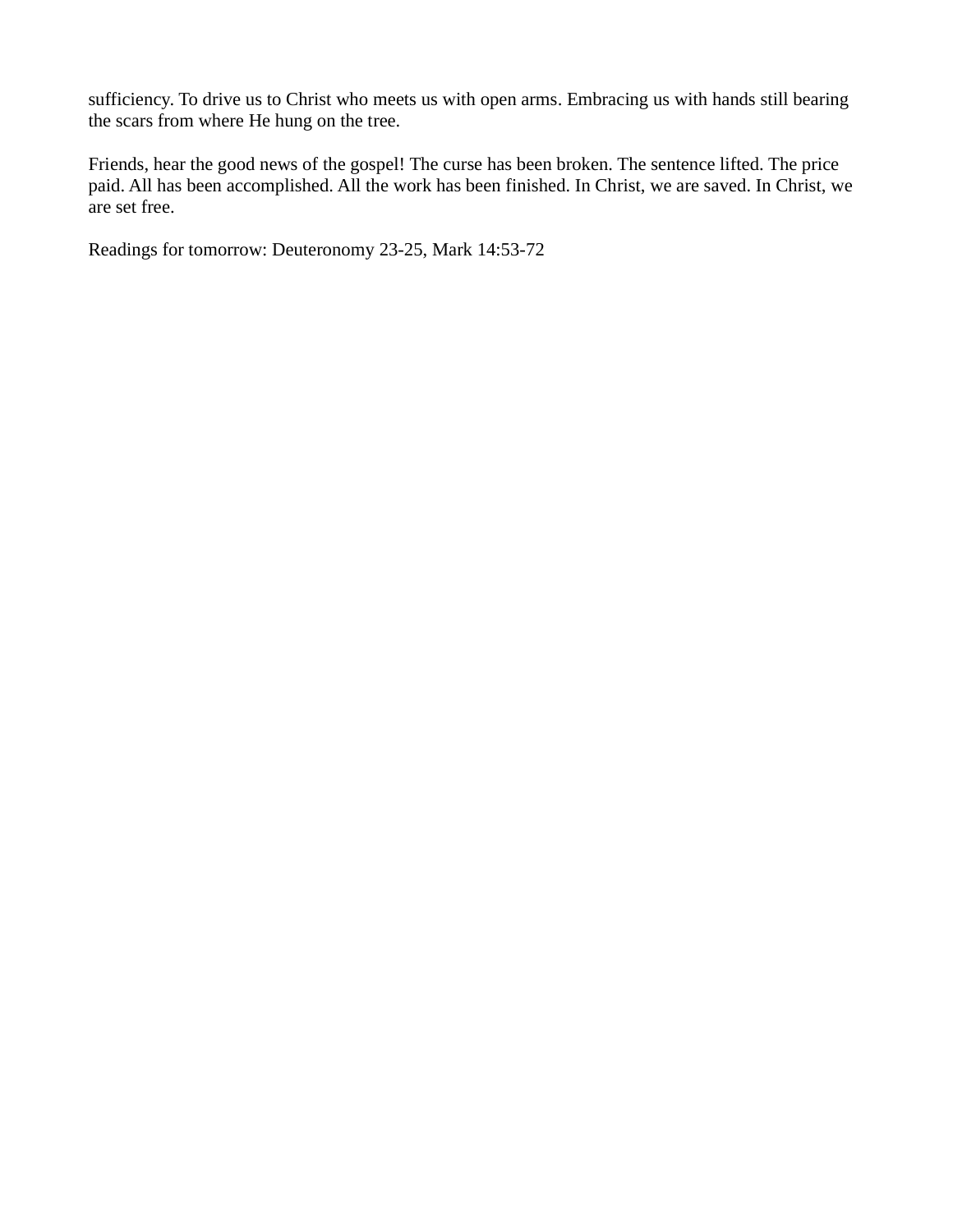## March 18, 2021 SWIMMING UPSTREAM

## <span id="page-29-0"></span>Readings for today[: Deuteronomy 23-25, Mark 14:53-72](https://www.biblegateway.com/passage/?search=Deuteronomy+23-25%2C+Mark+14%3A53-72&version=ESV)

One of my favorite theologians is a man named John Walton. He teaches at Wheaton College. Specializes in Ancient Near East cultural studies of the Old Testament. One of his most important insights - for me at least - is that while the Bible was written for us, it was not written to us. It was written to a people immersed in their own cultural stream. Written to a people living in a particular time and place with a particular understanding of the universe and all that is in it. Written to a people whose thoughts and ideas were formed by the world around them. A world full of Hittites and Canaanites and Egyptians and Assyrians and Babylonians, each with their own pantheon of gods and goddesses. Each with their own particular worldview. The "cultural stream" of the ancient world flowed through all of these cultures and included currents regarding communal life, divine right of kings, centrality of temples and sacred space, spirits and magic, etc. The Israelites sometimes swam with these currents - to their detriment - and at other times swam against these currents as they pursued a deeper understanding of their God. But at no time were they able to step outside their stream. They always found themselves standing fully within it.

What does all this have to do with today's reading? Or any of our reading thus far? It's critical to remember the Bible was written to a people immersed in a cultural stream far different than our own. It's why so many of their laws seem strange, archaic, even racist like in today's reading about the eternal exclusion of the Ammonites and Moabites. (Something seemingly contradicted by the Book of Ruth.) There is a progression to God's revelation. He always speaks to us in and through the culture we inhabit. He comes to us in the cultural stream we find ourselves swimming in. This is why Genesis 1 has so little to do with modern science. It's written to a people immersed in an ancient near east cosmology. It's why so many of the laws issued throughout the books of Leviticus, Numbers, and Deuteronomy having to do with food, clothing, economics, etc. have so little to do with modern-day capitalism. They are written for a people who lived in a world far removed from our own.

Does this mean the Old Testament is worthless? Does it render God's Word meaningless? Far from it! It simply makes our work that much harder as we seek to bridge the cultural gap that exists between our world and the "strange new world of the Bible." (Karl Barth) We have to work hard to learn first what the Bible meant to the people it was primarily written to before we can understand what it might mean for us. This is one of the main principles guiding Biblical interpretation. It's called "authorial intent" and it is critical if we are to rightly understand what God is saying.

Let me use some examples from our readings today…

"You shall not give up to his master a slave who has escaped from his master to you."

"You shall not charge interest on loans to your brother, interest on money, interest on food, interest on anything that is lent for interest."

"If you go into your neighbor's vineyard, you may eat your fill of grapes, as many as you wish, but you shall not put any in your bag. If you go into your neighbor's standing grain, you may pluck the ears with your hand, but you shall not put a sickle to your neighbor's standing grain."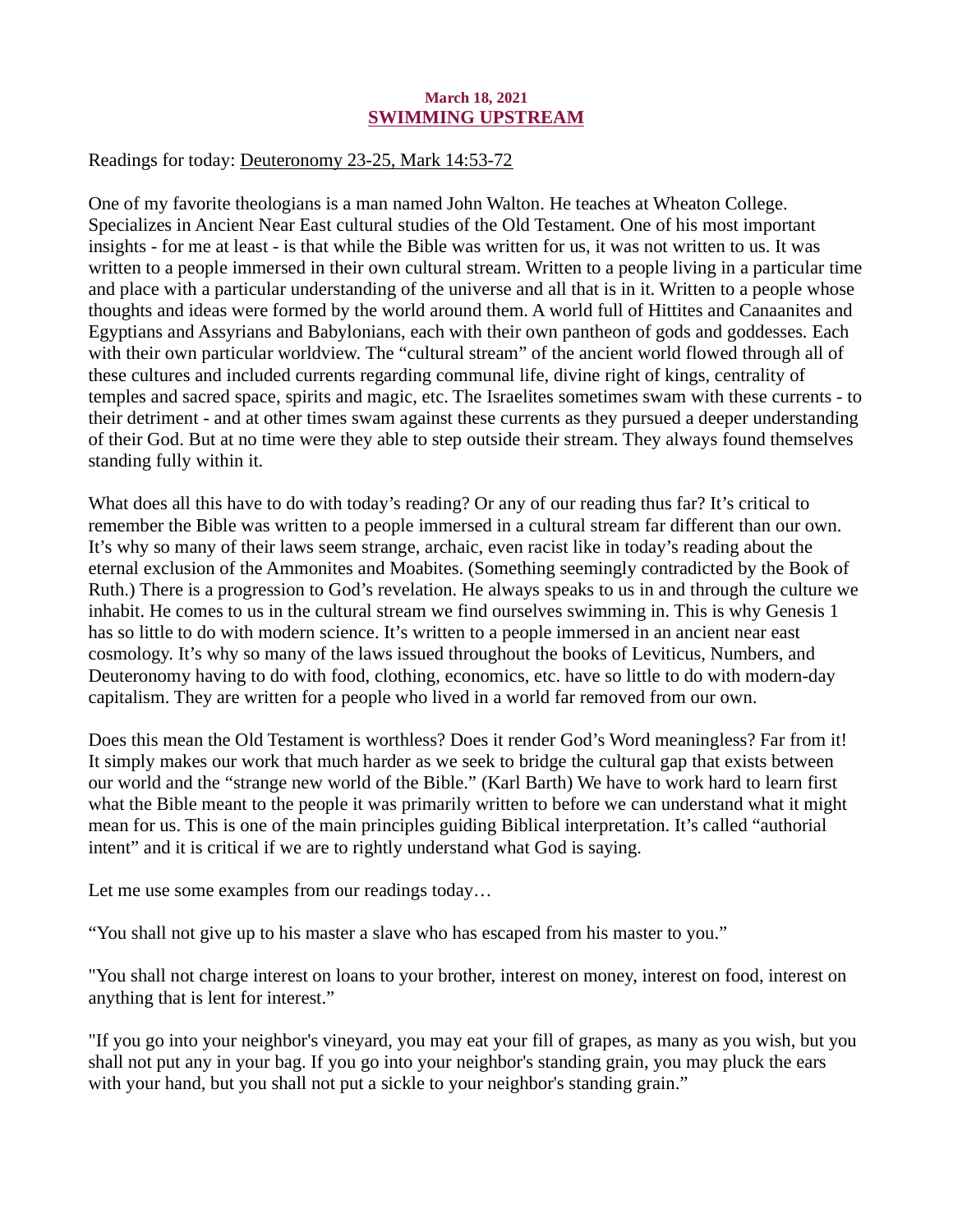"And if he is a poor man, you shall not sleep in his pledge. You shall restore to him the pledge as the sun sets, that he may sleep in his cloak and bless you. And it shall be righteousness for you before the Lord your God."

"You shall not oppress a hired worker who is poor and needy, whether he is one of your brothers or one of the sojourners who are in your land within your towns."

"You shall not pervert the justice due to the sojourner or to the fatherless, or take a widow's garment in pledge..."

"When you reap your harvest in your field and forget a sheaf in the field, you shall not go back to get it. It shall be for the sojourner, the fatherless, and the widow, that the Lord your God may bless you in all the work of your hands. When you beat your olive trees, you shall not go over them again. It shall be for the sojourner, the fatherless, and the widow. When you gather the grapes of your vineyard, you shall not strip it afterward. It shall be for the sojourner, the fatherless, and the widow."

Yes, each of these passages relate to a specific set of economic practices within ancient Israel. They were designed for a world where slavery was a given, women were property, and the poor held no social standing. They challenged Israel to "swim upstream" from the pagan cultures around them. They set Israel apart. Made her different. Marked her as God's chosen people. But how do they apply to our world today? Well, imagine a society where people truly cared for the poor? Imagine a society where women and children and the most vulnerable were protected rather than exploited? Imagine a society where profit was not the goal but love for our neighbor? Imagine a society where justice was defined by how we treated the immigrant, refugee, orphan or widow? This was God's design for Israel and it is God's design for His church today. This is the heart of the law, friends. Through His people, God wants to give the earth a foretaste of heaven. He makes us a light to the nations. An example for all humanity to follow.

Any people or nation or church seeking the blessing of God must do things His way. Follow His commands. Push beyond our fear and place our faith in God's provision and protection. Anyone who claims to serve God must do all they can to protect life from the womb to the tomb. The protection of life must form the foundation of our entire legal and social system. The welfare of all people must be our aim and passion. Anyone who prays for God's will to be done on earth as it is in heaven must stand ready to actually live according to the heavenly code. We must exchange earthly expediency for heavenly authority. We must be willing to swim upstream against our own cultural currents if we are to remain faithful to God.

Readings for tomorrow: Deuteronomy 26-27, Mark 15:1-20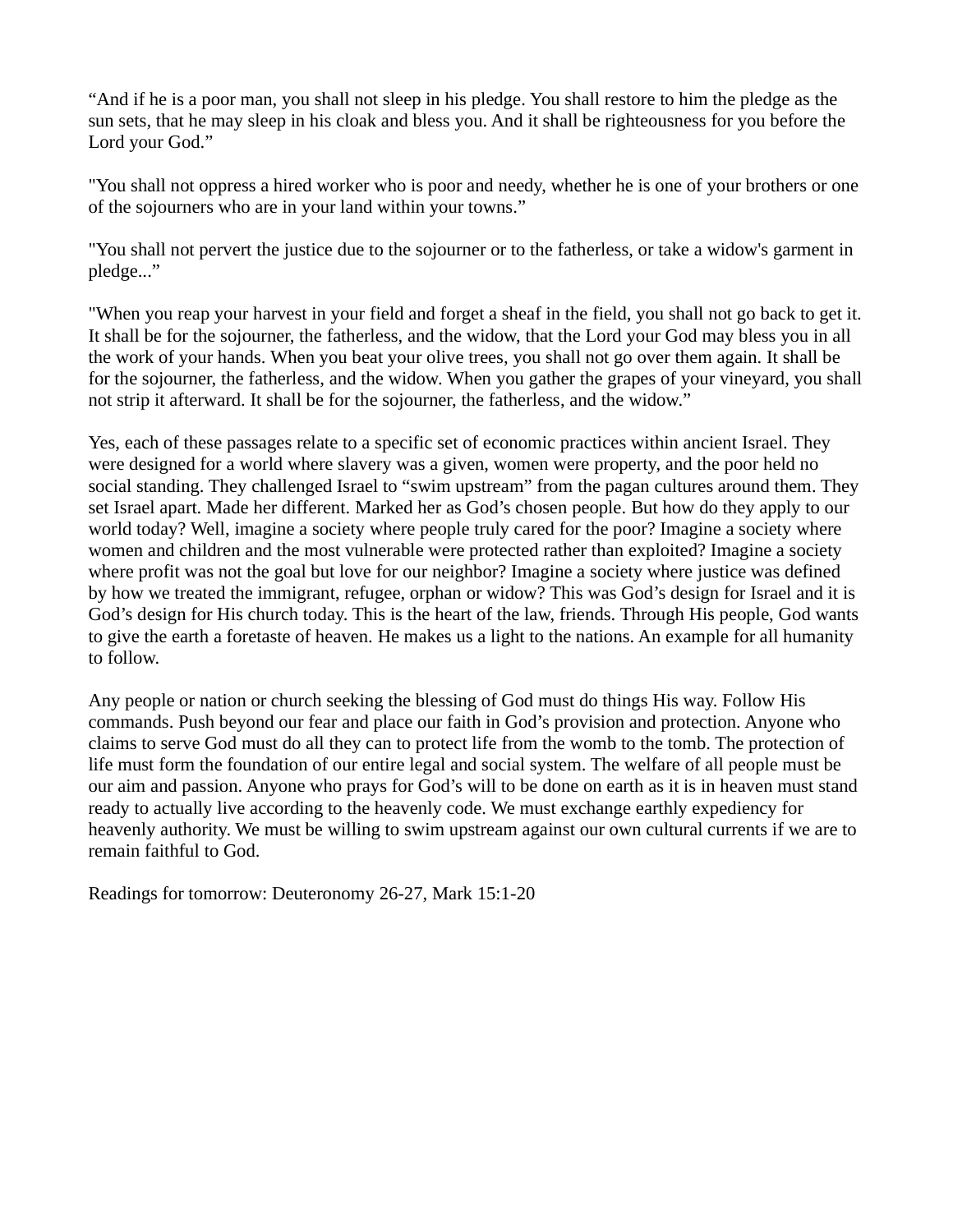## March 19, 2021 THE PRINCIPLE OF FIRSTFRUITS

## <span id="page-31-0"></span>Readings for today[: Deuteronomy 26-27, Mark 15:1-20](https://www.biblegateway.com/passage/?search=Deuteronomy+26-27%2C+Mark+15%3A1-20&version=ESV)

"A wandering Aramean was my father. And he went down into Egypt and sojourned there, few in number, and there he became a nation, great, mighty, and populous. And the Egyptians treated us harshly and humiliated us and laid on us hard labor. Then we cried to the Lord, the God of our fathers, and the Lord heard our voice and saw our affliction, our toil, and our oppression. And the Lord brought us out of Egypt with a mighty hand and an outstretched arm, with great deeds of terror, with signs and wonders. And he brought us into this place and gave us this land, a land flowing with milk and honey. And behold, now I bring the first of the fruit of the ground, which you, O Lord, have given me.' And you shall set it down before the Lord your God and worship before the Lord your God. And you shall rejoice in all the good that the Lord your God has given to you and to your house, you, and the Levite, and the sojourner who is among you." (Deut. 26:5-11)

The principle of firstfruits is an important one in the Bible. Simply put, when we produce whatever it is we produce, we are to take the first portion. The best portion. And offer it to the Lord. Before we take care of ourselves. Before we meet our own needs. Before we pay the mortgage. Before we head to the grocery store. Before we pay the bills. Certainly before we take that vacation. Before even putting money into savings or paying off debt. (Sorry Dave Ramsey…) We are to give unto the Lord first.

Why? Is God short of cash? Does God need our money? Isn't this just a way for churches to stay solvent? Doesn't this give license for unscrupulous preachers to manipulate the vulnerable? How do we make sure the money actually gets to God or the people God loves? After all, we've all seen the celebrity pastors buying their multi-million dollar homes. We've all watched ministries spend all kinds of money on stuff that's not important rather than helping people. We've seen the abuse. We've seen the waste. Furthermore, we may have all kinds of opinions on what our church should spend their money on. We may not agree with the way they do ministry or what they emphasize or how they operate. Why then should we give them any money at all?

Those are great questions. And if we're honest, we've all probably asked them. But let's go a level deeper. Let's bring it closer to home. How are we spending our money? Are we actually any better than the church or organization we criticize? If we were to open our personal books and give ourselves an audit, what would we find? How much money did we waste in last year? What extravagances did we indulge in? How much did we spend on stuff that's not important rather than helping others? It's a sobering exercise, is it not? The reality is we are all corrupted by sin and our natural tendency is to hoard our wealth. To spend it primarily on ourselves. To make sure we improve our lifestyles. To make sure we get our needs taken care of. To make sure we get to live the lives we believe we deserve. And after we accomplish all we desire then maybe we'll send a little money God's way just to hedge our bets. Throw Him a bone on autopay. Keep Him happy by dropping a \$20 in the plate when it passes by. And we walk away feeling like we at least did something.

According to recent research, the average Christian gives 2.5% of their income away. (For comparison, during the Great Depression the average was 3.3%.) Average giving by adults in Protestant churches across the United States is \$17/week. 37% of regular church attenders don't give at all. And the higher the income, the less likely a person is to tithe or give 10%. Only 1% of those making 75k or more tithe their income. That's the bad news. Here's the good news. About 10 million Christians give 10% or more, totaling \$50 billion dollars a year to churches and non-profits! That's awesome! 77% of those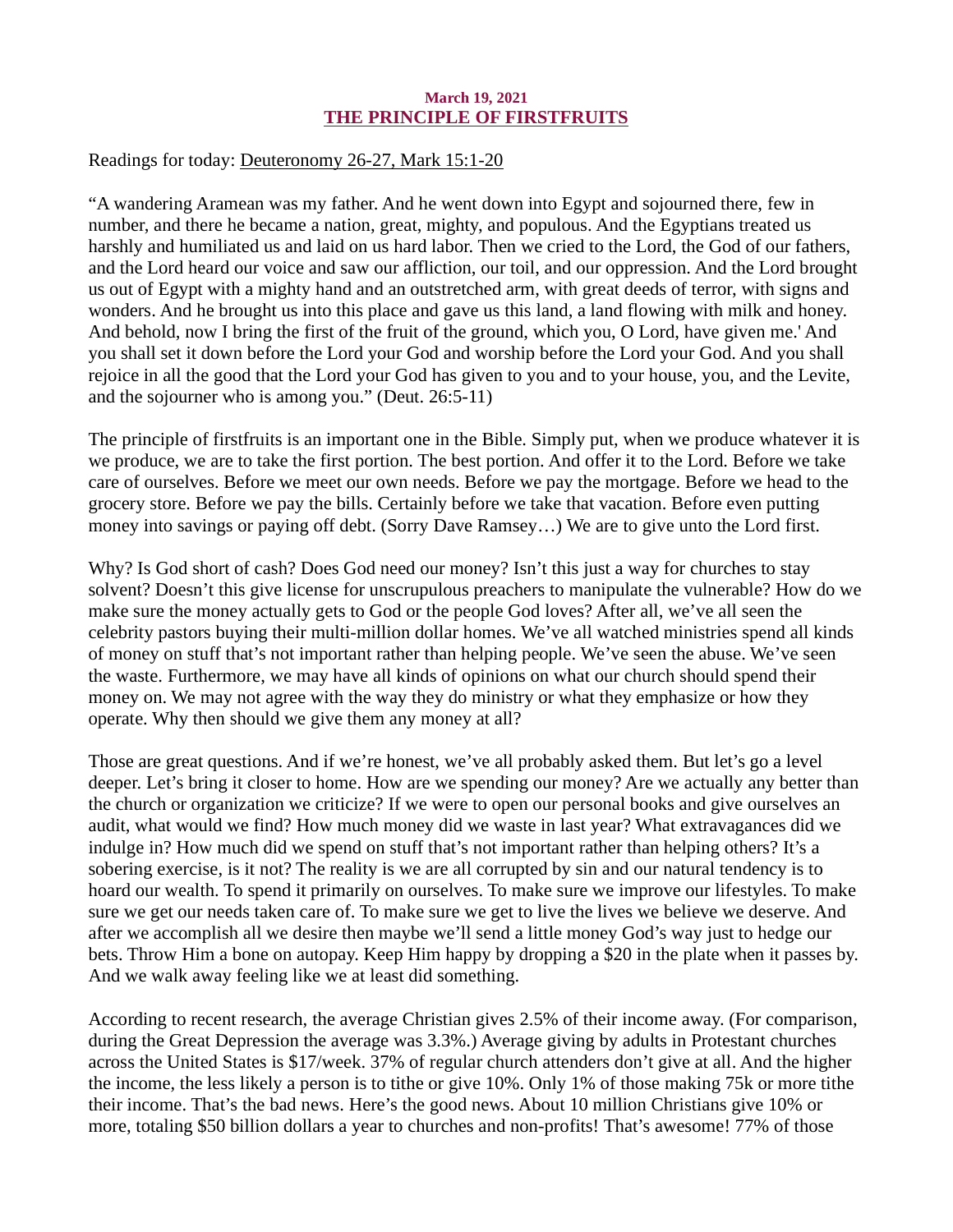who tithe actually end up giving between 11-20% of their income away! Even more awesome! And charitable giving has grown in recent years in the US with the increase coming from individuals, corporations and foundations. Of course, the pandemic will impact these trends but it remains to be seen whether it will be positive or negative overall.

But back to the principle of firstfruits...why is it important? It serves as a reminder that everything we have comes from the Lord. Israel was descended from a wandering Aramean named Abraham. A man of no consequence other than the fact God chose Him to become the father of a mighty nation. His descendents immigrated to Egypt where they grew into a large and prosperous people until the Egyptians felt threatened and enslaved them. For hundreds of years they suffered until they cried out to the Lord for deliverance. God brought them out from Egypt with miracles and signs and wonders. He fought on their behalf. He defeated Pharaoh and his army. He provided for them in the wilderness. Fed them with manna. Brought water from a rock. And now He would bring them into the Promised Land. A land flowing with milk and honey. A land full of natural resources where they would flourish. None of this was their own doing. None of this happened through Israel's strength or ability or hard work. They are not masters of their fates or captains of their souls or in charge of their own destinies. They are God's people. His treasured possession. Among all the nations of the earth. So in recognition of this special status that they did not earn...they give. They offer the first and the best of what they have to the Lord.

What about us? Do we do the same? Do we live our lives in recognition of all God has done for us? Do we offer Him the honor He deserves? Do we thank Him for where we were born? The family we were born into? The nation in which we get to live? The talents we are naturally endowed with? The opportunities He's given us along the way? The gifts we've received that we did not earn? And do we acknowledge His sovereign grace over our lives by offering back to Him our firstfruits of time, talent, and treasure? This is truly what it means to love God with all our hearts and souls.

Readings for tomorrow: Deuteronomy 28, Mark 15:21-47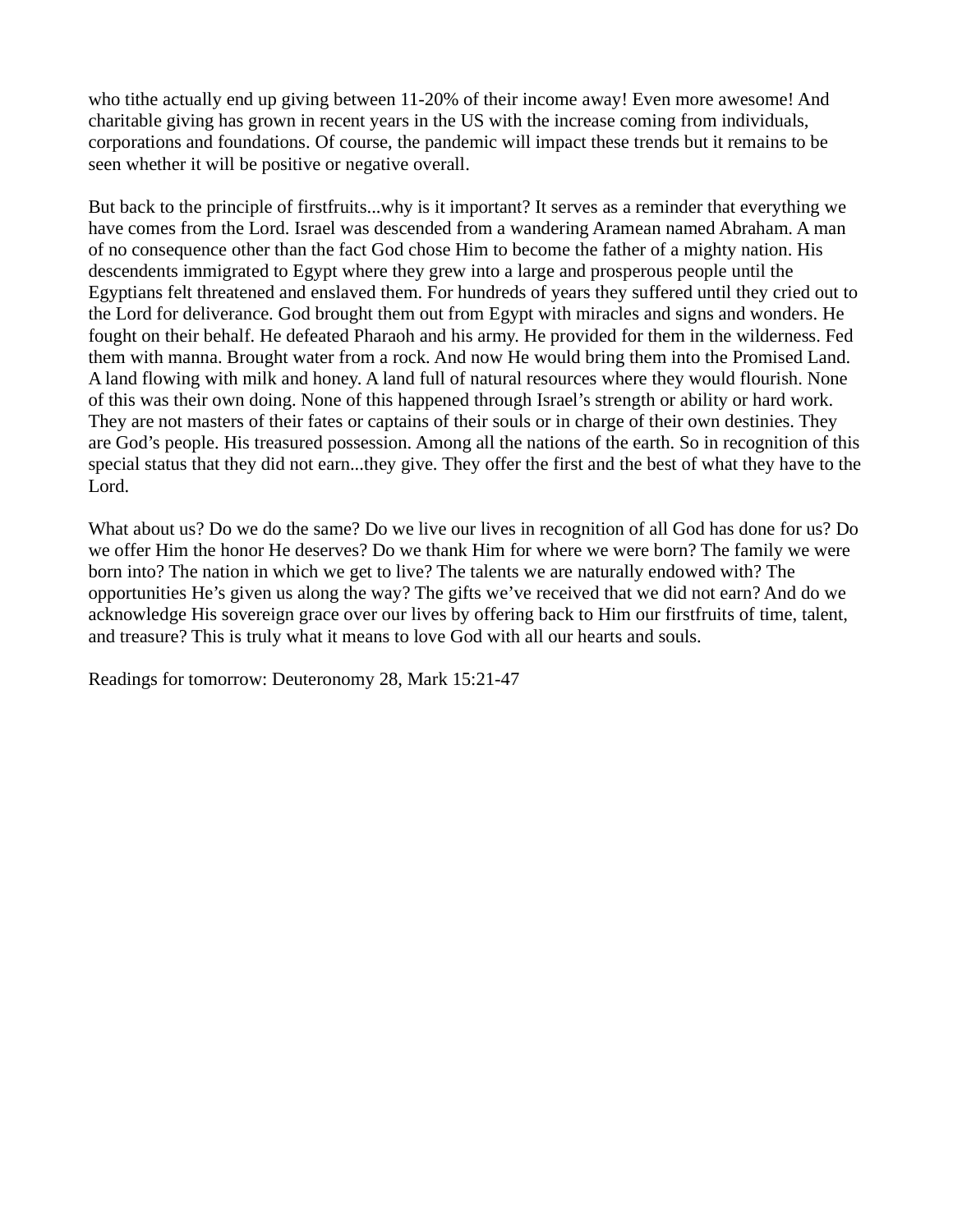#### <span id="page-33-0"></span>March 20, 2021 THE WAY Readings for today[: Deuteronomy 28, Mark 15:21-47](https://www.biblegateway.com/passage/?search=Deuteronomy+28%2C+Mark+15%3A21-47&version=ESV)

Deuteronomy 28 may be one of the most abused and misunderstood passages in all of Scripture. Mainly because we get the cart before the horse. We begin with the wrong end in mind. We look at all the blessings and curses and start to reverse engineer our lives, falsely believing this is the point. But nothing could be further from the truth. As the people of God, our focus should not be on the blessings or the curses for that matter. It should be on God. Loving Him. Enjoying Him. Growing deeper in our relationship with Him. He is the proper end. He is our main goal. He is the prize. If we make Him our supreme treasure, then all the rest falls into place. Jesus says as much in Matthew 6:33, "Seek first the Kingdom of God and His righteousness and all the rest will be added unto you."

So why do we fall into this trap? Well, if we're honest, it's because we value our lives in this world more than we do our life in the next. The horizons of our lives are set here on earth rather than in heaven. We want to experience all the blessings this life has to offer. We want to enjoy the rewards of this earth. We want the good life. The beautiful life. A life without care or worry. So when we read a passage like the one from Deuteronomy today, our hearts naturally start to put an equation together. Blessings flow from obedience. Rewards result from keeping God's Law. If I receive good things in this life then it must mean God is pleased with me. But this is false doctrine. It's a heresy called "health and wealth" gospel. And like all heresies, it is a dangerous trap to fall into. Why? Because none of us can keep the law. And if none of us can keep the law then we fall under the curse. And if we fall under the curse then God must be displeased with us. And if God is displeased with us then we are lost. A people to be most pitied. We will live our lives under fear and the constant threat that what we say or do is the key to earning or losing God's favor. Furthermore, there are plenty of examples in Scripture of successful, wealthy, powerful people who are among the most faithless to have ever walked the earth. So clearly, worldly abundance is no measure of true godliness.

Again, I go back to the words of Jesus. Seek first the Kingdom of God. Seek first His righteousness. Store up your treasure in heaven. Run the race as if to gain the heavenly prize. Fix your eyes on Jesus. After all, was He not the most blessed man on the face of the earth? And yet, was He not also the most cursed? Was He not the Father's highly favored One? And yet, was He not forsaken on the cross? Jesus experienced the fullness of both blessing and the curse and yet never lost sight of righteousness. Never loosened His grip on His Father's Kingdom. As a result, all authority in heaven and on earth has been given to Him. At His name, every knee shall bow and every tongue confess that He is Lord. In short, all the rest has been given unto Him.

Jesus is the Way, friends. His path is our path. His road is our road. His life is our life. If we seek first His Kingdom and His righteousness, all the rest will be added unto us. In this life or the next. If we take care of the things God cares about, He will take care of the things we care about. If we love God with all our hearts, souls, minds, and strength, we will be fully and completely satisfied in Him. The things of this earth will grow strangely dim in the light of His glory and grace. So let me encourage you to stop focusing so much on the blessings or the curses and start focusing more on Jesus. Stop striving and planning and reverse engineering your life in order to earn the blessings of God and instead rest, relax, and receive the good gifts your Heavenly Father has stored up for you. Remember the words of the most ancient benediction in Israel from Numbers 6:24-26, "The Lord bless you and keep you. The Lord make His faces to shine upon you and be gracious to you. The Lord turn His face toward you and give you peace." All the promises of God are "Yes" in Christ. Trust Him. Believe Him. Set your heart on Him today.

Readings for tomorrow: None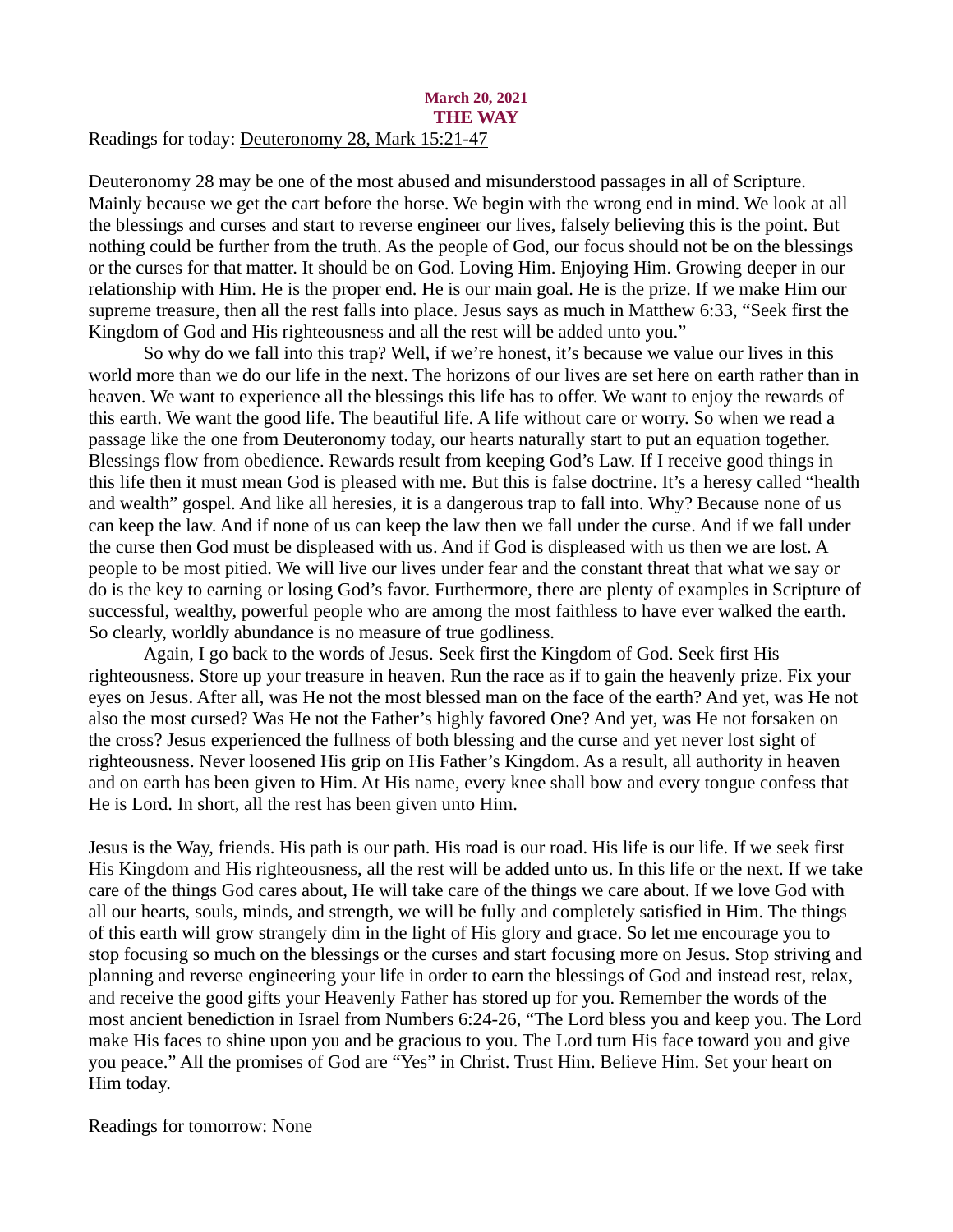## March 22, 2021 THE SONG OF MOSES

## <span id="page-34-0"></span>Readings for today: [Deuteronomy 29-34, Mark 16, Luke 1:1-38](https://www.biblegateway.com/passage/?search=Deuteronomy+29-34%2C+Mark+16%2C+Luke+1%3A1-38&version=ESV)

As we finish the Book of Deuteronomy, we need to pause for a moment and reflect on the life of Moses. Miraculously saved at birth. Raised in the palace of Pharaoh. Exiled for murder. Bedouin shepherd. Husband. Father. Called late in life to save Israel. Prophet. Miracle-worker. Deliverer. Spiritual and political leader of a nation of wandering ex-slaves. His life, especially the last third, was marked uniquely by his close relationship with God. Now we are at the end. Now the people stand on the borders of the Promised Land. Now he's on a mountain looking over at the fulfillment of all God has promised. Now is his last chance to share with his people all he has learned in his years of walking with the Lord.

So Moses sings them a song...(Deut. 32:1-43)

"Give ear, O heavens, and I will speak, and let the earth hear the words of my mouth. May my teaching drop as the rain, my speech distill as the dew, like gentle rain upon the tender grass, and like showers upon the herb. For I will proclaim the name of the Lord; ascribe greatness to our God! "The Rock, his work is perfect, for all his ways are justice. A God of faithfulness and without iniquity, just and upright is He..." For Moses, everything begins with God. God's faithfulness. God's steadfast love. God's enduring grace. Without God, he is nothing. Without God, the people of Israel are nothing. Without God, they would still be slaves in Egypt. If God had abandoned them, they would have died in the wilderness. If Moses is going to sing about anything, it will be about the greatness of God! The glory of God! The majesty of God!

"They have dealt corruptly with him; they are no longer his children because they are blemished; they are a crooked and twisted generation. Do you thus repay the Lord, you foolish and senseless people? Is not he your father, who created you, who made you and established you? Remember the days of old; consider the years of many generations; ask your father, and he will show you, your elders, and they will tell you..." Moses also sings of the people he has served. He boldly reminds them of the truth. They are sinners. They are broken. They are rebellious. They despised God. They abandoned God. They doubted God. They disobeyed God. He sings, eyes wide open to the reality of their condition. He pulls no punches. He's not interested in sentimentality. This is his last chance to speak and he's not going to waste words on empty flattery.

"But the Lord 's portion is his people, Jacob his allotted heritage. "He found him in a desert land, and in the howling waste of the wilderness; he encircled him, he cared for him, he kept him as the apple of his eye. Like an eagle that stirs up its nest, that flutters over its young, spreading out its wings, catching them, bearing them on its pinions, the Lord alone guided him, no foreign god was with him. He made him ride on the high places of the land, and he ate the produce of the field, and he suckled him with honey out of the rock, and oil out of the flinty rock. Curds from the herd, and milk from the flock, with fat of lambs, rams of Bashan and goats, with the very finest of the wheat— and you drank foaming wine made from the blood of the grape..." Back to God. It was God who first called Jacob. Found him in the wilderness. Loved him. Nursed him. Cared for him. Taught him how to walk. Taught him how to live. Guided him along the way. Always protecting. Always providing.

"But Jeshurun grew fat, and kicked; you grew fat, stout, and sleek; then he forsook God who made him and scoffed at the Rock of his salvation. They stirred him to jealousy with strange gods; with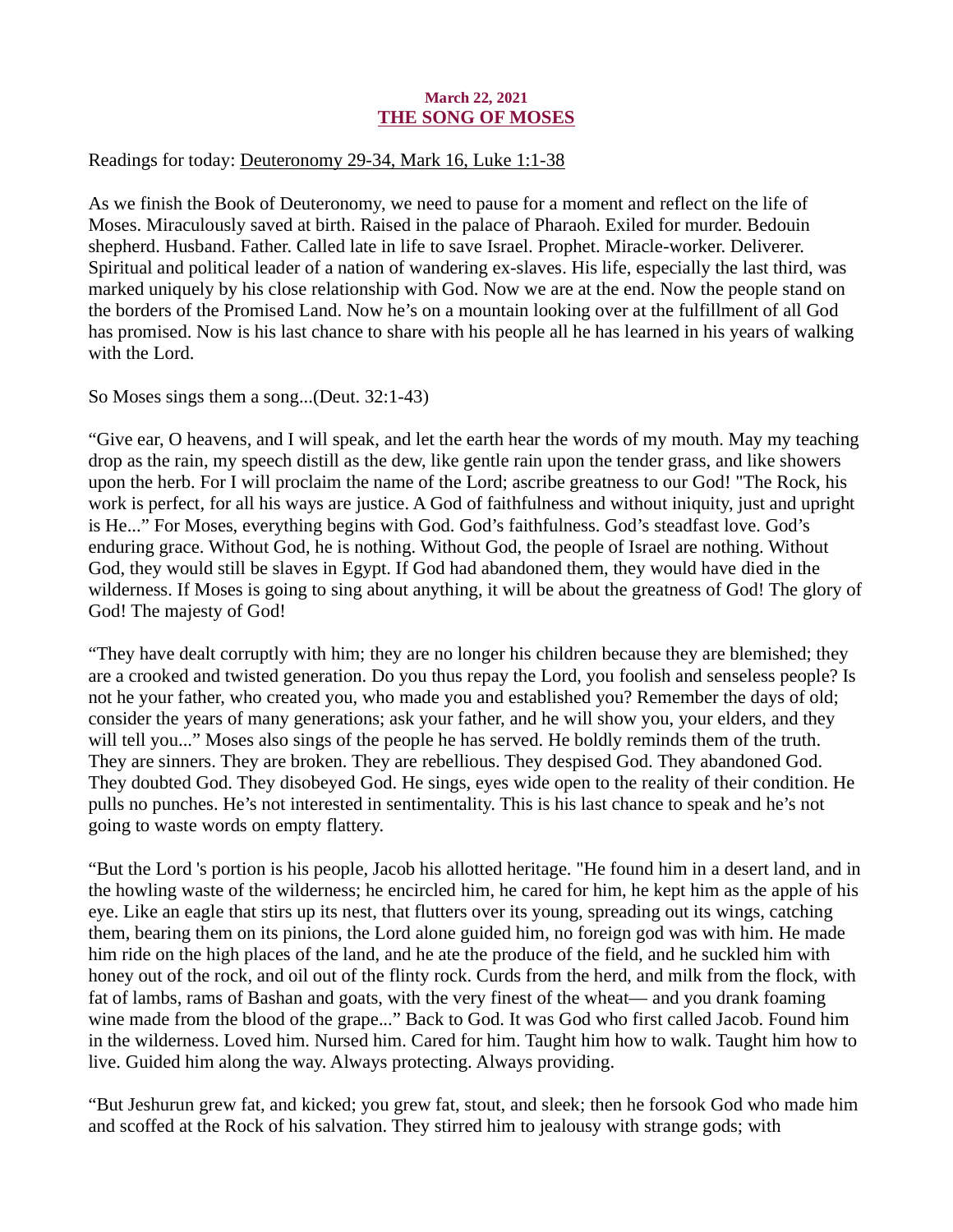abominations they provoked him to anger. They sacrificed to demons that were no gods, to gods they had never known, to new gods that had come recently, whom your fathers had never dreaded. You were unmindful of the Rock that bore you, and you forgot the God who gave you birth..." What was the response of the people? Again, rebellion. As they grew strong and prosperous, they forgot God. They started going their own way. Doing their own thing. Forgetting God. Seeking to be their own gods. They repeated the sin of Adam and Eve. They fell for the original temptation of the evil one. They gave in, wanting to live like gods themselves.

"The Lord saw it and spurned them, because of the provocation of his sons and his daughters. And he said, 'I will hide my face from them; I will see what their end will be, for they are a perverse generation, children in whom is no faithfulness..." So God judged them. Disciplined them in his wrath. He sought to purify and sanctify them through suffering. Through exile. Through wandering. Through defeat. He was faithful to remind them they held no power of their own. They had no strength of their own. All they had achieved had come via the mercies of God. He would not allow their illusions and self-deceptions to stand.

"For the Lord will vindicate his people and have compassion on his servants, when he sees that their power is gone and there is none remaining, bond or free...See now that I, even I, am he, and there is no god beside me; I kill and I make alive; I wound and I heal; and there is none that can deliver out of my hand...Rejoice with him, O heavens; bow down to him, all gods, for he avenges the blood of his children and takes vengeance on his adversaries. He repays those who hate him and cleanses his people's land." It took God forty years to bring his people to their knees. But the long years of wandering were not in vain. Now they knew God. Now they saw God. Now they understood God. They submitted. They surrendered. They repented. And they were ready to enter the land He had promised.

Friends, this isn't just Moses' story. It's not just Israel's story. It's my story. It's your story. And this begs a really important question...when the years grow short and your strength begins to fail and you're surrounded by your family and those you love, what song will you sing? Will you sing of God and His great faithfulness? Will you sing of His mercies and kindness? Will you declare His glory and majesty? Will you make known His mighty works to the next generation? What song will you sing?

Readings for tomorrow: Joshua 1-2, Luke 1:39-56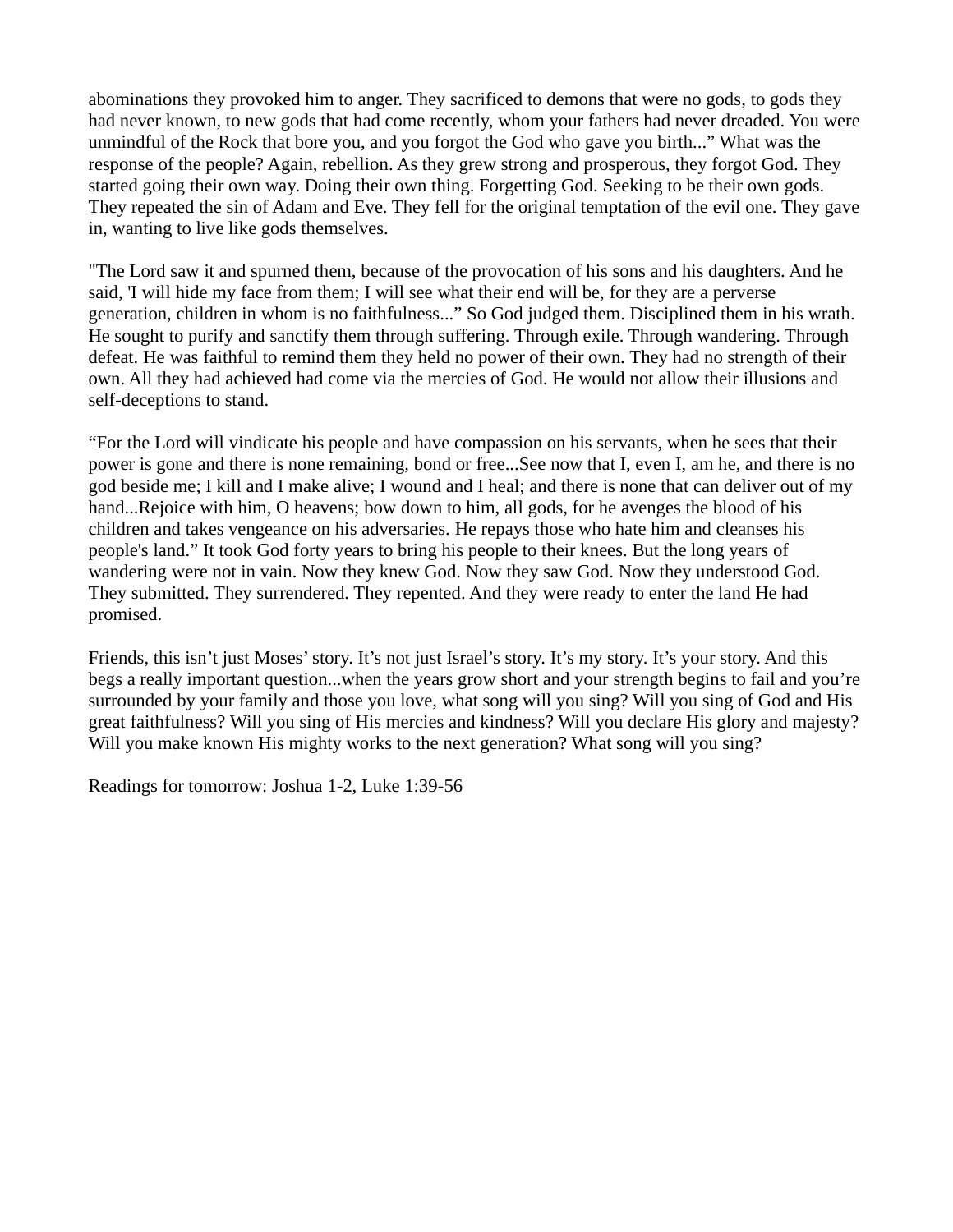# March 23, 2021 SPIRITUAL DISCIPLINES

<span id="page-36-0"></span>Readings for today: [Joshua 1-2, Luke 1:39-56](https://www.biblegateway.com/passage/?search=Joshua+1-2%2C+Luke+1%3A39-56&version=ESV)

"This Book of the Law shall not depart from your mouth, but you shall meditate on it day and night, so that you may be careful to do according to all that is written in it. For then you will make your way prosperous, and then you will have good success." (Joshua 1:8)

When I became a Christian in college, I began a mentoring relationship with a man named Don Bachman. Don was a retired IBM executive who had cut short his career to pursue a calling to mentor young college men. The impact this man has made on my life and the lives of so many I know is truly extraordinary. Despite growing up in church, I really didn't know much about the Christian faith. I rarely paid attention in worship and the youth group I attended focused more on how to be a good person than building a personal relationship with Christ. Don changed all of that for me. He relentlessly pointed me to Jesus, constantly challenging me to stay in the Word and in prayer. He held me accountable and wasn't afraid to get in my face when I failed. He encouraged me regularly and faithfully and I grew in my faith as a result.

Growing in Christ isn't rocket science. It simply requires faithfulness. Don taught me how to do three things. First, he challenged me to spend time daily with God. The verse above was one of the first I memorized because it emphasizes meditation on God's Word every day. It teaches us to immerse ourselves in the Bible. To listen for God's voice. To hear and obey His commands. Prayerfully reading and reflecting on Scripture daily is an essential practice for everyone who would follow Christ.

Second, attend corporate worship every week. Intentionally place yourself under the teaching of God's Word. I know many Christians who believe they don't need the church. They believe they can practice their faith on their own. This is a borderline heresy that is completely foreign to Scripture. God calls us into community. One cannot claim to love Jesus without also loving His Bride. Yes, church can be hard. Yes, the church is full of sinners. Yes, the church can be abusive at times. I'm not minimizing these things at all. Sadly, such has always been the case. This is why God commands us to practice forgiveness and extend grace to one another. One cannot forgive in the abstract. One cannot extend grace in the abstract. One cannot love in the abstract. These things must be done face to face and that is why we must worship together.

Third, find a small group with whom you can study the Bible and simply share life. Intentionally invite other believers into your life with whom you can share your deepest, darkest secrets. As human beings, we have a great desire to be known. Building deep relationships with a few other believers who will pray for you, love you, confront you, encourage you, and hold you accountable is another essential practice if you want to grow in Christ.

Finally, I would add we all need a place to serve. A mission to give our lives to. A ministry where we can put our gifts and talents and abilities to work for God's Kingdom. Do these three (four) things and you will grow in Christ. That's what Don taught me and he was absolutely correct.

I have been a Christian for over twenty-five years. For more than a quarter century I have devoted my life to prayer and meditating on the Scriptures. I have endeavored to attend worship every week with my brothers and sisters in Christ in all sorts of contexts. I have always had a small group of other believers to lean on as I went through the ups and downs of life. And I have given my life in service to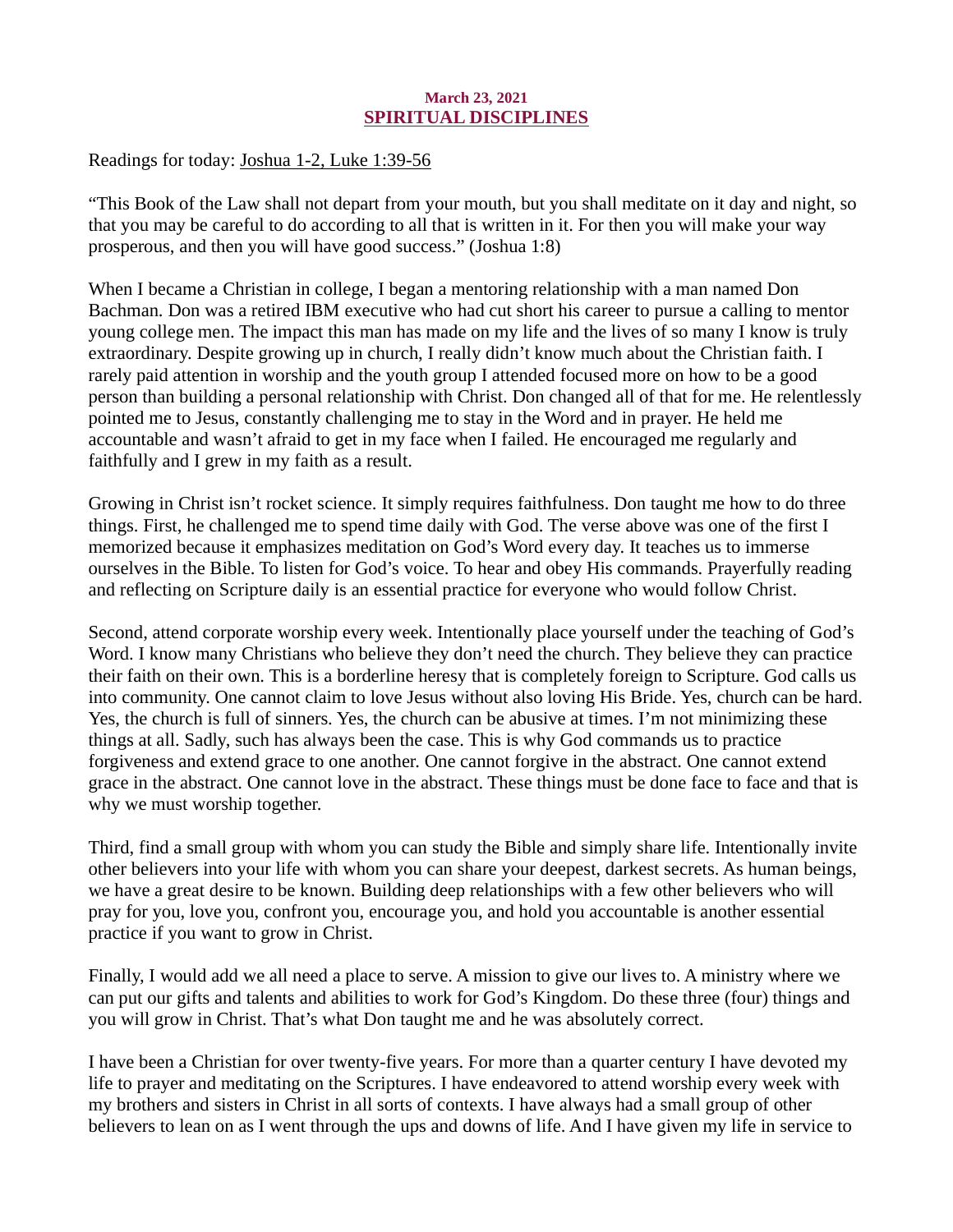my Lord and Savior. God has been faithful. The intimacy I enjoy with Him is profound. It dwarfs all other relationships in my life. And I am thankful. It's never too late to start, friends! Believe me when I say God loves to make up for lost time! If you feel disconnected or distant from God, let me encourage you to take the advice Don gave me all those years ago. Put these spiritual disciplines into practice and watch your faith begin to deepen and grow.

Readings for tomorrow: Joshua 3-4, Luke 1:57-80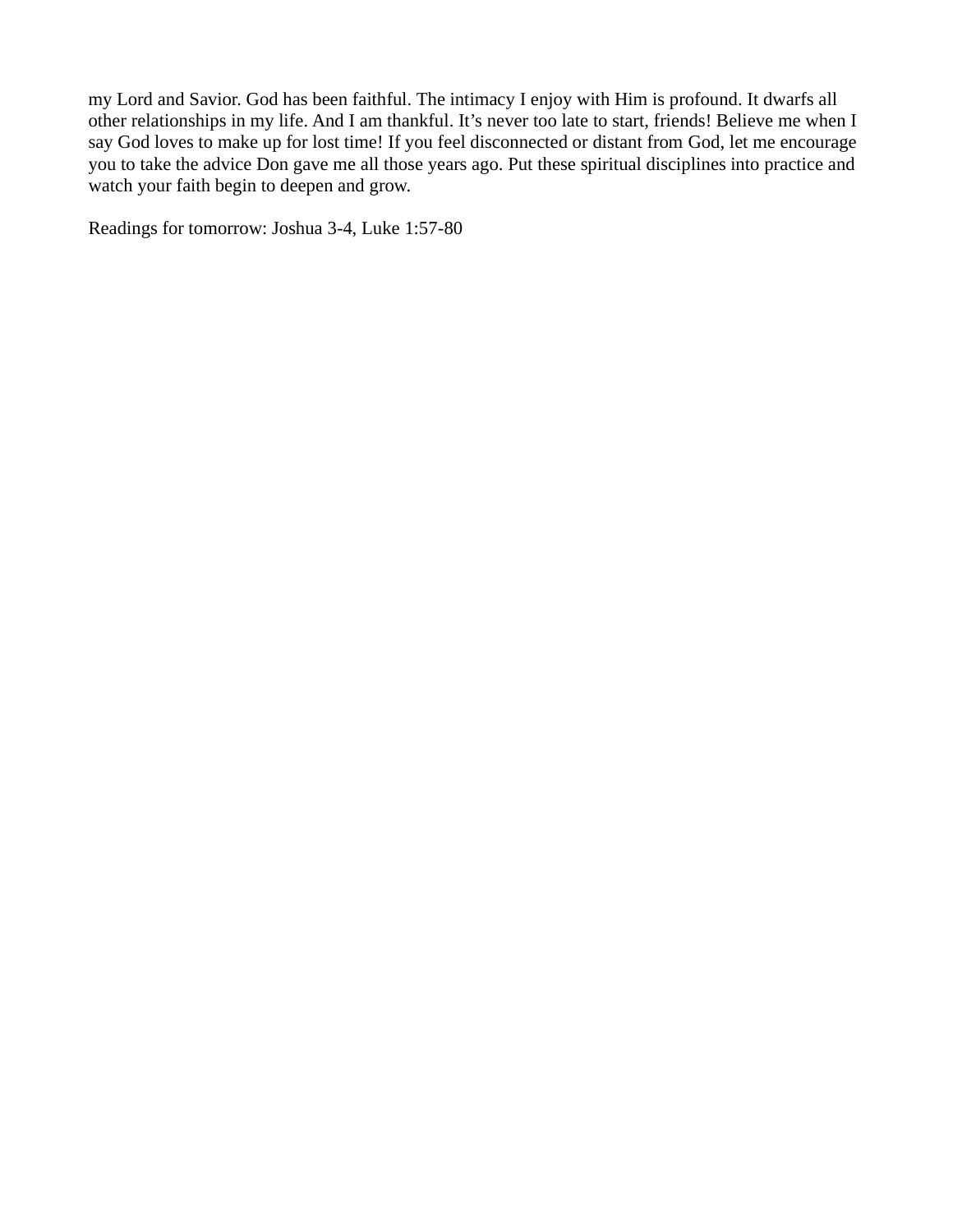## March 25, 2021 TAKING SIDES

<span id="page-38-0"></span>Readings for today: [Joshua 5-6, Luke 2:1-21](https://www.biblegateway.com/passage/?search=Joshua+5-6%2C+Luke+2%3A1-21&version=ESV)

"When Joshua was by Jericho, he lifted up his eyes and looked, and behold, a man was standing before him with his drawn sword in his hand. And Joshua went to him and said to him, "Are you for us, or for our adversaries?" And he said, "No; but I am the commander of the army of the Lord. Now I have come." And Joshua fell on his face to the earth and worshiped…" (Joshua 5:13-14)

Whose side is God on? A college football team wins the national championship. Music is playing. Students rush the field. Confetti flies. A reporter catches up with the star of the game and asks, "How'd you do it?" "God was with us…" he replies. Truth? Does God really pick sides in football games?

Whose side is God on? A piece of legislation is proposed. A scandal hits the administration. The next election is on the line. Both political parties claim the sanction of God. Both claim to better represent His will. Both claim the moral high ground and argue their platform is more pleasing to God. After the results are in, the winner basks in the glory of victory often proclaiming, "God was with us tonight!" Truth? Does God take sides in our morally bankrupt political system? Does He go with the lesser of two evils?

Whose side is God on? Harsh words are said. Feelings get hurt. A relationship fractures. Friends rush to either side for support. Quick to justify the actions of the one they care about. Quick to dismiss the one who has hurt their friend and loved one. Surely God is on our side, right? Surely He has seen the hurt we've experienced? Truth? Does God bless our brokenness and take sides in a divorce? Or a falling out between friends?

Whose side is God on? Joshua was standing out by Jericho. Scouting the opposition. Looking up at those formidable walls. Wondering how he's going to win a victory. Suddenly, an angel appears. Not a baby wearing diapers playing a harp. Not some precious moments cherub with the rosy cheeks. A terrifyingly powerful being wearing armor and carrying a monstrous sword. "Whose side are you on?" Joshua asks. It's the most natural question in the world. Are you for us or against us? If you're for us, we'll easily win the victory. If you're against us, we will clearly suffer defeat. But the angel hasn't come to "take sides." This isn't about God blessing the work of Joshua's hands. This is about Joshua and Israel taking the Lord's side. Joshua falls down in worship. He humbles Himself before the angel. He submits himself to the Lord. Now he's ready to take the city.

We spend so much time wondering whose side God is on when the reality is we should be trying to figure out how to get on His side. We talk about "being on the wrong side of history." We fear being on the losing side of an argument or a game or an election. We struggle when we see relationships around us break up and we try to figure out who's wrong so we can cast blame. The reality is we are always wrong. Only God is right. Only God is faithful. Only God is true. Our cause is never pure. Never truly just. Never holy. Rather than spend so much time trying to figure out how we can get God on our side, we should be spending that time in prayer and meditation on God's Word so we can get on His side.

Readings for tomorrow: Joshua 7-8, Luke 2:22-52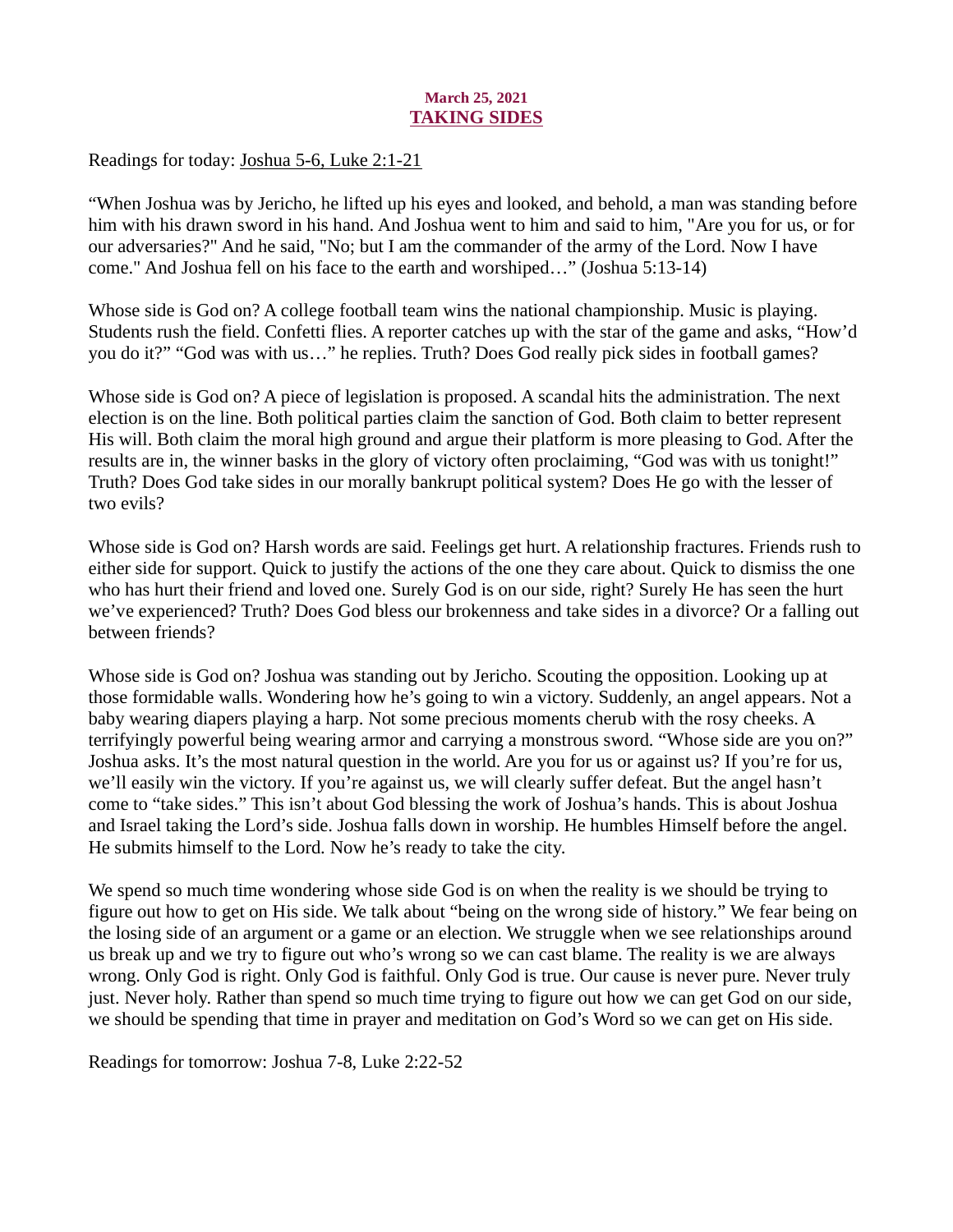# March 26, 2021 GROWING UP JESUS

<span id="page-39-0"></span>Readings for today[: Joshua 7-8, Luke 2:22-52](https://www.biblegateway.com/passage/?search=Joshua+7-8%2C+Luke+2%3A22-52&version=ESV)

What are your impressions of Jesus when He was young? Can you imagine Him as a baby in Mary's arms? As a toddler in Joseph's carpentry shop? Playing in the sawdust? Learning how to drive a nail? Can you see Him running around with the other boys in Nazareth? Do you think He ever felt awkward? Did He have a sense that He was not like the rest? I imagine Jesus did. I imagine He felt set apart from a very early age.

Many myths and stories have been told about the so-called "lost years" of Jesus. The years of Jesus' childhood that none of the gospel writers bother to write down. Some say Jesus went to study with the gurus of India. Some say He spent time with the Essenes and His cousin John. Still others believe He traveled to England with Joseph of Arimethea. All of these theories are completely bogus of course. Tales spun to satisfy a curiosity that simply will not accept the truth. Jesus lived a very ordinary life as the oldest son of Joseph and Mary. He apprenticed in His father's carpentry business. He studied Torah with the rabbi's. He simply "grew and became strong, filled with wisdom. And the favor of God was upon him." (Luke 2:40)

Of course, there were glimpses of the extraordinary in Jesus' life. Like the time at the Temple when He was twelve years old. Joseph and Mary make their annual trek to Jerusalem for the Feast of Passover. After the celebration is over, they begin to make their way home. Since villages all tended to travel together, they assumed Jesus was with their group. However, after they get a day's journey out, they realize Jesus is not with them and they panic. They rush back to Jerusalem. Search the city for three whole days only to find Him in the Temple, sitting among the teachers, listening and asking questions. "Why have you treated us like this?" Why disrespect us? Why not obey us? Why did you not come when it was time to go? Their anger and frustration is palpable. Jesus responds by humbling himself and returns with them to Nazareth.

Meanwhile Mary adds this event to the list she's treasuring in her heart. Angelic visitations. Miraculous conception. Awe-inspiring birth. Shepherds, wise men, and others worshipping her little boy. Old Simeon proclaiming Him to be the Messiah. 84 year old Anna saying the most amazing things. Surely Mary must have seen something special in Jesus. Something she did not see in her other children. And now this latest episode where her twelve year old son, displaying a wisdom beyond His years, astounding the teachers of the law in the Temple with His understanding. What a privilege to have a front row seat to all that God was doing in and through her Son. To watch Him grow in wisdom and stature and favor with both God and man. Mary could not have been more proud.

So let me ask you this question...is Jesus growing on you? Do you find yourself trusting in His wisdom? Trusting in His strength? Is Jesus "increasing" in your eyes? Has He found favor with you like He has for so many billions throughout the world today?

Readings for tomorrow: Joshua 9-10, Luke 3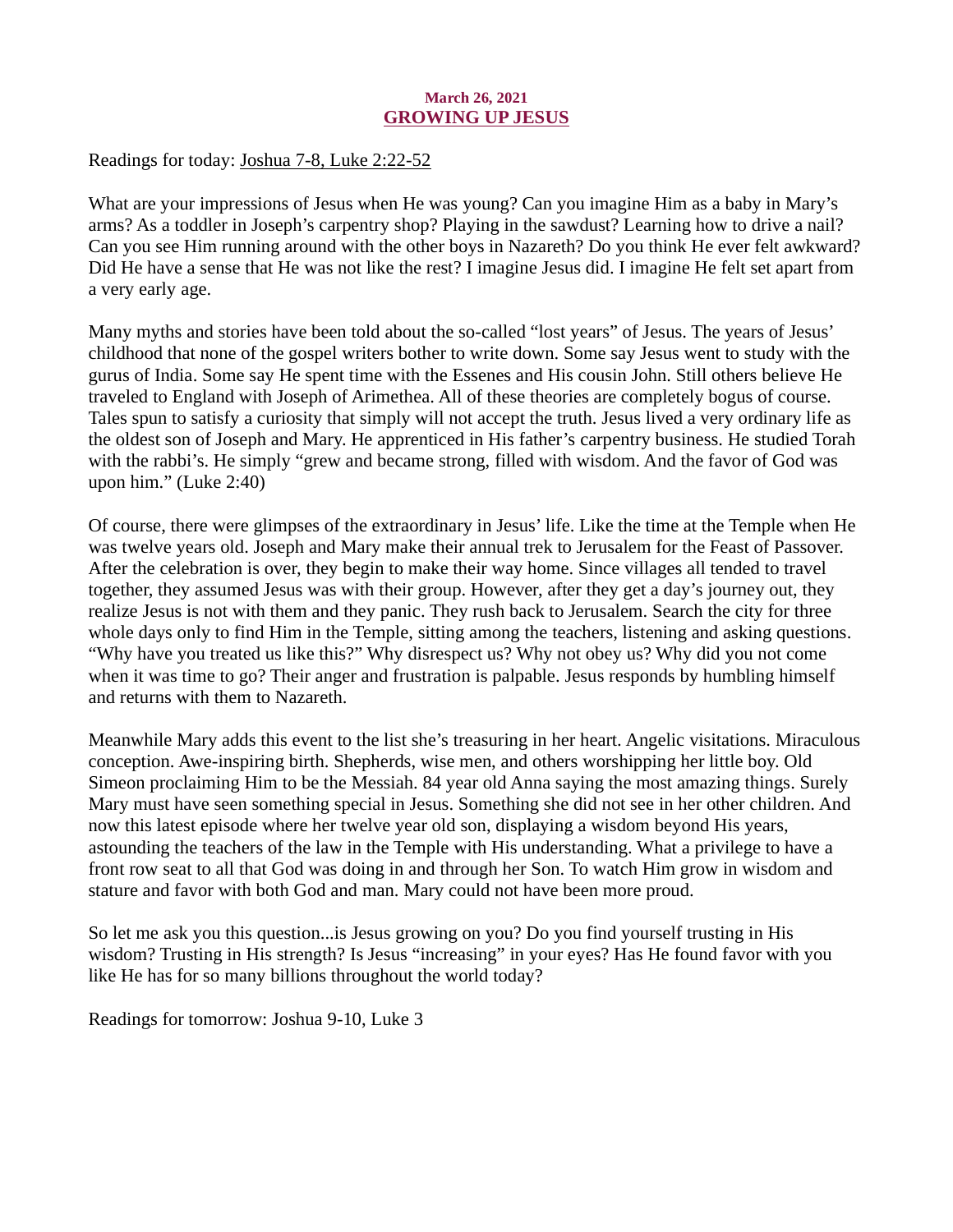# March 27, 2021 HOLY WAR

<span id="page-40-0"></span>Readings for today[: Joshua 9-10, Luke 3](https://www.biblegateway.com/passage/?search=Joshua+9-10%2C+Luke+3&version=ESV)

The Book of Joshua contains some of the most challenging readings in all of Scripture. It forces us to grapple with the nature and character of God on a deep level. His judgments. His wrath. His command to His people to "devote destruction" entire cities and tribes. This is jihad. It is holy war. And honest readers of Scripture should find the reading deeply unsettling. My goal today is not to rescue us from such feelings but to make sure we place them in their proper cultural context. This is yet another example where the gulf between 21st century American culture and ancient near east culture is vast and almost insurmountable. First, let's get a sampling of the texts in front of us…

"As for Makkedah, Joshua captured it on that day and struck it, and its king, with the edge of the sword. He devoted to destruction every person in it; he left none remaining. And he did to the king of Makkedah just as he had done to the king of Jericho." (Joshua 10:28)

"And the Lord gave Libnah also and its king into the hand of Israel. And he struck it with the edge of the sword, and every person in it; he left none remaining in it. And he did to its king as he had done to the king of Jericho." (Joshua 10:30)

"And the Lord gave Lachish into the hand of Israel, and he captured it on the second day and struck it with the edge of the sword, and every person in it, as he had done to Libnah." (Joshua 10:32)

"And they captured Eglon on that day, and struck it with the edge of the sword. And he devoted every person in it to destruction that day, as he had done to Lachish." (Joshua 10:35)

"So Joshua struck the whole land, the hill country and the Negeb and the lowland and the slopes, and all their kings. He left none remaining, but devoted to destruction all that breathed, just as the Lord God of Israel commanded." (Joshua 10:40)

Herem is a notoriously difficult Hebrew word to translate. Roughly it means to "put something/someone under the ban" or "devote to destruction." Less an act of war, it was more about ritual cleansing. It reflects God's righteous, holy, and terrifying judgment against idolatry. Israel was His instrument. Chosen to enact this judgment against the Canaanites. And it was a brutal as it sounds. It was jihad. Holy war. Yahweh-sanctioned genocide. And we cannot - again, if we're being honest shrink back from the horror of it all.

Too many preachers attempt to justify God's actions here. Soften them to make them seem more palatable. Glorify them as if this was the set of an epic movie scene. I will do no such thing. What I will say - and what we must grasp - is that Herem is fully in line with God's eternal character. It is who God has revealed Himself to be. A God of righteousness and judgment and holiness. A God who hates evil and sin. A God who literally fights to eradicate these things from the earth. (i.e. "throwing large stones from heaven...") And we want God to be this kind of God. We need God to be this kind of God! How else will things be made right? How else will judgment come on 20th century evils like Nazism, Stalinism, or the killing fields of Pol Pot? Don't we demand God to be a God of justice when faced with these atrocities? Didn't we, on some level, consider ourselves to be acting on God's behalf...in service to His righteous cause...when we stormed the beaches of Normandy? Or defeated the "evil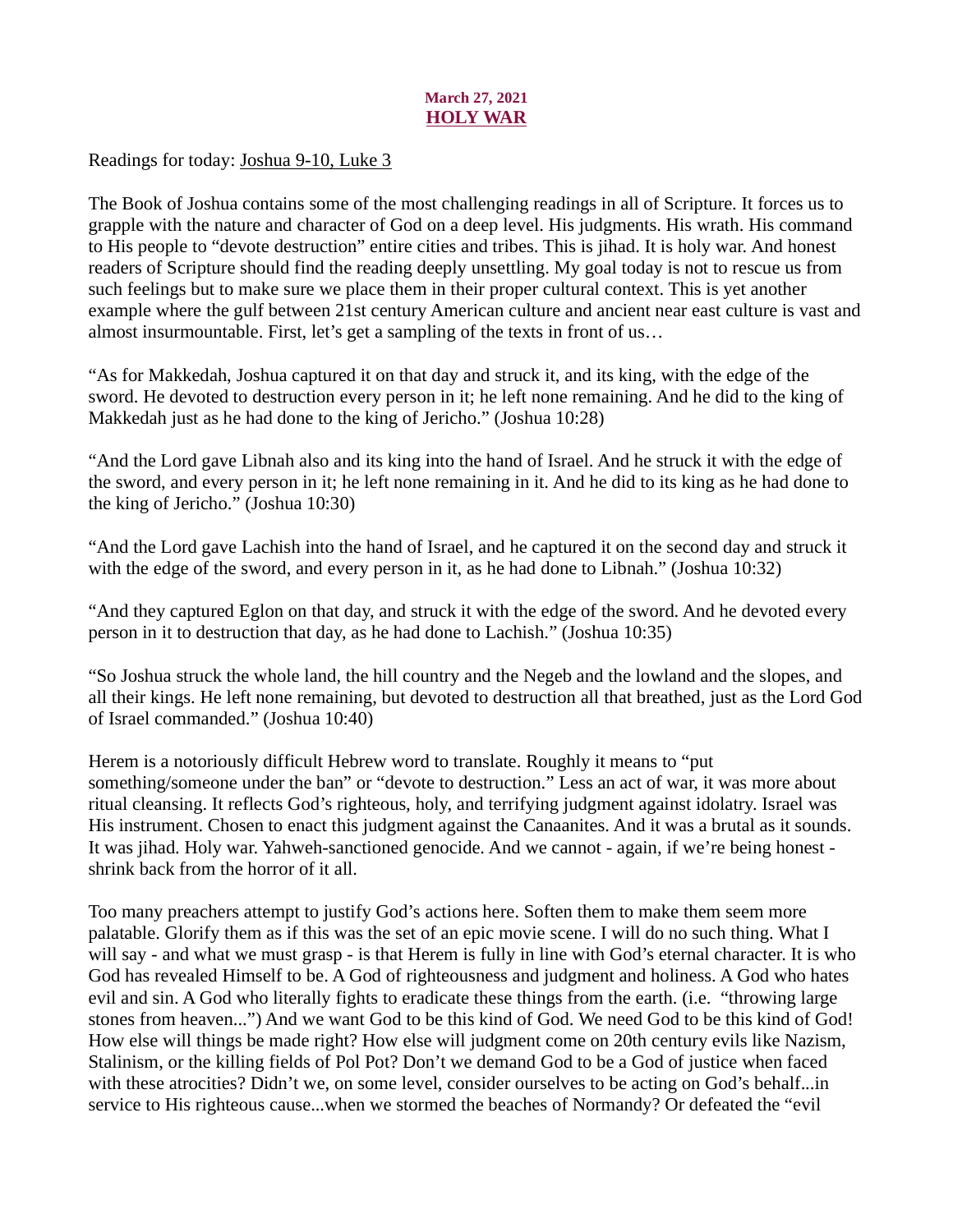empire" of the Soviet Union? Were not those actions a form of jihad? Holy war against an unholy enemy?

But how does this God square with the God we see revealed in the New Testament? The God of love Jesus spoke so eloquently about? Here it is essential we remember how God defines love. It is not an abstract category or warm fuzzy feeling in the heart. It is not soft and sentimental. No, God defines love as sacrifice. Specifically, the sacrifice of His Only Begotten Son. "In this is love, not that we have loved God but that he loved us and sent his Son to be the atoning sacrifice for our sins." (1 John 4:10) What we have to understand is the only reason we get to receive the grace of God...the mercy of God...the love of God...is because of what Jesus Christ endured on our behalf. The Father essentially put His own Son under the ban. Devoted Him to destruction so that we may live. This, friends, is the love of God! The Father pouring out His righteous wrath and judgment on the Son. The Son willingly offering Himself up as the sacrifice for all humanity's sin. Enduring unimaginable pain. Unimaginable suffering. Separation from His Father. Death. Hell. God descending to the uttermost darkness. It was without a doubt the most horrible act of Herem in the history of the world. More terrible than genocide is deicide. God allowing Himself to be murdered by His own beloved creation.

All this He did for us. All this He did for the world. All this He did to cleanse the earth of the powers of sin and idolatry and evil and death. 1 John 2:2 says, "Jesus Christ is the atoning sacrifice for our sins, and not for ours only but also for the sins of the whole world." God is the same yesterday, today and forever, friends! There is perfect congruence between the God of the Old and the God of the New Testaments. He acts in perfect concert with Himself. Always within His character and nature. He never deviates. As the old hymn suggests, "There is no shadow or turning with Thee! Thou changest not, Thy compassions, they fail not. As Thou hast been, Thou forever will be!"

Does this make our readings any easier? No. Does it help to suggest that some of this is clearly hyperbole? Maybe. It's clear from later reading in Scripture that all the people Israel was commanded to destroy were, well, not destroyed. And what about the innocent? Why are they killed along with the guilty? Here we have to be careful about layering our 21st century assumptions onto the text. According to Scripture no one is innocent. We are all born in a state of guilt and sin. The culture of the ancient Canaanites was rife with violence like child sacrifice. Nothing innocent about it. Friends, God always speaks to us in a language we can understand. He meets us where we are, in the cultural waters in which we swim, speaking to us out of the thought world we inhabit. This was true for ancient Israel and it is true for us today and it is absolutely critical to keep in mind as we read these ancient words.

Readings for tomorrow: Joshua 11-14, Luke 4:1-41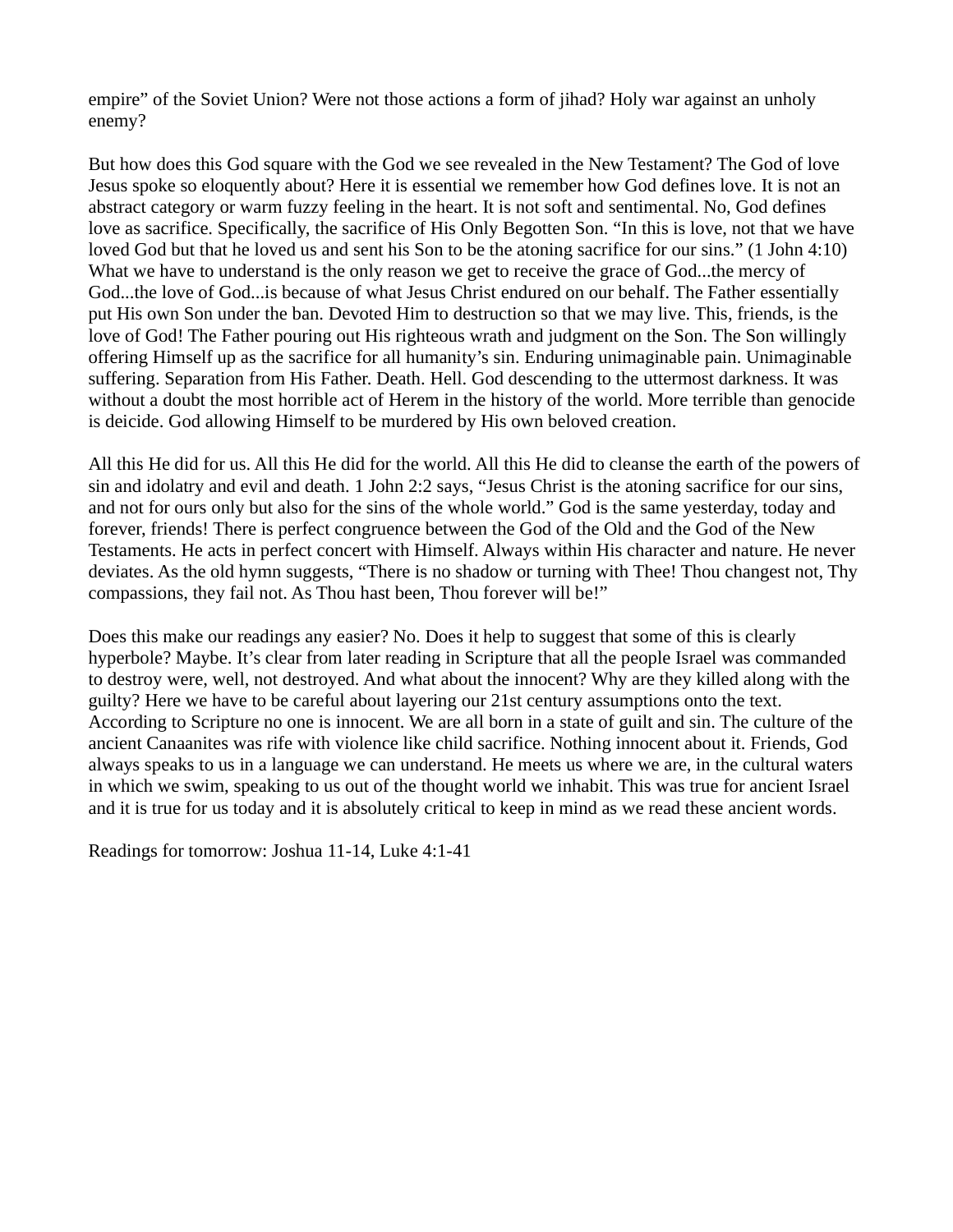## March 29, 2021 THE FAME OF JESUS

<span id="page-42-0"></span>Readings for today: [Joshua 11-14, Luke 4:1-41](https://www.biblegateway.com/passage/?search=Joshua+11-14%2C+Luke+4%3A1-41&version=ESV)

"And reports about him went out into every place in the surrounding region…when the sun was setting, all those who had any who were sick with various diseases brought them to him, and he laid his hands on every one of them and healed them. And demons also came out of many, crying, "You are the Son of God!" But he rebuked them and would not allow them to speak, because they knew that he was the Christ." (Luke 4:37, 40-41)

In recent years, my heart has been growing increasingly unsettled. I have this sense that a tsunami of pain is about to hit our shores, if it hasn't already. All around us, the labor pains of a new world are beginning. Our children are losing any sense of healthy identity. Mental health crises are on the rise. Suicide rates are trending upward. Substance abuse is skyrocketing. Our culture is filled with an increasing amount of rage and anger. Death threats are now common against those with whom we disagree. It seems like everything is taken to the extreme. It makes for a very hostile and dangerous environment especially for those living in marginalized communities. Add in the strain of a global pandemic along with the economic chaos it has caused and it begs the question…where do we go from here? Are we doomed to live the rest of our lives under threat? Constantly drawing our relational boundaries ever tighter in order to protect ourselves and those we love or perhaps withdrawing altogether? Surely there has to be a different way?

First century culture in Palestine was little different than our own. Pharisees. Saduccees. Essenes. Herodians. Roman collaborators. It was a divided society where different religious/political factions dotted the landscape. Each having an agenda. Each vying for power. Each seeking supremacy so they could eradicate their opposition. Each seeking to bring about the Kingdom of God in their own strength and according to their own wisdom. This was the world into which Jesus was born. This was the world in which Jesus launched his ministry. And what a ministry it was! So different than all the rest! Jesus welcomed the outcast. Ate with sinners. Spent time with the ritually unclean. He lifted up women. He cleansed lepers. He restored the isolated and lonely to community. As his fame grew, many people came from all over to bring him their sick. Their diseased. Their hurting. Their wounded. The demonpossessed were set free. He healed all their afflictions. And this only drew more hurting people to him. God was glorified. The Kingdom drew near. Salvation came to so many. All in the name of Jesus.

What if the church took a similar stance today? What if the church made it her aim to serve her community? To share the GOOD news of the gospel? Bring healing in Jesus' name? Freedom in Jesus' name? Hope in Jesus' name? What if the church was known as a refuge? A place of safety and security amidst the turmoil and violence of our world? What if the church was known for love rather than hate? What if she were known for grace rather than judgment? Faithfulness rather than hypocrisy? What if we made space for people to come as they are? Wherever that may be? What if we committed to walk beside anyone…anytime…anywhere…for as long as they will let us? Would not the fame of Jesus increase? Would not people be drawn to the care and comfort we provide? What if we laid aside our agenda? Our internal ideological squabbles? Our insider theological tussles and instead linked arms to serve? What if we stopped stabbing our wounded in the back and instead embraced the Jesus way of life? What if we put aside our need for political/social/cultural influence and power and instead sought to prayerfully engage across these various spectrums? What if our posture were humility rather than pride? Peace rather than war? Kindness rather than outrage? Service to others rather than to self?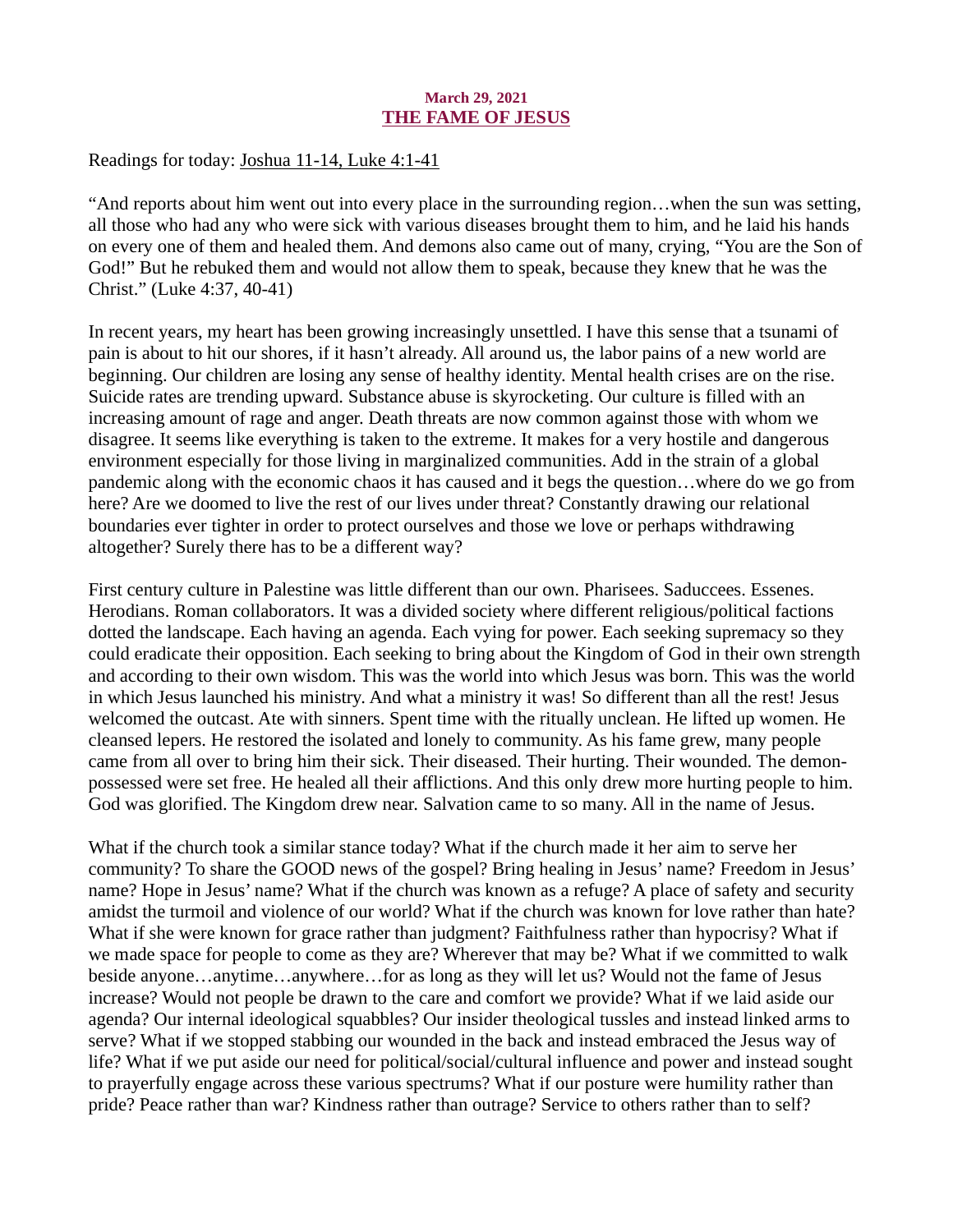Friends, true followers of Jesus are known more by what they're for than what they're against. Jesus was certainly against many things in his day but he was known more for his love and compassion and ministry among the poor. The outcast. The sinner. Thankfully there are many churches who follow his lead. What about you? What about your church? How can you represent Christ in your community more faithfully today?

Readings for tomorrow: Joshua 15-17, Luke 4:42-5:26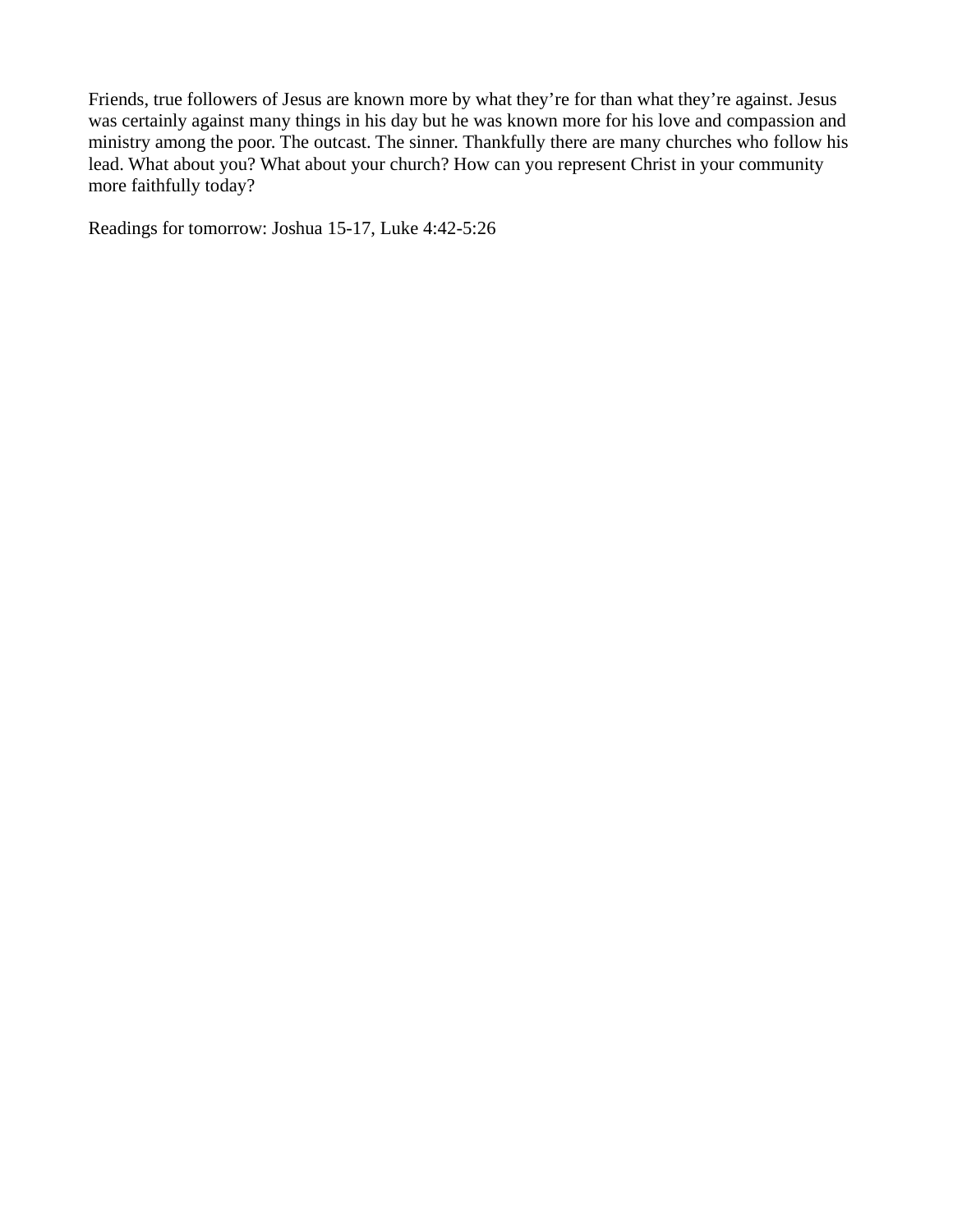## March 30, 2021 FINISHING STRONG

## <span id="page-44-0"></span>Readings for today: [Joshua 15-17, Luke 4:42-5:26](https://www.biblegateway.com/passage/?search=Joshua+15-17%2C+Luke+4%3A42-5%3A26&version=ESV)

The key is not how we start the race but how we finish. I remember running in my first 5K when I was a young boy with my brothers. It was the Denver Symphony Run in downtown Denver. I remember the day was dreary and rainy. I remember pushing my way to the front of the start line with my brothers. I remember the starting gun going off and the three of us sprinting to the front of the pack. We led the race for about the first 50 yards. You probably can imagine what happened next. We spent the next three miles alternating between jogging and walking as we struggled to finish. It was a painful experience.

Israel sprints out of the gates in their conquest of the Promised Land. They win victory after victory. Joshua's leadership is exceptional. His tactics strong. His strategic decisions brilliant. Always in the right place at the right time. Anticipating. Attacking and counter-attacking. It reminds me of the movie, When We Were Soldiers, and how Colonel Hal Moore seemed to make every right move. The first campaign comes to an end. Israel is now firmly and deeply entrenched. They are the new power to be reckoned with in the region. But Joshua cannot be everywhere all at once so now it is up to each tribe to go out and secure their allotment. They are to go out with the same boldness and courage that so marked Joshua and complete the conquest. They are to place their trust in God and His ability to fight on their behalf. But they fail. They fall short. They lose heart. So the Jebusites remain in the territory of Judah. The Gezerites remain in the territory of Ephraim. Other Canaanites remain in the territory of Manasseh. As they struggle to uproot those already living in the land, they start to grow afraid. Afraid the military might of those who oppose them. The iron chariots and those fortified in the hill country. They are afraid they won't succeed. They take their eyes off of Yahweh. They forget His faithfulness. They give into their fear and the conquest is never fully completed.

Finishing is hard. How many folks start this race we call the Christian faith only to wither along the way? Their dreams turning to despair as they battle the inevitable disappointments along the way. Their hopes shattered by the trials and tragedies and trauma that often happen. Their initial love quenched by suffering and pain and heartache. Jesus knows how hard this life can be. He knows how hard it is to hold onto faith when if feels like the whole world is falling apart. Most importantly, He knows the fickle nature of our hearts. He even tells a story about it. There was once a farmer who went out to plant his seeds. Some seeds fell on the hard path. Some seeds fell among the rocks. Some seeds fell among the weeds. Other seeds in good soil. Each tried to take root. The seeds on the path had nowhere to go so they were eaten by the birds. The seeds among the rocks had no place to put down roots so they sprung up quickly but then died. The seeds that fell among the weeds also sprung up but were eventually choked off. Finally, the seed that fell on good soil produced a bountiful harvest. Are you allowing the Spirit to till the soil of your heart? Are you allowing the Spirit to provide all the nutrients you need to make your heart a welcoming place for the gospel? Have the seeds of the gospel found purchase in your heart? Or did they spring up only to die for lack of roots? Did the cares and the worries of this world choke off your faith? Or are you producing a harvest of righteousness? Are you finishing the race?

Readings for tomorrow: Joshua 18-19, Luke 5:27-39